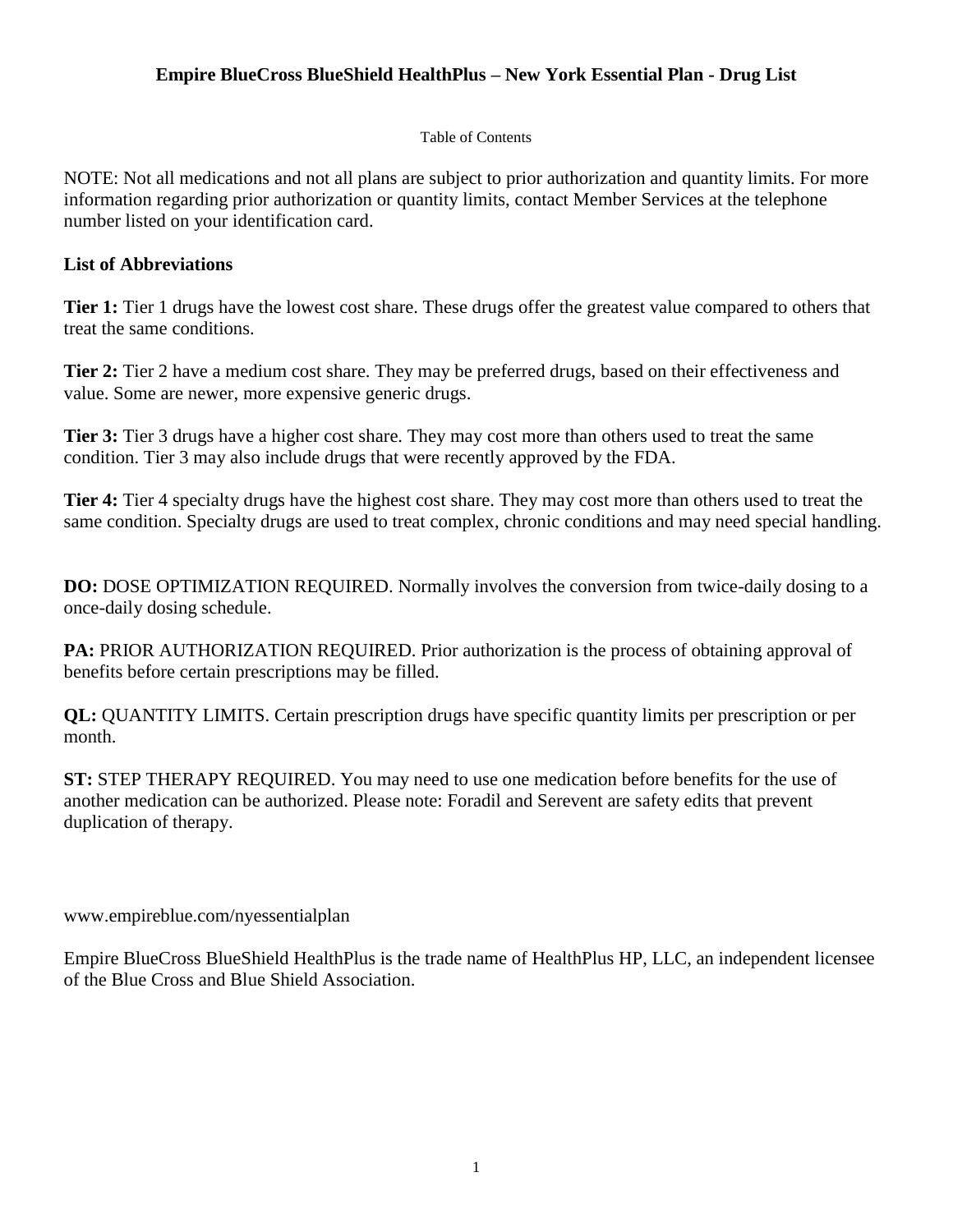## **New York Essential Plan Drug List**

| <b>New York Essential Plan Drug List</b>                                                        |             | <b>Drug Name</b> | <b>Tier</b>                                                                       | <b>Notes</b> |        |
|-------------------------------------------------------------------------------------------------|-------------|------------------|-----------------------------------------------------------------------------------|--------------|--------|
| <b>Drug Name</b>                                                                                | <b>Tier</b> | <b>Notes</b>     | dihydroergotamine nasal<br>spray, non-aerosol                                     | Tier 2       |        |
| <b>ANALGESICS</b><br>acetaminophen-codeine                                                      | Tier 1      | QL               | diskets oral tablet,<br>soluble                                                   | Tier 1       |        |
| oral solution 120 mg-12<br>mg /5 ml (5 ml), 120-12<br>$mg/5$ ml                                 |             |                  | <b>ELMIRON ORAL</b><br><b>CAPSULE</b>                                             | Tier 3       |        |
| acetaminophen-codeine<br>oral solution 240 mg-24<br>mg /10 ml (10 ml), 300<br>mg-30 mg /12.5 ml | Tier 1      |                  | <b>EMBEDA ORAL</b><br><b>CAPSULE, ORAL</b><br><b>ONLY, EXT.REL</b><br><b>PELL</b> | Tier 3       |        |
| acetaminophen-codeine                                                                           | Tier 1      | QL               | endocet oral tablet                                                               | Tier 1       | QL     |
| oral tablet 300-15 mg,<br>300-30 mg, 300-60 mg                                                  |             |                  | endodan oral tablet                                                               | Tier 1       |        |
| almotriptan malate oral<br>tablet                                                               | Tier 1      | QL               | fentanyl transdermal<br>patch 72 hour                                             | Tier 2       | ST; QL |
| ascomp with codeine                                                                             | Tier 1      |                  | <b>FROVA ORAL</b><br><b>TABLET</b>                                                | Tier 3       | ST; QL |
| oral capsule<br>buprenorphine hcl<br>injection solution                                         | Tier 2      |                  | hydrocodone-<br>acetaminophen oral<br>solution $10-325$ mg/15                     | Tier 1       | QL     |
| buprenorphine hcl<br>injection syringe                                                          | Tier 2      |                  | ml $(15 \text{ ml})$ , 2.5-167 mg/5<br>ml, 5-163<br>mg/7.5ml(7.5ml)               |              |        |
| butalbital compound<br>w/codeine oral capsule                                                   | Tier 1      |                  | hydrocodone-<br>acetaminophen oral                                                | Tier 1       | QL     |
| butalbital-acetaminop-<br>caf-cod oral capsule                                                  | Tier 1      | QL               | tablet 10-300 mg, 10-325<br>mg, 2.5-325 mg, 5-300                                 |              |        |
| butalbital-<br>acetaminophen-caff oral                                                          | Tier 1      |                  | mg, 5-325 mg, 7.5-300<br>mg, 7.5-325 mg<br>hydromorphone oral                     | Tier 1       |        |
| capsule                                                                                         |             |                  | liquid                                                                            |              | QL     |
| butalbital-<br>acetaminophen-caff oral<br>tablet                                                | Tier 1      |                  | hydromorphone oral<br>tablet $2 \text{ mg}$ , $4 \text{ mg}$ , $8 \text{ mg}$     | Tier 1       | QL     |
| butalbital-aspirin-<br>caffeine oral capsule                                                    | Tier 1      |                  | hydromorphone oral<br>tablet extended release                                     | Tier 2       | ST; QL |
| butorphanol tartrate<br>nasal spray, non-aerosol                                                | Tier 1      | PA; QL           | 24 hr 12 mg, 16 mg, 32<br>mg, 8 mg                                                |              |        |
| <b>CAMBIA ORAL</b><br><b>POWDER IN</b>                                                          | Tier 3      | QL               | hydromorphone rectal<br>suppository                                               | Tier 1       |        |
| <b>PACKET</b>                                                                                   |             |                  | ibuprofen-oxycodone<br>oral tablet                                                | Tier 1       | QL     |
| capacet oral capsule                                                                            | Tier 1      |                  | isometh-dichloral-                                                                | Tier 1       |        |
| codeine sulfate oral<br>tablet 15 mg, 30 mg, 60<br>mg                                           | Tier 1      | QL               | acetaminophn oral<br>capsule                                                      |              |        |
| diclofenac potassium<br>oral tablet                                                             | Tier 1      |                  | ketorolac injection<br>cartridge 15 mg/ml, 30<br>mg/ml                            | Tier 2       | QL     |
| diflunisal oral tablet                                                                          | Tier 1      |                  |                                                                                   |              |        |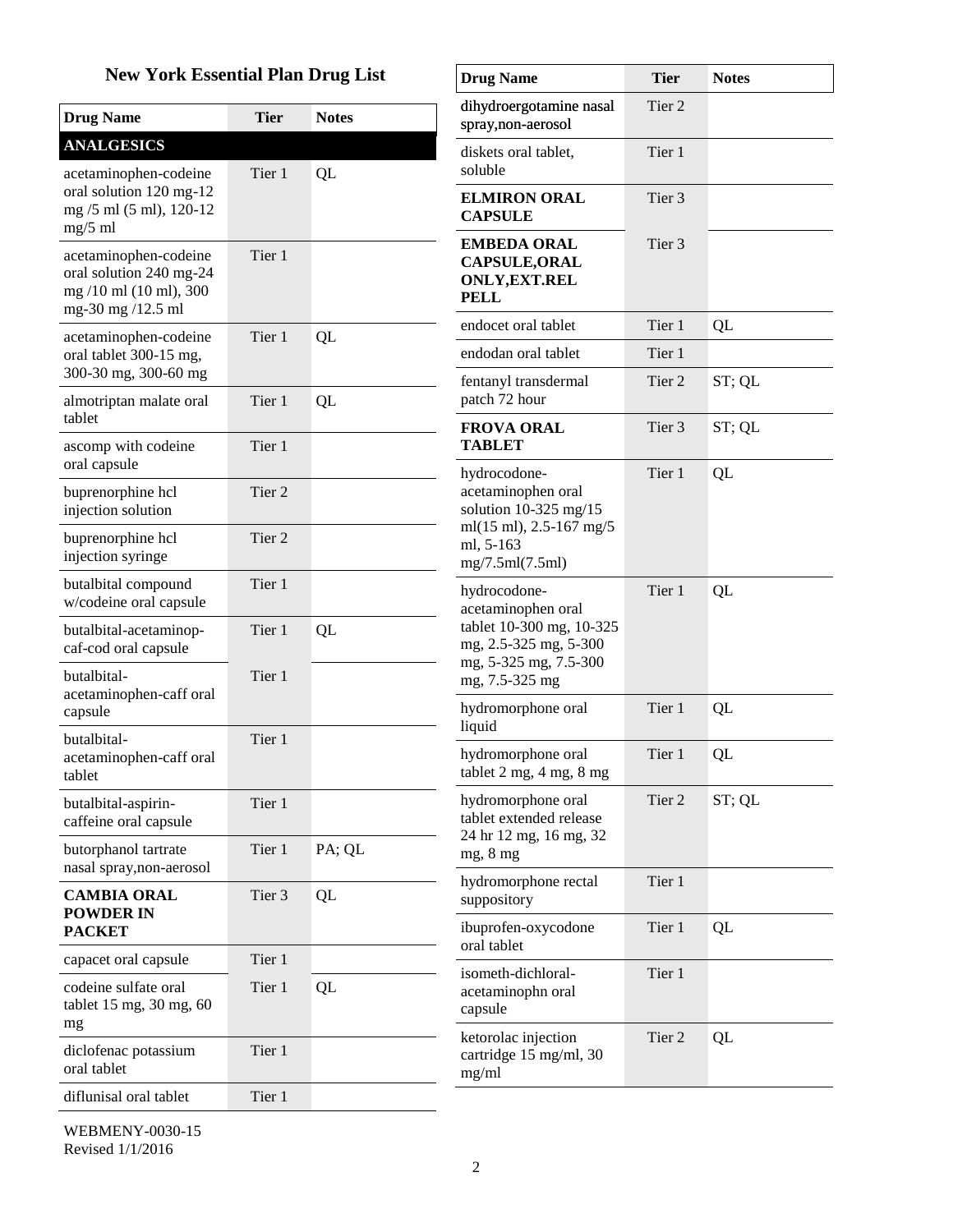| <b>Drug Name</b>                                                                   | <b>Tier</b>       | <b>Notes</b> | <b>Drug Name</b>                                                | <b>Tier</b>       | <b>Notes</b> |
|------------------------------------------------------------------------------------|-------------------|--------------|-----------------------------------------------------------------|-------------------|--------------|
| ketorolac injection<br>solution 15 mg/ml, 30<br>$mg/ml$ , 30 mg/ml (1 ml)          | Tier <sub>2</sub> | QL           | morphine rectal<br>suppository                                  | Tier 1            |              |
| ketorolac intramuscular                                                            | Tier 2            | QL           | nalbuphine injection<br>solution                                | Tier 2            |              |
| solution                                                                           |                   |              | naratriptan oral tablet                                         | Tier 1            | QL           |
| ketorolac oral tablet                                                              | Tier 1            | QL           | nodolor oral capsule                                            | Tier 1            |              |
| levorphanol tartrate oral<br>tablet                                                | Tier 2            |              | <b>NUCYNTA ER ORAL</b><br><b>TABLET EXTENDED</b>                | Tier 3            | ST; QL       |
| margesic oral capsule                                                              | Tier 1            |              | <b>RELEASE 12 HR</b>                                            |                   |              |
| marten-tab oral tablet                                                             | Tier 1            |              | <b>NUCYNTA ORAL</b>                                             | Tier 3            | QL           |
| mefenamic acid oral<br>capsule                                                     | Tier 1            |              | <b>TABLET 100 MG, 50</b><br><b>MG, 75 MG</b>                    |                   |              |
| meperidine oral solution                                                           | Tier 1            | QL           | oxycodone oral capsule                                          | Tier 1            | QL           |
| meperidine oral tablet<br>100 mg, 50 mg                                            | Tier 1            | QL           | oxycodone oral<br>concentrate                                   | Tier 1            | QL           |
| meperitab oral tablet                                                              | Tier 1            | QL           | oxycodone oral solution                                         | Tier 1            | QL           |
| methadone intensol oral<br>concentrate                                             | Tier 1            | QL           | oxycodone oral tablet 10<br>mg, 15 mg, 20 mg, 30<br>mg, 5 mg    | Tier 1            | QL           |
| methadone oral<br>concentrate                                                      | Tier 1            | QL           | oxycodone-<br>acetaminophen oral                                | Tier 1            | QL           |
| methadone oral solution<br>$10$ mg/5 ml, 5 mg/5 ml                                 | Tier 1            | QL           | tablet<br>oxycodone-aspirin oral                                | Tier 1            | QL           |
| methadone oral tablet 10<br>mg, 5 mg                                               | Tier 1            | QL           | tablet<br><b>OXYCONTIN ORAL</b>                                 | Tier 3            | ST; QL       |
| methadone oral<br>tablet, soluble                                                  | Tier 1            |              | TABLET, ORAL<br>ONLY, EXT. REL. 12                              |                   |              |
| methadose oral<br>concentrate                                                      | Tier 1            | QL           | HR 10 MG, 15 MG, 20<br>MG, 30 MG, 40 MG, 60<br><b>MG, 80 MG</b> |                   |              |
| methadose oral<br>tablet, soluble                                                  | Tier 1            |              | oxymorphone oral tablet<br>10 mg, 5 mg                          | Tier 1            | QL           |
| morphine concentrate<br>oral solution                                              | Tier 1            | QL           | oxymorphone oral tablet<br>extended release 12 hr               | Tier 1            | QL           |
| morphine oral<br>capsule, extend.release                                           | Tier 2            | QL           | 10 mg, 15 mg, 20 mg, 30<br>mg, 40 mg, 5 mg, 7.5 mg              |                   |              |
| pellets                                                                            |                   |              | <b>RELPAX ORAL</b><br><b>TABLET</b>                             | Tier 3            | ST; QL       |
| morphine oral solution<br>$10 \text{ mg}/5 \text{ ml}, 20 \text{ mg}/5 \text{ ml}$ | Tier 1            | QL           | rizatriptan oral tablet                                         | Tier 1            | QL           |
| morphine oral tablet 15<br>mg, 30 mg                                               | Tier 1            | QL           | rizatriptan oral<br>tablet, disintegrating                      | Tier 1            | QL           |
| morphine oral tablet<br>extended release 100 mg,                                   | Tier 2            | QL           | sumatriptan succinate<br>oral tablet                            | Tier 1            | QL           |
| 15 mg, 200 mg, 30 mg,<br>$60$ mg                                                   |                   |              | sumatriptan succinate<br>subcutaneous cartridge                 | Tier <sub>2</sub> | QL           |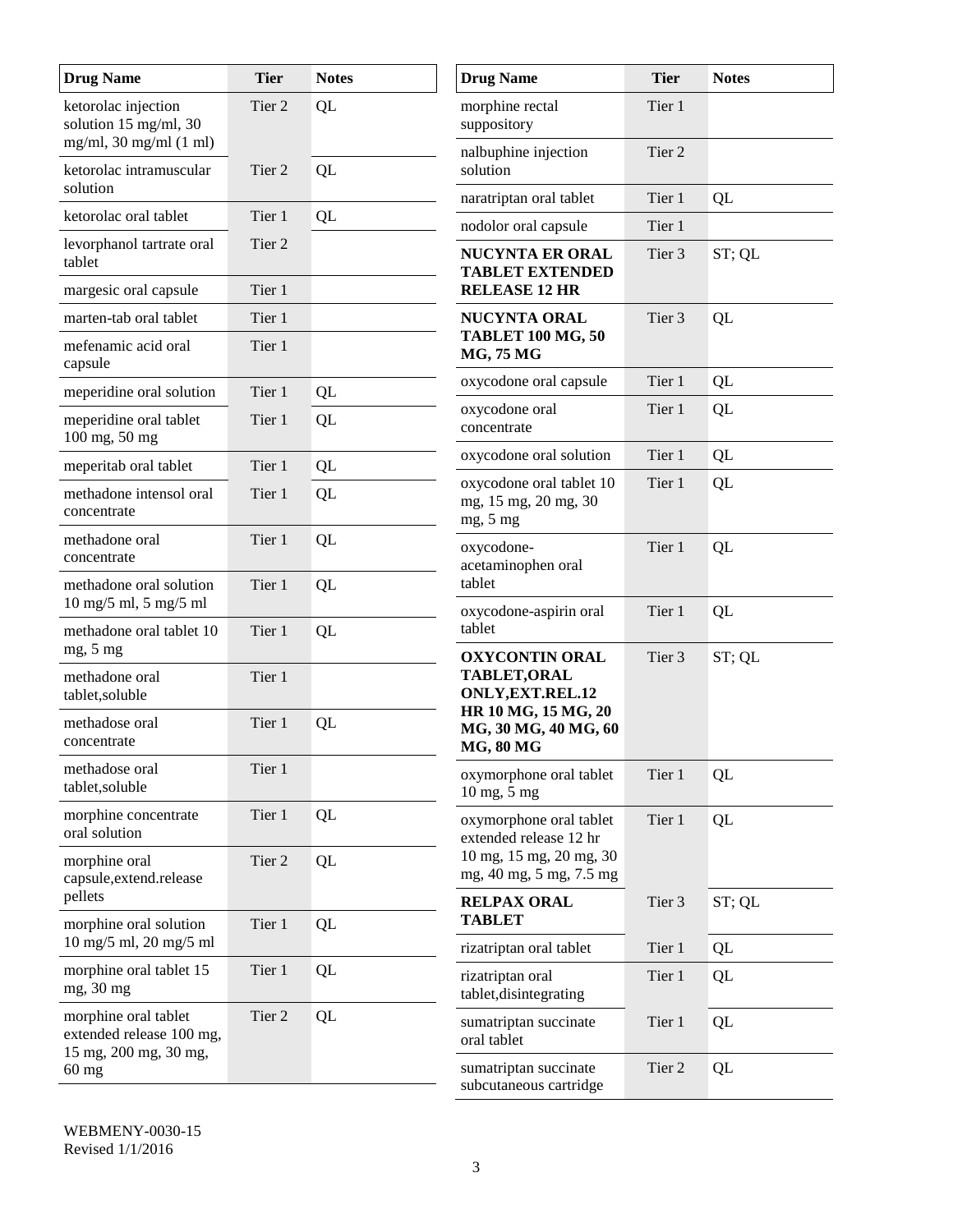| <b>Drug Name</b>                                                    | <b>Tier</b> | <b>Notes</b> | <b>Drug Name</b>                                                                             | <b>Tier</b> | <b>Notes</b> |
|---------------------------------------------------------------------|-------------|--------------|----------------------------------------------------------------------------------------------|-------------|--------------|
| sumatriptan succinate<br>subcutaneous pen<br>injector               | Tier 2      | QL           | <b>CALDOLOR</b><br><b>INTRAVENOUS</b><br><b>RECON SOLN</b>                                   | Tier 3      |              |
| sumatriptan succinate<br>subcutaneous solution                      | Tier 2      | QL           | celecoxib oral capsule<br>100 mg, 200 mg, 400<br>mg, 50 mg                                   | Tier 2      | ST; QL       |
| sumatriptan succinate<br>subcutaneous syringe                       | Tier 2      | QL           | colchicine-probenecid<br>oral tablet                                                         | Tier 1      |              |
| tramadol oral tablet                                                | Tier 1      | QL           | <b>COLCRYS ORAL</b>                                                                          | Tier 3      | PA; QL       |
| tramadol oral tablet<br>extended release 24 hr                      | Tier 1      | QL           | <b>TABLET</b>                                                                                |             |              |
| tramadol oral tablet, er<br>multiphase 24 hr                        | Tier 1      | QL           | <b>CUPRIMINE ORAL</b><br><b>CAPSULE</b>                                                      | Tier 3      |              |
| vicodin es oral tablet                                              | Tier 1      | QL           | <b>DAYPRO ORAL</b><br><b>TABLET</b>                                                          | Tier 3      |              |
| vicodin hp oral tablet                                              | Tier 1      | QL           | diclofenac sodium oral                                                                       | Tier 1      |              |
| vicodin oral tablet                                                 | Tier 1      | QL           | tablet extended release                                                                      |             |              |
| zamicet oral solution                                               | Tier 1      | QL           | 24 hr                                                                                        |             |              |
| zebutal oral capsule                                                | Tier 2      |              | diclofenac sodium oral<br>tablet, delayed release                                            | Tier 1      |              |
| <b>ZIPSOR ORAL</b><br><b>CAPSULE</b>                                | Tier 3      |              | (dr/ec)<br><b>ENBREL</b>                                                                     | Tier 3      | PA; QL       |
| zolmitriptan oral tablet                                            | Tier 1      | QL           | <b>SUBCUTANEOUS</b><br><b>RECON SOLN</b>                                                     |             |              |
| zolmitriptan oral<br>tablet, disintegrating                         | Tier 1      | QL           | <b>ENBREL</b>                                                                                | Tier 3      | PA; QL       |
| <b>ANESTHETICS</b>                                                  |             |              | <b>SUBCUTANEOUS</b><br><b>SYRINGE 25</b>                                                     |             |              |
| lidocaine hcl mucous<br>membrane solution                           | Tier 1      |              | MG/0.5ML (0.51), 50<br><b>MG/ML (0.98 ML)</b>                                                |             |              |
| lidocaine viscous<br>mucous membrane<br>solution                    | Tier 1      |              | <b>ENBREL</b><br><b>SURECLICK</b><br><b>SUBCUTANEOUS</b><br>PEN INJECTOR                     | Tier 3      | PA; QL       |
| lidocaine-prilocaine<br>topical cream                               | Tier 1      |              | etodolac oral capsule                                                                        | Tier 1      |              |
| lidocaine-prilocaine                                                | Tier 1      |              | etodolac oral tablet                                                                         | Tier 1      |              |
| topical kit<br>lta pre-attached                                     | Tier 1      |              | etodolac oral tablet<br>extended release 24 hr                                               | Tier 1      |              |
| laryngotracheal solution                                            |             |              | fenoprofen oral tablet                                                                       | Tier 1      |              |
| phenazopyridine oral                                                | Tier 1      |              | flurbiprofen oral tablet                                                                     | Tier 1      |              |
| tablet<br><b>SYNERA TOPICAL</b><br>РАТСН,<br><b>MEDICATED SELF-</b> | Tier 3      |              | <b>HUMIRA PEDIATRIC</b><br><b>CROHN'S START</b><br><b>SUBCUTANEOUS</b><br><b>SYRINGE KIT</b> | Tier 3      | PA; QL       |
| <b>HEATING</b>                                                      |             |              | <b>HUMIRA PEN</b>                                                                            | Tier 3      | PA; QL       |
| <b>ANTIARTHRITICS</b><br>allopurinol oral tablet                    | Tier 1      |              | <b>CROHN'S-UC-HS</b><br><b>START</b>                                                         |             |              |
|                                                                     |             |              | <b>SUBCUTANEOUS</b><br>PEN INJECTOR KIT                                                      |             |              |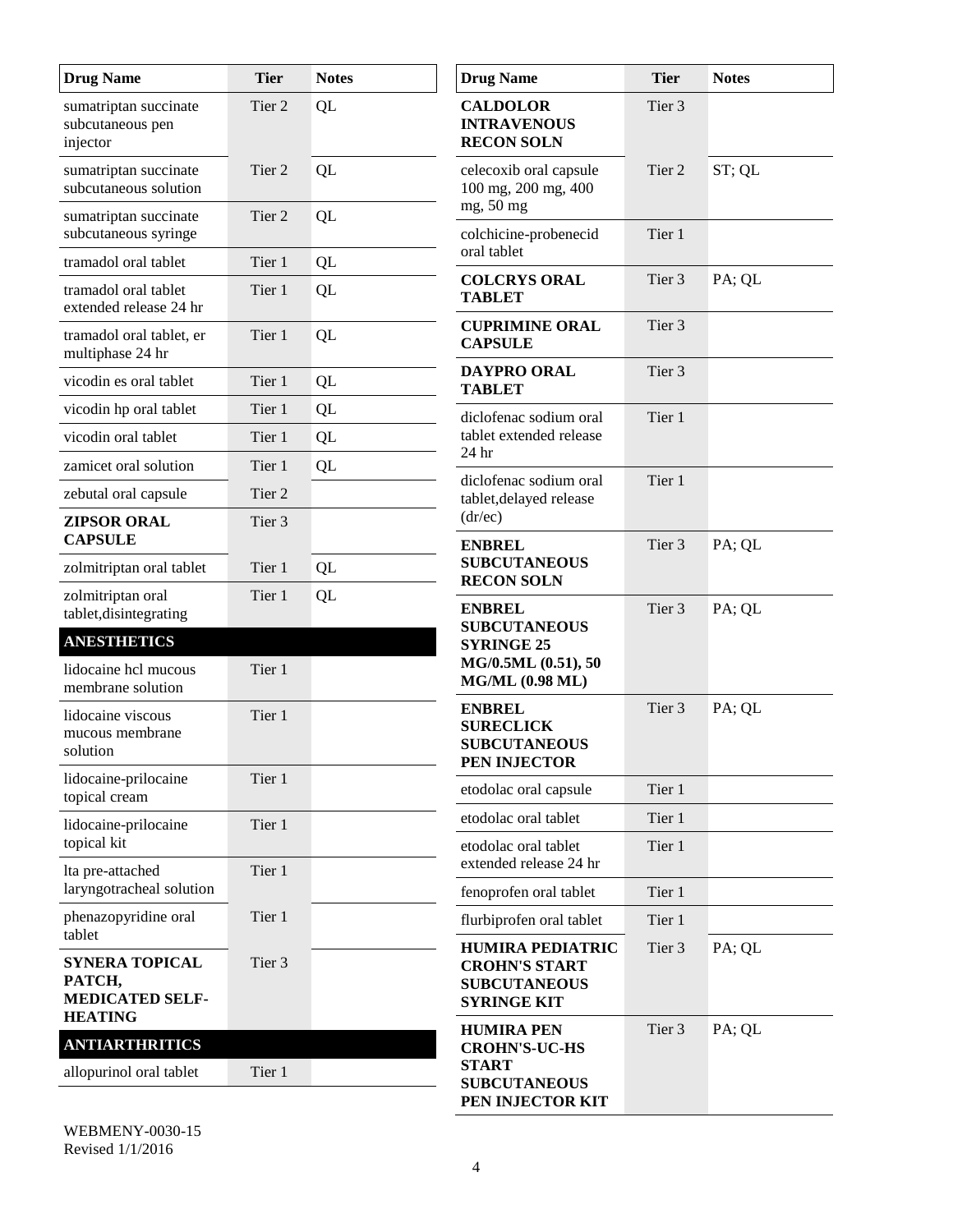| <b>Drug Name</b>                                                                    | <b>Tier</b>       | <b>Notes</b> | <b>Drug Name</b>                                                                  | <b>Tier</b>       | <b>Notes</b> |
|-------------------------------------------------------------------------------------|-------------------|--------------|-----------------------------------------------------------------------------------|-------------------|--------------|
| <b>HUMIRA PEN</b><br><b>PSORIASIS</b><br><b>STARTER</b>                             | Tier 3            | PA; QL       | <b>ORENCIA</b><br><b>SUBCUTANEOUS</b><br><b>SYRINGE</b>                           | Tier <sub>3</sub> | PA; QL       |
| <b>SUBCUTANEOUS</b><br>PEN INJECTOR KIT                                             |                   |              | oxaprozin oral tablet                                                             | Tier 1            |              |
| <b>HUMIRA PEN</b>                                                                   | Tier 3            | PA; QL       | piroxicam oral capsule                                                            | Tier 1            |              |
| <b>SUBCUTANEOUS</b><br>PEN INJECTOR KIT                                             |                   |              | probenecid oral tablet                                                            | Tier 1            |              |
| <b>HUMIRA</b><br><b>SUBCUTANEOUS</b><br><b>SYRINGE KIT</b>                          | Tier <sub>3</sub> | PA; QL       | <b>SIMPONI ARIA</b><br><b>INTRAVENOUS</b><br><b>SOLUTION</b>                      | Tier 3            | PA           |
| ibuprofen oral<br>suspension                                                        | Tier 1            |              | <b>SIMPONI</b><br><b>SUBCUTANEOUS</b><br>PEN INJECTOR                             | Tier <sub>3</sub> | PA; QL       |
| ibuprofen oral tablet                                                               | Tier 1            |              | <b>SIMPONI</b>                                                                    | Tier 3            | PA; QL       |
| indomethacin oral<br>capsule                                                        | Tier 1            |              | <b>SUBCUTANEOUS</b><br><b>SYRINGE</b>                                             |                   |              |
| indomethacin oral                                                                   | Tier 1            |              | sulindac oral tablet                                                              | Tier 1            |              |
| capsule, extended release                                                           |                   |              | tolmetin oral capsule                                                             | Tier 1            |              |
| ketoprofen oral capsule                                                             | Tier 1            |              | tolmetin oral tablet                                                              | Tier 1            |              |
| ketoprofen oral<br>capsule, ext rel. pellets 24<br>hr                               | Tier 1            |              | <b>ULORIC ORAL</b><br><b>TABLET</b>                                               | Tier 3            | <b>ST</b>    |
| <b>KINERET</b>                                                                      | Tier 3            | PA           | <b>ANTIASTHMATICS</b>                                                             |                   |              |
| <b>SUBCUTANEOUS</b>                                                                 |                   |              | acetylcysteine solution                                                           | Tier 2            |              |
| <b>SYRINGE</b>                                                                      |                   |              | <b>ADVAIR DISKUS</b>                                                              | Tier 2            | QL           |
| leflunomide oral tablet                                                             | Tier 2            |              | <b>INHALATION</b><br><b>BLISTER WITH</b>                                          |                   |              |
| meclofenamate oral<br>capsule                                                       | Tier 1            |              | <b>DEVICE</b><br><b>ADVAIR HFA</b>                                                | Tier 2            | QL           |
| meloxicam oral<br>suspension                                                        | Tier 1            |              | <b>INHALATION HFA</b><br><b>AEROSOL INHALER</b>                                   |                   |              |
| meloxicam oral tablet                                                               | Tier 1            | QL           | albuterol sulfate                                                                 | Tier 1            |              |
| nabumetone oral tablet                                                              | Tier 1            |              | inhalation solution for<br>nebulization                                           |                   |              |
| naproxen oral suspension                                                            | Tier 1            |              | albuterol sulfate oral                                                            | Tier 1            |              |
| naproxen oral tablet                                                                | Tier 1            |              | syrup                                                                             |                   |              |
| naproxen oral<br>tablet, delayed release<br>(dr/ec)                                 | Tier 1            |              | <b>ASMANEX</b><br><b>TWISTHALER</b><br><b>INHALATION</b><br><b>AEROSOL POWDR</b>  | Tier 2            | QL           |
| naproxen sodium oral<br>tablet                                                      | Tier 1            |              | <b>BREATH</b><br><b>ACTIVATED</b>                                                 |                   |              |
| <b>ORENCIA (WITH</b><br><b>MALTOSE</b> )<br><b>INTRAVENOUS</b><br><b>RECON SOLN</b> | Tier 3            | PA; QL       | <b>BROVANA</b><br><b>INHALATION</b><br><b>SOLUTION FOR</b><br><b>NEBULIZATION</b> | Tier 3            | QL           |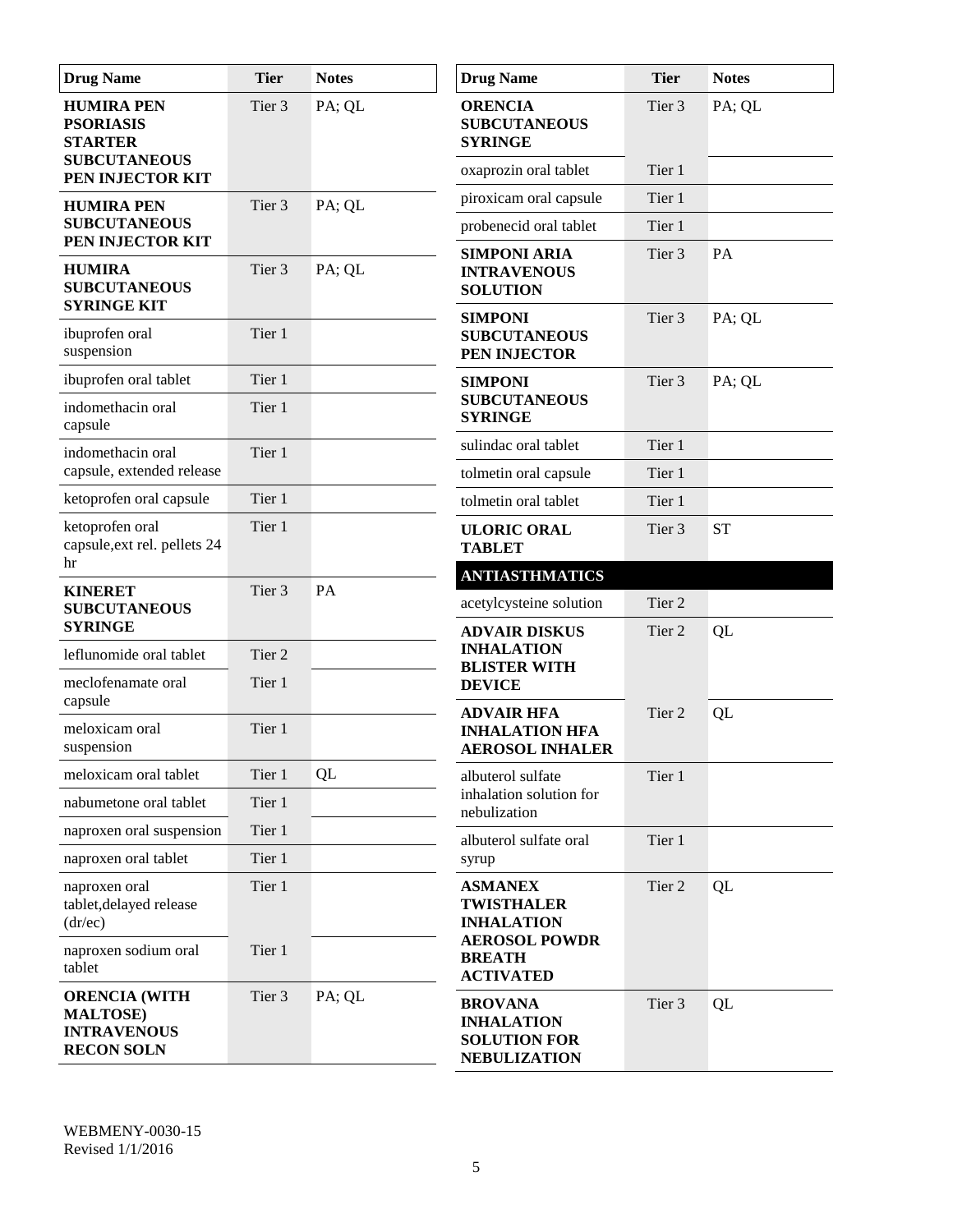| <b>Drug Name</b>                                                                                                | <b>Tier</b> | <b>Notes</b> | <b>Drug Name</b>                                                                                               | <b>Tier</b> | <b>Notes</b> |
|-----------------------------------------------------------------------------------------------------------------|-------------|--------------|----------------------------------------------------------------------------------------------------------------|-------------|--------------|
| budesonide inhalation<br>suspension for<br>nebulization 0.25 mg/2<br>ml, 0.5 mg/2 ml                            | Tier 1      | QL           | <b>PROAIR HFA</b><br><b>INHALATION HFA</b><br><b>AEROSOL INHALER</b>                                           | Tier 2      | QL           |
| budesonide inhalation<br>suspension for<br>nebulization 1 mg/2 ml                                               | Tier 1      |              | <b>PROVENTIL HFA</b><br><b>INHALATION HFA</b><br><b>AEROSOL INHALER</b>                                        | Tier 3      | QL           |
| cromolyn inhalation<br>solution for nebulization                                                                | Tier 1      |              | <b>PULMICORT</b><br><b>FLEXHALER</b><br><b>INHALATION</b>                                                      | Tier 2      | QL           |
| <b>DALIRESP ORAL</b><br><b>TABLET</b>                                                                           | Tier 3      | QL           | <b>AEROSOL POWDR</b><br><b>BREATH</b><br><b>ACTIVATED</b>                                                      |             |              |
| <b>DULERA</b><br><b>INHALATION HFA</b><br><b>AEROSOL INHALER</b>                                                | Tier 2      | QL           | <b>QVAR INHALATION</b><br><b>AEROSOL 40</b><br>MCG/ACTUATION,                                                  | Tier 2      | QL           |
| <b>FLOVENT DISKUS</b><br><b>INHALATION</b><br><b>BLISTER WITH</b><br><b>DEVICE 100</b><br>MCG/ACTUATION,<br>250 | Tier 2      | QL           | <b>80 MCG/ACTUATION</b><br><b>SEREVENT DISKUS</b><br><b>INHALATION</b><br><b>BLISTER WITH</b><br><b>DEVICE</b> | Tier 2      | QL           |
| MCG/ACTUATION,<br>50 MCG/ACTUATION                                                                              |             |              | SPIRIVA RESPIMAT<br><b>INHALATION MIST</b><br>1.25                                                             | Tier 3      |              |
| <b>FLOVENT HFA</b><br><b>INHALATION HFA</b><br><b>AEROSOL INHALER</b><br><b>110</b><br>MCG/ACTUATION,<br>220    | Tier 2      | QL           | <b>MCG/ACTUATION</b><br>SPIRIVA RESPIMAT<br><b>INHALATION MIST</b><br>2.5<br><b>MCG/ACTUATION</b>              | Tier 3      | QL           |
| MCG/ACTUATION,<br><b>44 MCG/ACTUATION</b>                                                                       |             |              | <b>SPIRIVA WITH</b><br><b>HANDIHALER</b>                                                                       | Tier 3      | QL           |
| ipratropium bromide<br>inhalation solution                                                                      | Tier 1      | QL           | <b>INHALATION</b><br>CAPSULE,                                                                                  |             |              |
| levalbuterol hcl<br>inhalation solution for                                                                     | Tier 2      |              | <b>W/INHALATION</b><br><b>DEVICE</b>                                                                           |             |              |
| nebulization<br>metaproterenol oral<br>syrup                                                                    | Tier 1      |              | <b>SYMBICORT</b><br><b>INHALATION HFA</b><br><b>AEROSOL INHALER</b>                                            | Tier 2      | QL           |
| metaproterenol oral                                                                                             | Tier 1      |              | terbutaline oral tablet                                                                                        | Tier 1      |              |
| tablet<br>montelukast oral                                                                                      | Tier 1      | QL           | theochron oral tablet<br>extended release 12 hr                                                                | Tier 1      |              |
| granules in packet                                                                                              |             |              | theophylline oral tablet<br>extended release                                                                   | Tier 1      |              |
| montelukast oral tablet                                                                                         | Tier 1      | QL           | theophylline oral tablet                                                                                       | Tier 1      |              |
| montelukast oral<br>tablet, chewable                                                                            | Tier 1      | QL           | extended release 12 hr                                                                                         |             |              |
| <b>PERFOROMIST</b><br><b>INHALATION</b><br><b>SOLUTION FOR</b><br><b>NEBULIZATION</b>                           | Tier 3      | QL           | <b>VENTOLIN HFA</b><br><b>INHALATION HFA</b><br><b>AEROSOL INHALER</b>                                         | Tier 3      | QL           |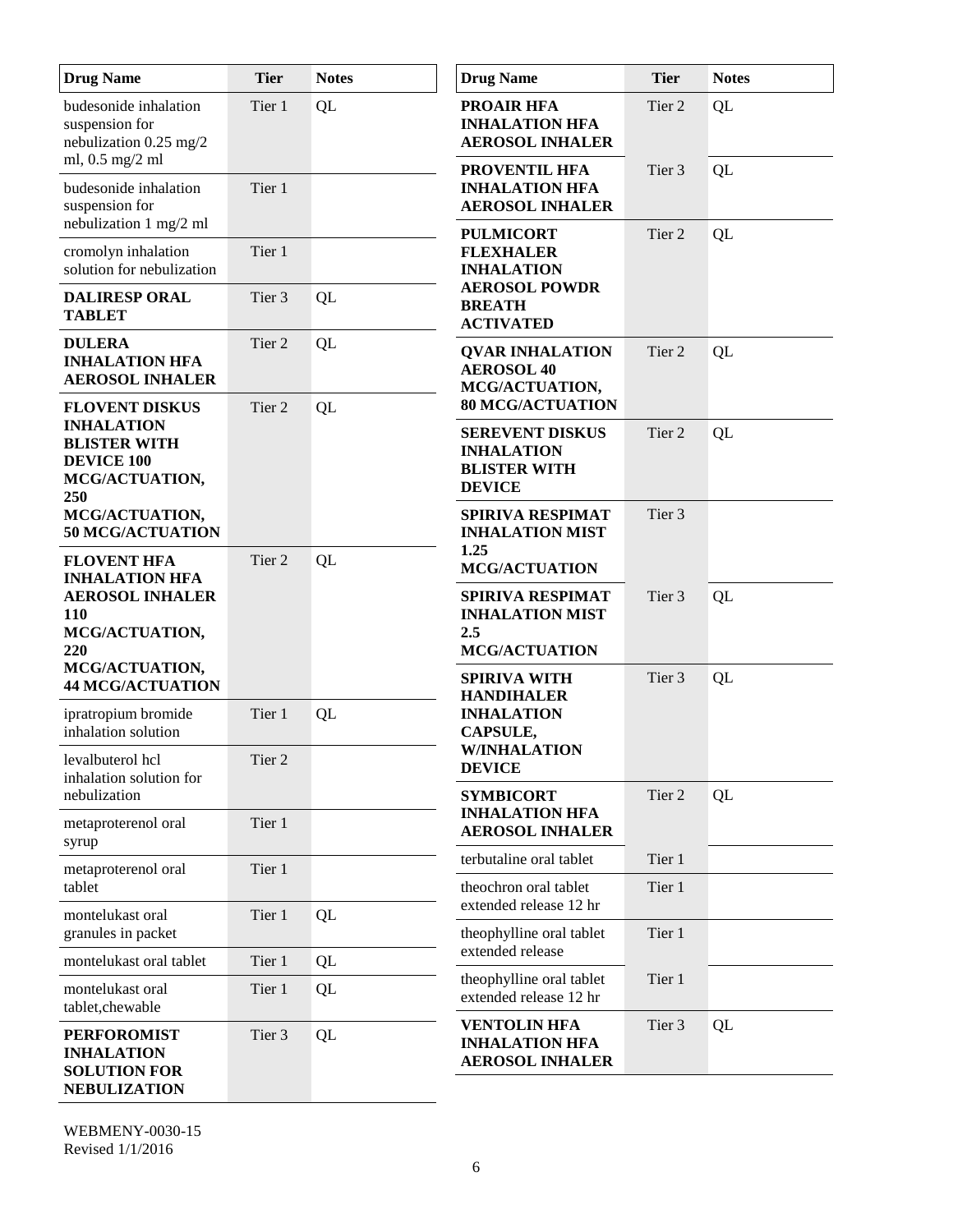| <b>Drug Name</b>                                                      | <b>Tier</b>       | <b>Notes</b> | <b>Drug Name</b>                                           | <b>Tier</b>       | <b>Notes</b> |
|-----------------------------------------------------------------------|-------------------|--------------|------------------------------------------------------------|-------------------|--------------|
| <b>XOPENEX HFA</b><br><b>INHALATION HFA</b><br><b>AEROSOL INHALER</b> | Tier 3            | QL           | bacitracin ophthalmic<br>ointment                          | Tier 1            |              |
| zafirlukast oral tablet                                               | Tier 1            |              | bacitracin-polymyxin b<br>ophthalmic ointment              | Tier 1            |              |
| <b>ZYFLO CR ORAL</b><br><b>TABLET, ER</b><br><b>MULTIPHASE 12 HR</b>  | Tier 3            | PA           | <b>BESIVANCE</b><br><b>OPHTHALMIC</b><br>DROPS, SUSPENSION | Tier 3            |              |
| <b>ZYFLO ORAL</b><br><b>TABLET</b>                                    | Tier <sub>3</sub> | PA           | bp 10-1 topical cleanser                                   | Tier 1            |              |
| <b>ANTIBIOTICS</b>                                                    |                   |              | cefaclor oral capsule                                      | Tier 1            |              |
| ak-poly-bac ophthalmic<br>ointment                                    | Tier 1            |              | cefaclor oral suspension<br>for reconstitution             | Tier 1            |              |
| amoxicillin oral capsule                                              | Tier 1            |              | cefaclor oral tablet<br>extended release 12 hr             | Tier 1            |              |
| amoxicillin oral                                                      | Tier 1            |              | cefadroxil oral capsule                                    | Tier 1            |              |
| suspension for<br>reconstitution                                      |                   |              | cefadroxil oral<br>suspension for                          | Tier 1            |              |
| amoxicillin oral tablet                                               | Tier 1            |              | reconstitution                                             |                   |              |
| amoxicillin oral<br>tablet, che wable                                 | Tier 1            |              | cefadroxil oral tablet                                     | Tier 1            |              |
| amoxicillin-pot<br>clavulanate oral                                   | Tier 1            |              | cefazolin in dextrose<br>(iso-os) intravenous<br>piggyback | Tier <sub>2</sub> |              |
| suspension for<br>reconstitution                                      |                   |              | cefazolin injection recon<br>soln                          | Tier <sub>2</sub> |              |
| amoxicillin-pot<br>clavulanate oral tablet                            | Tier 1            |              | cefazolin intravenous<br>recon soln                        | Tier <sub>2</sub> |              |
| amoxicillin-pot<br>clavulanate oral tablet                            | Tier 1            |              | cefdinir oral capsule                                      | Tier 1            |              |
| extended release 12 hr                                                | Tier 1            |              | cefdinir oral suspension<br>for reconstitution             | Tier 1            |              |
| amoxicillin-pot<br>clavulanate oral<br>tablet, chewable               |                   |              | cefditoren pivoxil oral<br>tablet                          | Tier 1            |              |
| ampicillin oral capsule                                               | Tier 1            |              | cefotaxime injection<br>recon soln                         | Tier 2            |              |
| ampicillin oral<br>suspension for<br>reconstitution                   | Tier 1            |              | cefpodoxime oral<br>suspension for                         | Tier <sub>2</sub> |              |
| avar topical cleanser                                                 | Tier 1            |              | reconstitution                                             |                   |              |
| avidoxy oral tablet                                                   | Tier 1            |              | cefpodoxime oral tablet                                    | Tier 2            |              |
| azithromycin oral packet                                              | Tier 1            | QL           | cefprozil oral suspension<br>for reconstitution            | Tier 1            |              |
| azithromycin oral<br>suspension for                                   | Tier 1            | QL           | cefprozil oral tablet                                      | Tier 1            |              |
| reconstitution 100 mg/5<br>ml, 200 mg/5 ml                            |                   |              | ceftibuten oral capsule                                    | Tier 2            |              |
| azithromycin oral tablet<br>250 mg, 500 mg, 600 mg                    | Tier 1            | QL           | ceftibuten oral<br>suspension for<br>reconstitution        | Tier 2            |              |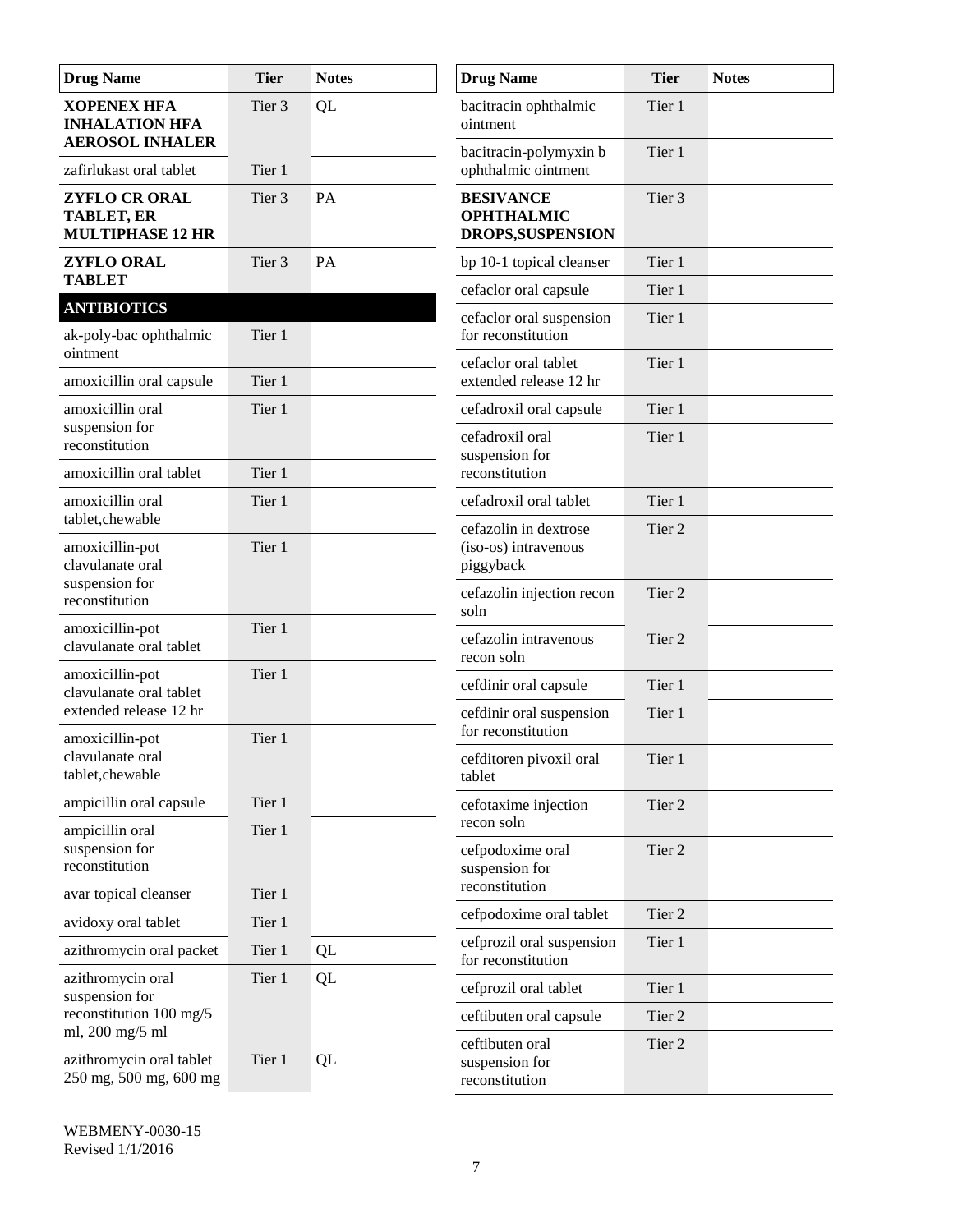| <b>Drug Name</b>                                                                | <b>Tier</b>       | <b>Notes</b> | <b>Drug Name</b>                                               | <b>Tier</b> | <b>Notes</b> |
|---------------------------------------------------------------------------------|-------------------|--------------|----------------------------------------------------------------|-------------|--------------|
| ceftriaxone in<br>dextrose, iso-os                                              | Tier <sub>2</sub> |              | clindacin etz topical<br>swab                                  | Tier 1      |              |
| intravenous piggyback                                                           |                   |              | clindacin p topical swab                                       | Tier 1      |              |
| ceftriaxone injection<br>recon soln                                             | Tier <sub>2</sub> |              | <b>CLINDACIN PAC</b><br><b>TOPICAL KIT</b>                     | Tier 3      |              |
| ceftriaxone intravenous<br>recon soln                                           | Tier 2            |              | clindamycin hcl oral<br>capsule                                | Tier 1      |              |
| cefuroxime axetil oral<br>tablet                                                | Tier 1            |              | clindamycin palmitate<br>hcl oral recon soln                   | Tier 1      |              |
| cephalexin oral capsule                                                         | Tier 1            |              | clindamycin pediatric                                          | Tier 1      |              |
| cephalexin oral                                                                 | Tier 1            |              | oral recon soln                                                |             |              |
| suspension for<br>reconstitution                                                |                   |              | clindamycin phosphate<br>topical foam                          | Tier 1      |              |
| cephalexin oral tablet                                                          | Tier 1            |              | clindamycin phosphate                                          | Tier 1      |              |
| chloramphenicol sod<br>succinate intravenous                                    | Tier <sub>2</sub> |              | topical gel                                                    |             |              |
| recon soln                                                                      |                   |              | clindamycin phosphate<br>topical lotion                        | Tier 1      |              |
| <b>CIPRO HC OTIC</b><br>DROPS, SUSPENSION                                       | Tier 3            |              | clindamycin phosphate<br>topical solution                      | Tier 1      |              |
| <b>CIPRODEX OTIC</b><br>DROPS, SUSPENSION                                       | Tier 3            | PA           | clindamycin phosphate<br>topical swab                          | Tier 1      |              |
| ciprofloxacin (mixture)<br>oral tablet, er multiphase<br>24 hr 1,000 mg, 500 mg | Tier 1            | QL           | clindamycin phosphate<br>vaginal cream                         | Tier 1      |              |
| ciprofloxacin hcl<br>ophthalmic drops                                           | Tier 1            |              | <b>COLY-MYCINS</b><br><b>OTIC</b><br>DROPS, SUSPENSION         | Tier 3      |              |
| ciprofloxacin hcl oral<br>tablet                                                | Tier 1            | QL           | <b>CORTISPORIN</b><br><b>TOPICAL CREAM</b>                     | Tier 3      |              |
| ciprofloxacin hel otic<br>dropperette                                           | Tier 1            |              | <b>CORTISPORIN</b><br><b>TOPICAL</b>                           | Tier 3      |              |
| ciprofloxacin in 5 %                                                            | Tier 2            |              | <b>OINTMENT</b>                                                |             |              |
| dextrose intravenous<br>piggyback                                               |                   |              | <b>DAPSONE ORAL</b><br><b>TABLET</b>                           | Tier 3      |              |
| ciprofloxacin lactate<br>intravenous solution                                   | Tier 2            |              | demeclocycline oral<br>tablet                                  | Tier 2      |              |
| clarithromycin oral<br>suspension for                                           | Tier 1            |              | dicloxacillin oral capsule                                     | Tier 1      |              |
| reconstitution                                                                  |                   |              | <b>DIFICID ORAL</b>                                            | Tier 3      | PA           |
| clarithromycin oral tablet                                                      | Tier 1            |              | <b>TABLET</b>                                                  |             |              |
| clarithromycin oral tablet<br>extended release 24 hr                            | Tier 1            |              | doxycycline hyclate oral<br>capsule                            | Tier 1      |              |
| cleansing wash topical<br>cleanser                                              | Tier 1            |              | doxycycline hyclate oral<br>tablet                             | Tier 1      |              |
| <b>CLINDACIN ETZ</b><br><b>TOPICAL KIT</b>                                      | Tier 3            |              | doxycycline hyclate oral<br>tablet, delayed release<br>(dr/ec) | Tier 1      | PA           |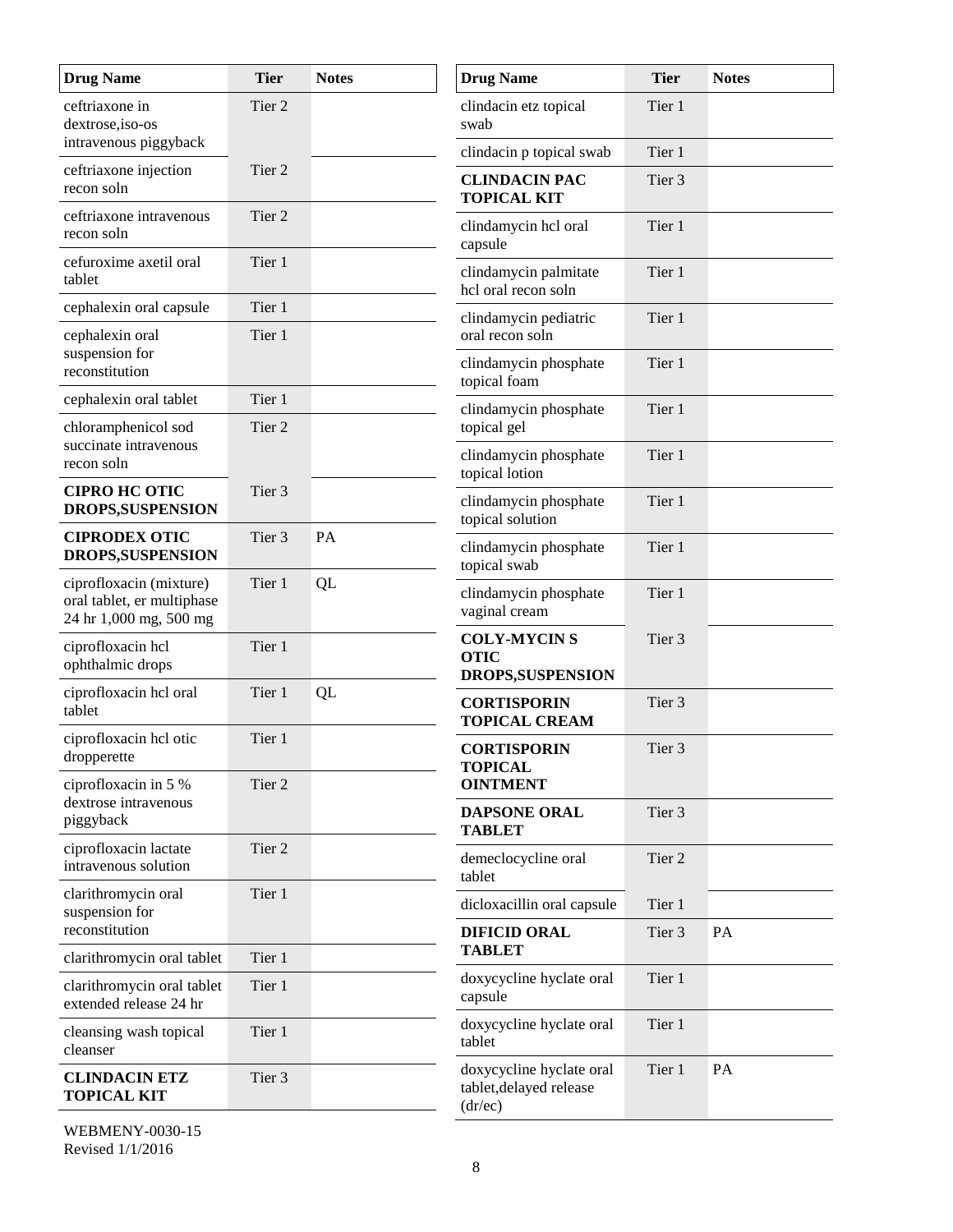| <b>Drug Name</b>                                        | <b>Tier</b> | <b>Notes</b> | <b>Drug Name</b>                                                  | <b>Tier</b>       | <b>Notes</b> |
|---------------------------------------------------------|-------------|--------------|-------------------------------------------------------------------|-------------------|--------------|
| doxycycline<br>monohydrate oral                         | Tier 1      |              | gentamicin ophthalmic<br>ointment                                 | Tier 1            |              |
| capsule                                                 |             |              | isoniazid oral solution                                           | Tier 1            |              |
| doxycycline<br>monohydrate oral                         | Tier 1      |              | isoniazid oral tablet                                             | Tier 1            |              |
| suspension for<br>reconstitution                        |             |              | <b>KETEK ORAL</b><br><b>TABLET</b>                                | Tier 3            |              |
| doxycycline<br>monohydrate oral tablet                  | Tier 1      |              | levofloxacin oral tablet                                          | Tier 1            | QL           |
| e.e.s. 400 oral tablet                                  | Tier 1      |              | <b>LINCOCIN</b><br><b>INJECTION</b>                               | Tier 3            |              |
| ery pads topical swab                                   | Tier 1      |              | <b>SOLUTION</b>                                                   |                   |              |
| erygel topical gel                                      | Tier 1      |              | linezolid oral tablet                                             | Tier 2            | PA; QL       |
| ery-tab oral<br>tablet, delayed release                 | Tier 1      |              | meropenem intravenous<br>recon soln                               | Tier 2            |              |
| (dr/ec)<br>erythrocin (as stearate)                     | Tier 1      |              | methenamine hippurate<br>oral tablet                              | Tier <sub>2</sub> |              |
| oral tablet                                             |             |              | methenamine mandelate<br>oral tablet                              | Tier 1            |              |
| erythromycin<br>ethylsuccinate oral tablet              | Tier 1      |              | metronidazole oral                                                | Tier 1            |              |
| erythromycin ophthalmic<br>ointment                     | Tier 1      |              | capsule                                                           |                   |              |
|                                                         |             |              | metronidazole oral tablet                                         | Tier 1            |              |
| erythromycin oral<br>capsule, delayed<br>release(dr/ec) | Tier 1      |              | metronidazole vaginal<br>gel                                      | Tier 1            |              |
| erythromycin oral tablet                                | Tier 1      |              | minocycline oral capsule                                          | Tier 1            |              |
| erythromycin with                                       | Tier 1      |              | minocycline oral tablet                                           | Tier 1            |              |
| ethanol topical gel                                     |             |              | minocycline oral tablet<br>extended release 24 hr                 | Tier 1            | PA           |
| erythromycin with<br>ethanol topical solution           | Tier 1      |              | <b>MORGIDOX 1X100</b><br><b>KIT</b>                               | Tier 3            |              |
| erythromycin with<br>ethanol topical swab               | Tier 1      |              | <b>MORGIDOX 2X100</b>                                             | Tier 3            |              |
| erythromycin-benzoyl<br>peroxide topical gel            | Tier 1      |              | <b>KIT</b><br>morgidox oral capsule                               | Tier 1            |              |
| ethambutol oral tablet                                  | Tier 1      |              | mupirocin topical                                                 | Tier 1            |              |
| <b>FACTIVE ORAL</b><br><b>TABLET</b>                    | Tier 3      | QL           | ointment<br>neomycin oral tablet                                  | Tier 1            |              |
| garamycin ophthalmic<br>drops                           | Tier 1      |              | neomycin-bacitracin-<br>poly-hc ophthalmic<br>ointment            | Tier 1            |              |
| gatifloxacin ophthalmic<br>drops                        | Tier 1      |              | neomycin-bacitracin-                                              | Tier 1            |              |
| gentak ophthalmic<br>ointment                           | Tier 1      |              | polymyxin ophthalmic<br>ointment                                  |                   |              |
| gentamicin ophthalmic<br>drops                          | Tier 1      |              | neomycin-polymyxin b-<br>dexameth ophthalmic<br>drops, suspension | Tier 1            |              |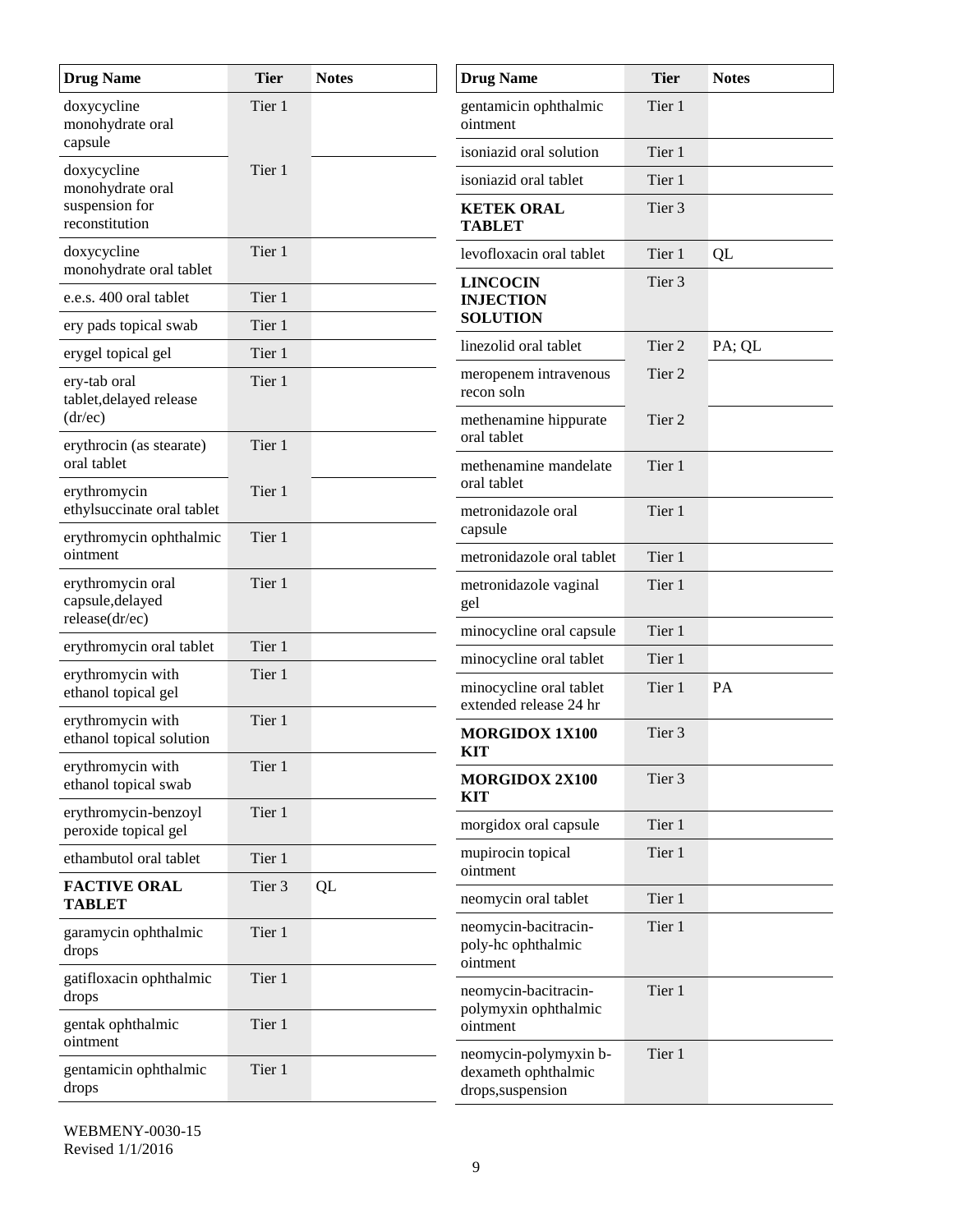| <b>Drug Name</b>                                               | <b>Tier</b> | <b>Notes</b>         | <b>Drug Name</b>                                        | <b>Tier</b>       | <b>Notes</b> |
|----------------------------------------------------------------|-------------|----------------------|---------------------------------------------------------|-------------------|--------------|
| neomycin-polymyxin b-<br>dexameth ophthalmic<br>ointment       | Tier 1      |                      | <b>PRED-G</b><br><b>OPHTHALMIC</b><br>DROPS, SUSPENSION | Tier 3            |              |
| neomycin-polymyxin-<br>gramicidin ophthalmic<br>drops          | Tier 1      |                      | PRED-G S.O.P.<br><b>OPHTHALMIC</b><br><b>OINTMENT</b>   | Tier <sub>3</sub> |              |
| neomycin-polymyxin-hc<br>ophthalmic                            | Tier 1      |                      | PRIMSOL ORAL<br><b>SOLUTION</b>                         | Tier <sub>3</sub> |              |
| drops, suspension                                              |             |                      | pyrazinamide oral tablet                                | Tier 1            |              |
| neomycin-polymyxin-hc<br>otic drops, suspension                | Tier 1      |                      | rifabutin oral capsule                                  | Tier 2            |              |
| neomycin-polymyxin-hc                                          | Tier 1      |                      | rifampin oral capsule                                   | Tier 1            |              |
| otic solution<br>neo-polycin hc                                | Tier 1      |                      | <b>RIFATER ORAL</b><br><b>TABLET</b>                    | Tier 3            |              |
| ophthalmic ointment                                            |             |                      | silver sulfadiazine<br>topical cream                    | Tier 1            |              |
| neo-polycin ophthalmic<br>ointment                             | Tier 1      |                      | ssd topical cream                                       | Tier 1            |              |
| nitrofurantoin                                                 | Tier 1      |                      | sss 10-5 topical cream                                  | Tier 1            |              |
| macrocrystal oral<br>capsule                                   |             |                      | sss 10-5 topical foam                                   | Tier 1            |              |
| nitrofurantoin<br>monohyd/m-cryst oral                         | Tier 1      |                      | sulfacetamide sodium<br>ophthalmic drops                | Tier 1            |              |
| capsule                                                        |             | sulfacetamide sodium | Tier 1                                                  |                   |              |
| nitrofurantoin oral<br>suspension                              | Tier 1      |                      | ophthalmic ointment<br>sulfacetamide sodium-            | Tier 1            |              |
| ofloxacin ophthalmic<br>drops                                  | Tier 1      |                      | sulfur topical cleanser<br>sulfacetamide sodium-        | Tier 1            |              |
| ofloxacin oral tablet                                          | Tier 1      | QL                   | sulfur topical cream                                    |                   |              |
| ofloxacin otic drops                                           | Tier 1      |                      | sulfacetamide sodium-<br>sulfur topical foam            | Tier 1            |              |
| <b>ORACEA ORAL</b><br><b>CAPSULE, IR &amp;</b><br><b>DELAY</b> | Tier 3      |                      | sulfacetamide sodium-<br>sulfur topical lotion          | Tier 1            |              |
| <b>REL,BIPHASE</b><br>penicillin v potassium                   | Tier 1      |                      | sulfacetamide sodium-<br>sulfur topical pads,           | Tier 1            |              |
| oral recon soln                                                |             |                      | medicated                                               |                   |              |
| penicillin v potassium<br>oral tablet                          | Tier 1      |                      | sulfacetamide sodium-<br>sulfur topical suspension      | Tier 1            |              |
| piperacillin-tazobactam<br>intravenous recon soln              | Tier 1      |                      | sulfacetamide sod-sulfur-<br>urea topical cleanser      | Tier 1            |              |
| polycin ophthalmic<br>ointment                                 | Tier 1      |                      | sulfacetamide-<br>prednisolone ophthalmic<br>drops      | Tier 1            |              |
| polymyxin b sulf-<br>trimethoprim ophthalmic<br>drops          | Tier 1      |                      | sulfacetamide-sulfur-<br>cleansr23 topical kit          | Tier 1            |              |
|                                                                |             |                      | sulfacleanse 8-4 topical<br>suspension                  | Tier 1            |              |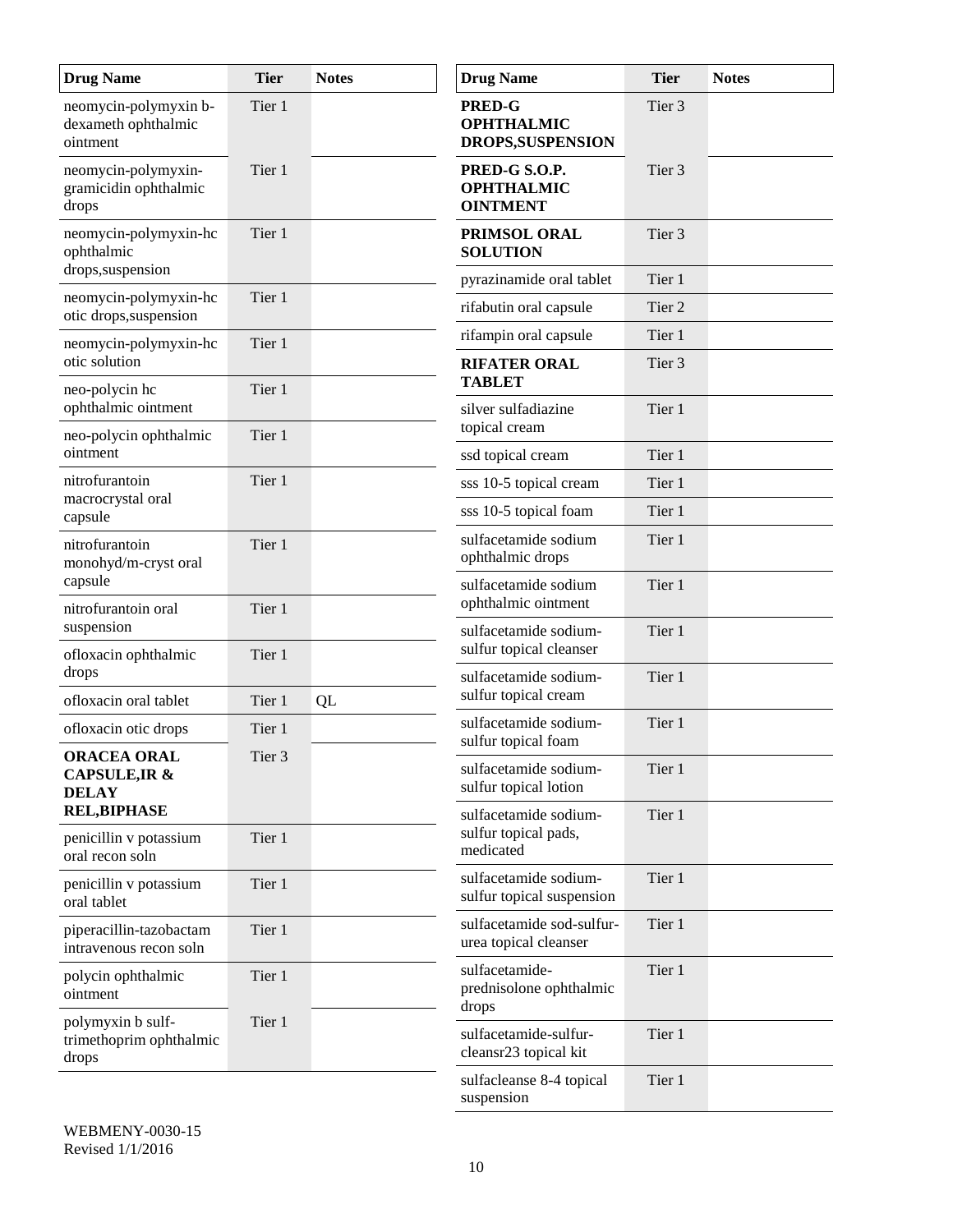| <b>Drug Name</b>                                                     | <b>Tier</b>       | <b>Notes</b>  | <b>Drug Name</b>                                                   | <b>Tier</b>       | <b>Notes</b> |
|----------------------------------------------------------------------|-------------------|---------------|--------------------------------------------------------------------|-------------------|--------------|
| sulfadiazine oral tablet                                             | Tier 2            |               | enoxaparin subcutaneous<br>syringe                                 | Tier 3            | PA           |
| sulfamethoxazole-<br>trimethoprim oral<br>suspension                 | Tier 1            |               | fondaparinux<br>subcutaneous syringe                               | Tier 3            | PA           |
| sulfamethoxazole-<br>trimethoprim oral tablet                        | Tier 1            |               | <b>FRAGMIN</b><br><b>SUBCUTANEOUS</b>                              | Tier 3            | PA           |
| <b>SULFAMYLON</b><br><b>TOPICAL CREAM</b>                            | Tier <sub>3</sub> |               | <b>SOLUTION</b><br><b>FRAGMIN</b>                                  | Tier <sub>3</sub> | PA           |
| sulfatrim oral suspension                                            | Tier 1            |               | <b>SUBCUTANEOUS</b>                                                |                   |              |
| <b>SUPRAX ORAL</b><br><b>CAPSULE</b>                                 | Tier 3            |               | <b>SYRINGE</b><br>hep flush-10 (pf)<br>intravenous solution        | Tier 2            |              |
| <b>SUPRAX ORAL</b><br><b>SUSPENSION FOR</b><br><b>RECONSTITUTION</b> | Tier <sub>3</sub> |               | heparin (porcine) in 5 %<br>dex intravenous<br>parenteral solution | Tier 2            |              |
| tetracycline oral capsule                                            | Tier 1            |               | heparin (porcine) in nacl                                          | Tier <sub>2</sub> |              |
| <b>THALOMID ORAL</b><br><b>CAPSULE</b>                               | Tier 3            | PA            | (pf) intravenous<br>parenteral solution                            |                   |              |
| thermazene topical<br>cream                                          | Tier 1            |               | heparin (porcine)<br>injection cartridge                           | Tier 2            |              |
| tobramycin in 0.225 %<br>nacl inhalation solution                    | Tier 3            |               | heparin (porcine)<br>injection solution                            | Tier 2            |              |
| for nebulization                                                     |                   |               | heparin flush intravenous<br>kit                                   | Tier 2            |              |
| tobramycin ophthalmic<br>drops                                       | Tier 1            |               | heparin flush(porcine)-                                            | Tier 2            |              |
| tobramycin-                                                          | Tier 1            |               | 0.9 nacl intravenous kit                                           |                   |              |
| dexamethasone<br>ophthalmic                                          |                   |               | heparin lock flush                                                 | Tier 2            |              |
| drops, suspension                                                    |                   |               | (porcine) intravenous<br>solution                                  |                   |              |
| trimethoprim oral tablet                                             | Tier 1            |               | heparin lock flush                                                 | Tier <sub>2</sub> |              |
| vancomycin oral capsule                                              | Tier 2            | $\mathbf{PA}$ | (porcine) intravenous<br>syringe                                   |                   |              |
| vandazole vaginal gel                                                | Tier 1            |               | heparin lock flush                                                 | Tier 2            |              |
| <b>VIBATIV</b><br><b>INTRAVENOUS</b>                                 | Tier 3            |               | intravenous solution                                               |                   |              |
| <b>RECON SOLN</b>                                                    |                   |               | heparin lock flush                                                 | Tier 2            |              |
| <b>VIGAMOX</b>                                                       | Tier 3            |               | intravenous syringe                                                |                   |              |
| <b>OPHTHALMIC</b><br><b>DROPS</b>                                    |                   |               | heparin lock intravenous<br>solution                               | Tier 2            |              |
| zencia topical cleanser                                              | Tier 1            |               | heparin<br>lock flush(porcine)(pf)                                 | Tier 2            |              |
| ZYVOX ORAL<br><b>SUSPENSION FOR</b>                                  | Tier 3            | PA; QL        | intravenous syringe                                                |                   |              |
| <b>RECONSTITUTION</b>                                                |                   |               | heparin(porcine) in<br>0.45% nacl intravenous                      | Tier 2            |              |
| <b>ANTICOAGULANTS</b>                                                |                   |               | parenteral solution                                                |                   |              |
| enoxaparin subcutaneous<br>solution                                  | Tier 3            | PA            | heparin, porcine (pf)<br>injection solution                        | Tier 2            |              |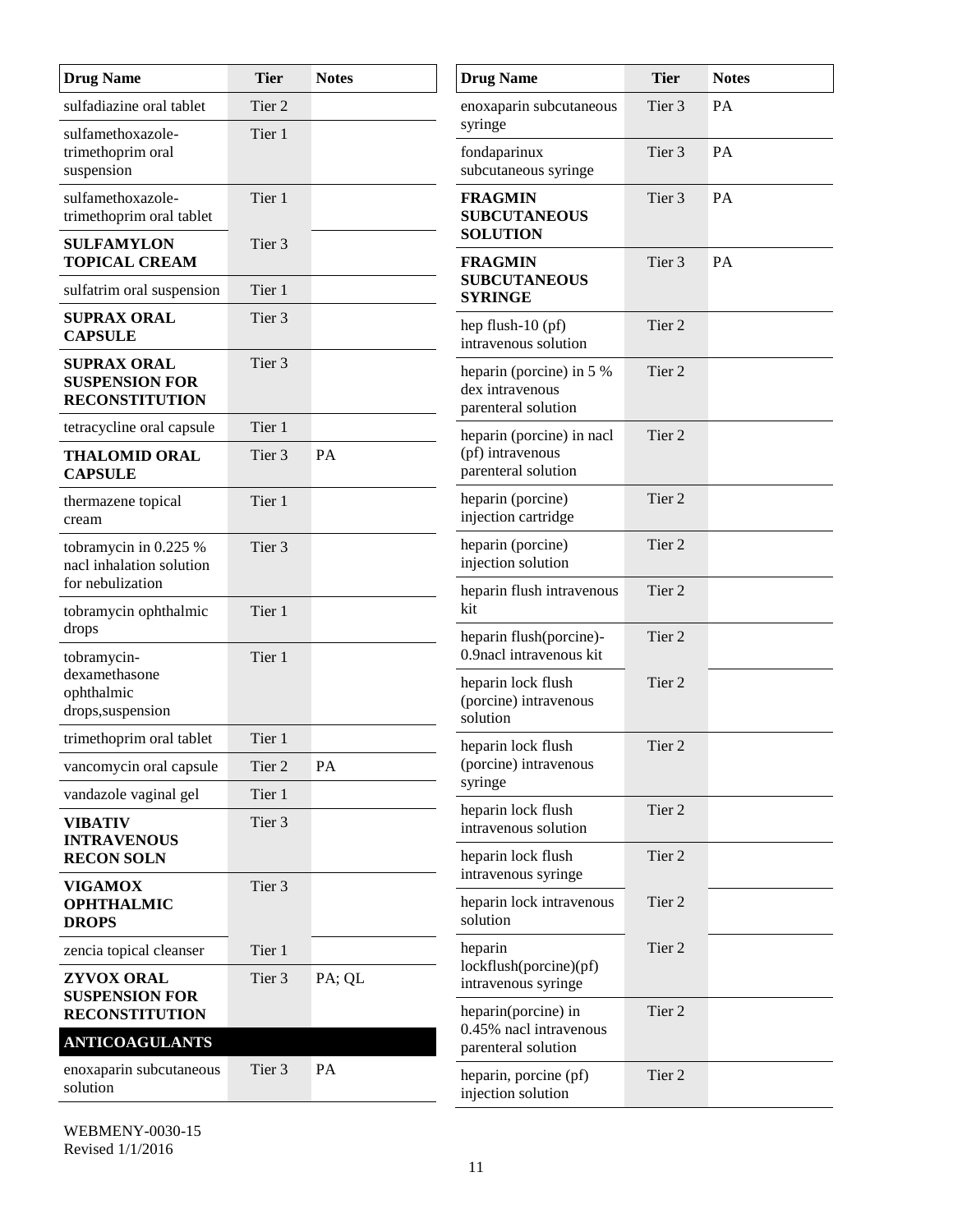| <b>Drug Name</b>                                                   | <b>Tier</b>       | <b>Notes</b> | <b>Drug Name</b>                                              | <b>Tier</b>       | <b>Notes</b> |
|--------------------------------------------------------------------|-------------------|--------------|---------------------------------------------------------------|-------------------|--------------|
| heparin, porcine (pf)<br>injection syringe                         | Tier 2            |              | ciclopirox topical<br>shampoo                                 | Tier 1            |              |
| heparin, porcine (pf)<br>intravenous solution                      | Tier 2            |              | ciclopirox topical<br>solution                                | Tier 1            |              |
| heparin, porcine (pf)<br>intravenous syringe                       | Tier <sub>2</sub> |              | ciclopirox topical<br>suspension                              | Tier 1            |              |
| jantoven oral tablet                                               | Tier 1            |              | clotrimazole mucous<br>membrane troche                        | Tier 1            |              |
| monoject prefill (pf)<br>intravenous syringe                       | Tier 2            |              | clotrimazole topical                                          | Tier 1            |              |
| monoject prefill<br>advanced (pf)<br>intravenous syringe           | Tier 2            |              | cream<br>clotrimazole topical<br>solution                     | Tier 1            |              |
| PRADAXA ORAL<br><b>CAPSULE</b>                                     | Tier 3            | QL           | clotrimazole-<br>betamethasone topical<br>cream               | Tier 1            |              |
| warfarin oral tablet                                               | Tier 1            |              | clotrimazole-                                                 | Tier 1            |              |
| <b>XARELTO ORAL</b><br><b>TABLET 10 MG, 15</b><br><b>MG, 20 MG</b> | Tier 3            | PA; QL       | betamethasone topical<br>lotion                               |                   |              |
| <b>XARELTO ORAL</b>                                                | Tier 3            | PA           | econazole topical cream                                       | Tier 1            |              |
| <b>TABLETS,DOSE</b><br><b>PACK</b>                                 |                   |              | <b>ERAXIS(WATER</b><br><b>DILUENT</b> )<br><b>INTRAVENOUS</b> | Tier <sub>3</sub> |              |
| <b>ANTIDOTES</b>                                                   |                   |              | <b>RECON SOLN</b>                                             |                   |              |
| depade oral tablet                                                 | Tier 1            |              | <b>ERTACZO TOPICAL</b>                                        | Tier 3            |              |
| naltrexone oral tablet                                             | Tier 1            |              | <b>CREAM</b>                                                  |                   |              |
| <b>RELISTOR</b><br><b>SUBCUTANEOUS</b>                             | Tier 3            | PA           | <b>EXELDERM</b><br><b>TOPICAL CREAM</b>                       | Tier 3            |              |
| <b>SOLUTION</b><br><b>RELISTOR</b>                                 | Tier 3            | PA           | <b>EXELDERM</b><br><b>TOPICAL SOLUTION</b>                    | Tier 3            |              |
| <b>SUBCUTANEOUS</b><br><b>SYRINGE</b>                              |                   |              | fluconazole oral<br>suspension for                            | Tier 1            |              |
| <b>ANTIFUNGALS</b>                                                 |                   |              | reconstitution                                                |                   |              |
| <b>CANCIDAS</b>                                                    | Tier 3            |              | fluconazole oral tablet                                       | Tier 1            |              |
| <b>INTRAVENOUS</b><br><b>RECON SOLN</b>                            |                   |              | flucytosine oral capsule                                      | Tier 1            |              |
| <b>CICLODAN KIT</b><br><b>TOPICAL COMBO</b>                        | Tier 3            |              | griseofulvin microsize<br>oral suspension                     | Tier 1            |              |
| <b>PACK</b>                                                        |                   |              | griseofulvin microsize                                        | Tier 1            |              |
| <b>CICLODAN KIT</b><br><b>TOPICAL SOLUTION</b>                     | Tier 3            |              | oral tablet<br>griseofulvin                                   | Tier 1            |              |
| ciclodan topical cream                                             | Tier 1            |              | ultramicrosize oral tablet                                    |                   |              |
| ciclodan topical solution                                          | Tier 1            |              | itraconazole oral capsule                                     | Tier 2            | PA           |
| ciclopirox topical cream                                           | Tier 1            |              | ketoconazole oral tablet                                      | Tier 1            |              |
| ciclopirox topical gel                                             | Tier 1            |              | ketoconazole topical<br>cream                                 | Tier 1            |              |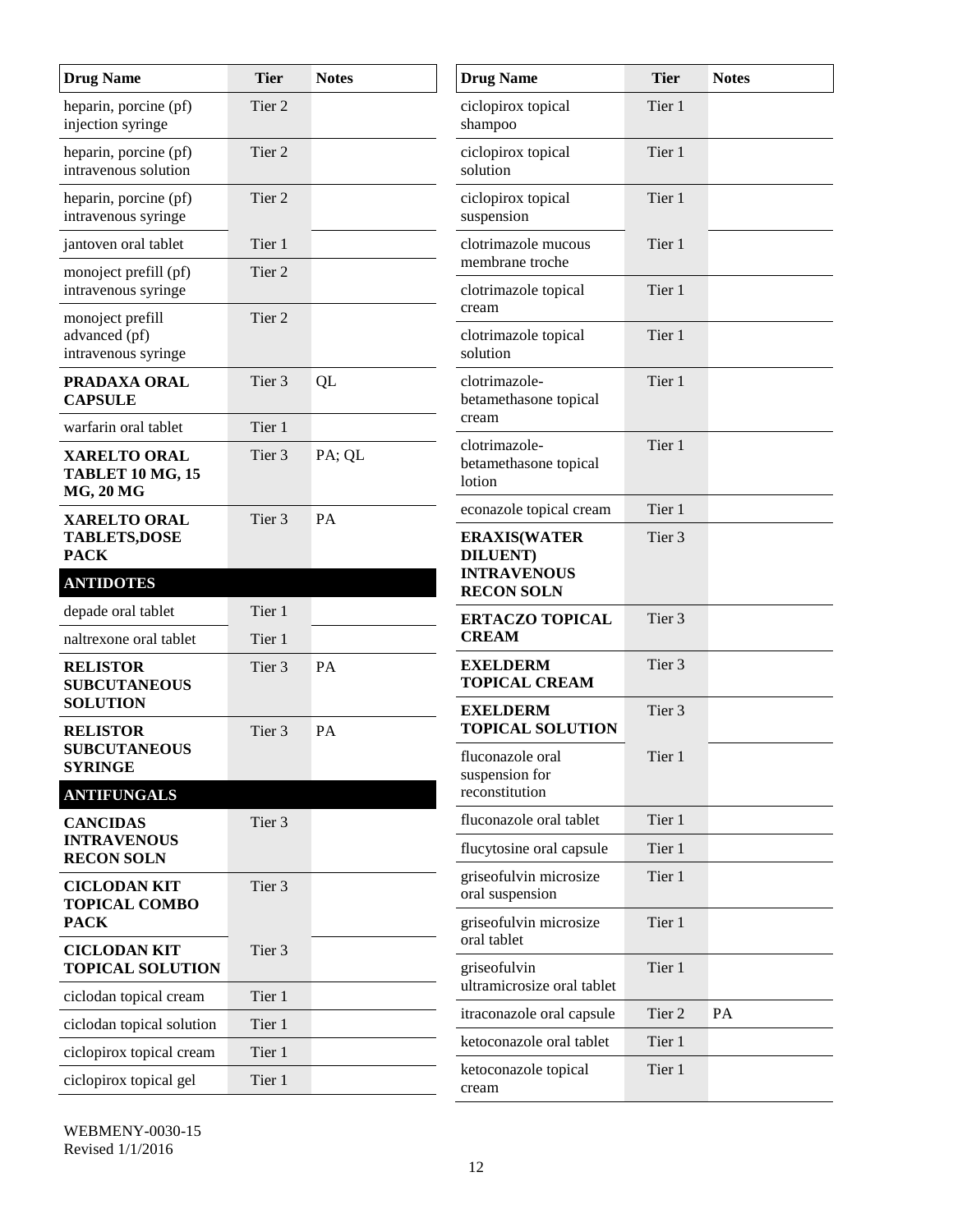| <b>Drug Name</b>                                         | <b>Tier</b>       | <b>Notes</b> | <b>Drug Name</b>                                      | <b>Tier</b>       | <b>Notes</b> |
|----------------------------------------------------------|-------------------|--------------|-------------------------------------------------------|-------------------|--------------|
| ketoconazole topical<br>foam                             | Tier 1            |              | arbinoxa oral tablet                                  | Tier 1            |              |
| ketoconazole topical                                     | Tier 1            |              | azelastine ophthalmic<br>drops                        | Tier 1            | QL           |
| shampoo<br><b>MENTAX TOPICAL</b><br><b>CREAM</b>         | Tier 3            |              | <b>BEPREVE</b><br><b>OPHTHALMIC</b><br><b>DROPS</b>   | Tier 3            | PA; QL       |
| miconazole-3 vaginal<br>suppository                      | Tier 1            |              | carbinoxamine maleate<br>oral liquid                  | Tier 1            |              |
| <b>NAFTIN TOPICAL</b><br><b>CREAM</b>                    | Tier <sub>3</sub> |              | carbinoxamine maleate<br>oral tablet                  | Tier 1            |              |
| <b>NAFTIN TOPICAL</b>                                    | Tier 3            |              | cetirizine oral solution                              | Tier 1            | QL           |
| <b>GEL</b>                                               |                   |              | clemastine oral tablet                                | Tier 1            |              |
| <b>NATACYN</b><br><b>OPHTHALMIC</b><br>DROPS, SUSPENSION | Tier <sub>3</sub> |              | cyproheptadine oral<br>tablet                         | Tier 1            |              |
| nyamyc topical powder                                    | Tier 1            |              | desloratadine oral tablet                             | Tier 1            | QL           |
| nystatin oral powder                                     | Tier 1            |              | desloratadine oral<br>tablet, disintegrating          | Tier 1            | QL           |
| nystatin oral suspension                                 | Tier 1            |              | diphenhydramine hcl                                   | Tier 2            |              |
| nystatin oral tablet                                     | Tier 1            |              | injection solution                                    |                   |              |
| nystatin topical cream                                   | Tier 1            |              | diphenhydramine hcl<br>injection syringe              | Tier <sub>2</sub> |              |
| nystatin topical ointment                                | Tier 1            |              | diphenhydramine hcl                                   | Tier 1            |              |
| nystatin topical powder                                  | Tier 1            |              | oral capsule                                          |                   |              |
| nystatin-triamcinolone<br>topical cream                  | Tier 1            |              | <b>EMADINE</b><br><b>OPHTHALMIC</b>                   | Tier 3            | PA; QL       |
| nystatin-triamcinolone<br>topical ointment               | Tier 1            |              | <b>DROPS</b><br>epinastine ophthalmic                 | Tier 1            | QL           |
| nystop topical powder                                    | Tier 1            |              | drops                                                 |                   |              |
| <b>OXISTAT TOPICAL</b>                                   | Tier 3            |              | fexofenadine oral tablet                              | Tier 1            | QL           |
| <b>CREAM</b><br><b>OXISTAT TOPICAL</b>                   | Tier 3            |              | hydroxyzine hcl oral<br>tablet                        | Tier 1            |              |
| <b>LOTION</b>                                            |                   |              | hydroxyzine pamoate                                   | Tier 1            |              |
| terbinafine hcl oral tablet                              | Tier 1            | PA           | oral capsule                                          |                   |              |
| terconazole vaginal<br>cream                             | Tier 1            |              | <b>LASTACAFT</b><br><b>OPHTHALMIC</b><br><b>DROPS</b> | Tier 3            | QL           |
| terconazole vaginal<br>suppository                       | Tier 1            |              | <b>PATADAY</b>                                        | Tier 3            | PA; QL       |
| ANTIHISTAMINE AND DECONGESTANT<br><b>COMBINATION</b>     |                   |              | <b>OPHTHALMIC</b><br><b>DROPS</b>                     |                   |              |
| promethazine vc oral<br>syrup                            | Tier 1            |              | <b>PATANOL</b><br><b>OPHTHALMIC</b><br><b>DROPS</b>   | Tier 3            | PA; QL       |
| <b>ANTIHISTAMINES</b>                                    |                   |              | promethazine oral syrup                               | Tier 1            |              |
| arbinoxa oral liquid                                     | Tier 1            |              | promethazine oral tablet                              | Tier 1            |              |
|                                                          |                   |              |                                                       |                   |              |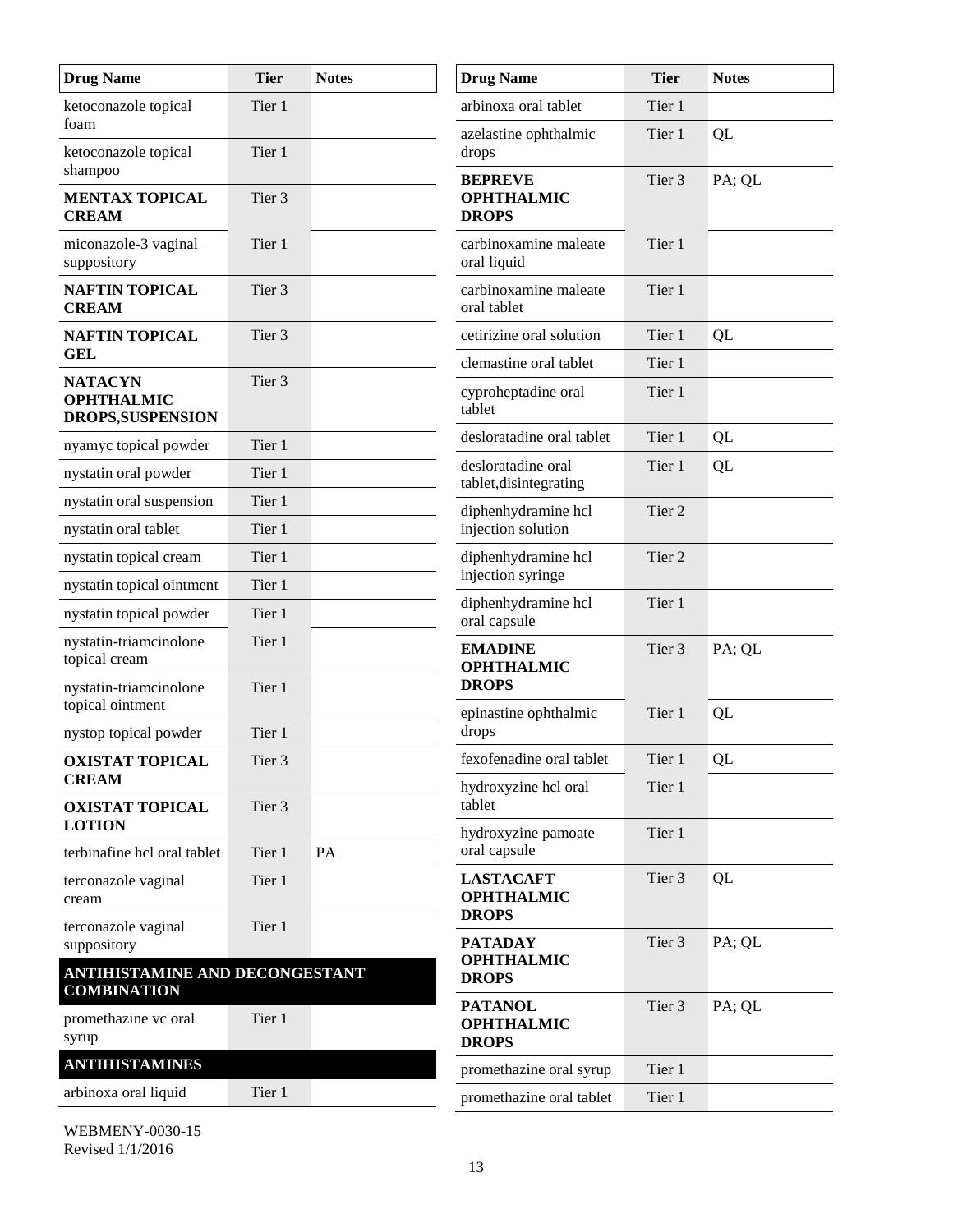| <b>Drug Name</b>                                                                           | <b>Tier</b> | <b>Notes</b> | <b>Drug Name</b>                                                                | <b>Tier</b>       | <b>Notes</b> |
|--------------------------------------------------------------------------------------------|-------------|--------------|---------------------------------------------------------------------------------|-------------------|--------------|
| <b>ANTIHYPERGLYCEMICS</b>                                                                  |             |              | <b>HUMALOG</b>                                                                  | Tier 2            |              |
| acarbose oral tablet                                                                       | Tier 1      |              | <b>SUBCUTANEOUS</b><br><b>CARTRIDGE</b>                                         |                   |              |
| <b>APIDRA SOLOSTAR</b><br><b>SUBCUTANEOUS</b><br><b>INSULIN PEN</b>                        | Tier 3      | <b>ST</b>    | <b>HUMALOG</b><br><b>SUBCUTANEOUS</b><br><b>SOLUTION</b>                        | Tier 2            |              |
| <b>APIDRA</b><br><b>SUBCUTANEOUS</b><br><b>SOLUTION</b>                                    | Tier 3      | <b>ST</b>    | <b>HUMULIN 70/30</b><br><b>KWIKPEN</b><br><b>SUBCUTANEOUS</b>                   | Tier 2            |              |
| <b>BYDUREON</b><br><b>SUBCUTANEOUS</b><br>PEN INJECTOR                                     | Tier 3      | ST; QL       | <b>INSULIN PEN</b><br><b>HUMULIN 70/30</b><br><b>SUBCUTANEOUS</b>               | Tier 2            |              |
| <b>BYDUREON</b><br><b>SUBCUTANEOUS</b><br><b>SUSPENSION, EXTEN</b><br><b>DED REL RECON</b> | Tier 3      | ST; QL       | <b>SUSPENSION</b><br><b>HUMULIN N</b><br><b>KWIKPEN</b><br><b>SUBCUTANEOUS</b>  | Tier 2            |              |
| chlorpropamide oral<br>tablet                                                              | Tier 1      |              | <b>INSULIN PEN</b><br><b>HUMULIN N</b>                                          | Tier 2            |              |
| glimepiride oral tablet                                                                    | Tier 1      |              | <b>SUBCUTANEOUS</b>                                                             |                   |              |
| glipizide oral tablet                                                                      | Tier 1      |              | <b>SUSPENSION</b>                                                               |                   |              |
| glipizide oral tablet<br>extended release 24hr                                             | Tier 1      |              | <b>HUMULIN R</b><br><b>INJECTION</b><br><b>SOLUTION</b>                         | Tier 2            |              |
| glipizide-metformin oral<br>tablet                                                         | Tier 1      |              | <b>HUMULIN R U-500</b><br>(CONCENTRATED)                                        | Tier <sub>2</sub> |              |
| glyburide oral tablet                                                                      | Tier 1      |              | <b>SUBCUTANEOUS</b><br><b>SOLUTION</b>                                          |                   |              |
| glyburide-metformin oral<br>tablet                                                         | Tier 1      |              | <b>JANUMET ORAL</b><br><b>TABLET</b>                                            | Tier 3            | ST; QL       |
| <b>GLYSET ORAL</b><br><b>TABLET</b>                                                        | Tier 3      |              | <b>JANUMET XR ORAL</b><br><b>TABLET, ER</b>                                     | Tier <sub>3</sub> | ST; QL       |
| <b>HUMALOG</b><br><b>KWIKPEN</b><br><b>SUBCUTANEOUS</b><br><b>INSULIN PEN</b>              | Tier 2      |              | <b>MULTIPHASE 24 HR</b><br>100-1,000 MG, 50-1,000<br>MG, 50-500 MG              |                   |              |
| <b>HUMALOG MIX 50-</b>                                                                     | Tier 2      |              | <b>JANUVIA ORAL</b><br><b>TABLET</b>                                            | Tier 3            | ST; QL       |
| <b>50 KWIKPEN</b><br><b>SUBCUTANEOUS</b><br><b>INSULIN PEN</b>                             |             |              | <b>JARDIANCE ORAL</b><br><b>TABLET</b>                                          | Tier 3            | <b>ST</b>    |
| <b>HUMALOG MIX 50-</b><br><b>50 SUBCUTANEOUS</b><br><b>SUSPENSION</b>                      | Tier 2      |              | <b>LANTUS SOLOSTAR</b><br><b>SUBCUTANEOUS</b><br><b>INSULIN PEN</b>             | Tier 2            |              |
| <b>HUMALOG MIX 75-</b><br><b>25 KWIKPEN</b><br><b>SUBCUTANEOUS</b><br><b>INSULIN PEN</b>   | Tier 2      |              | <b>LANTUS</b><br><b>SUBCUTANEOUS</b><br><b>SOLUTION</b>                         | Tier 2            |              |
| <b>HUMALOG MIX 75-</b><br><b>25 SUBCUTANEOUS</b><br><b>SUSPENSION</b>                      | Tier 2      |              | <b>LEVEMIR</b><br><b>FLEXTOUCH</b><br><b>SUBCUTANEOUS</b><br><b>INSULIN PEN</b> | Tier 2            |              |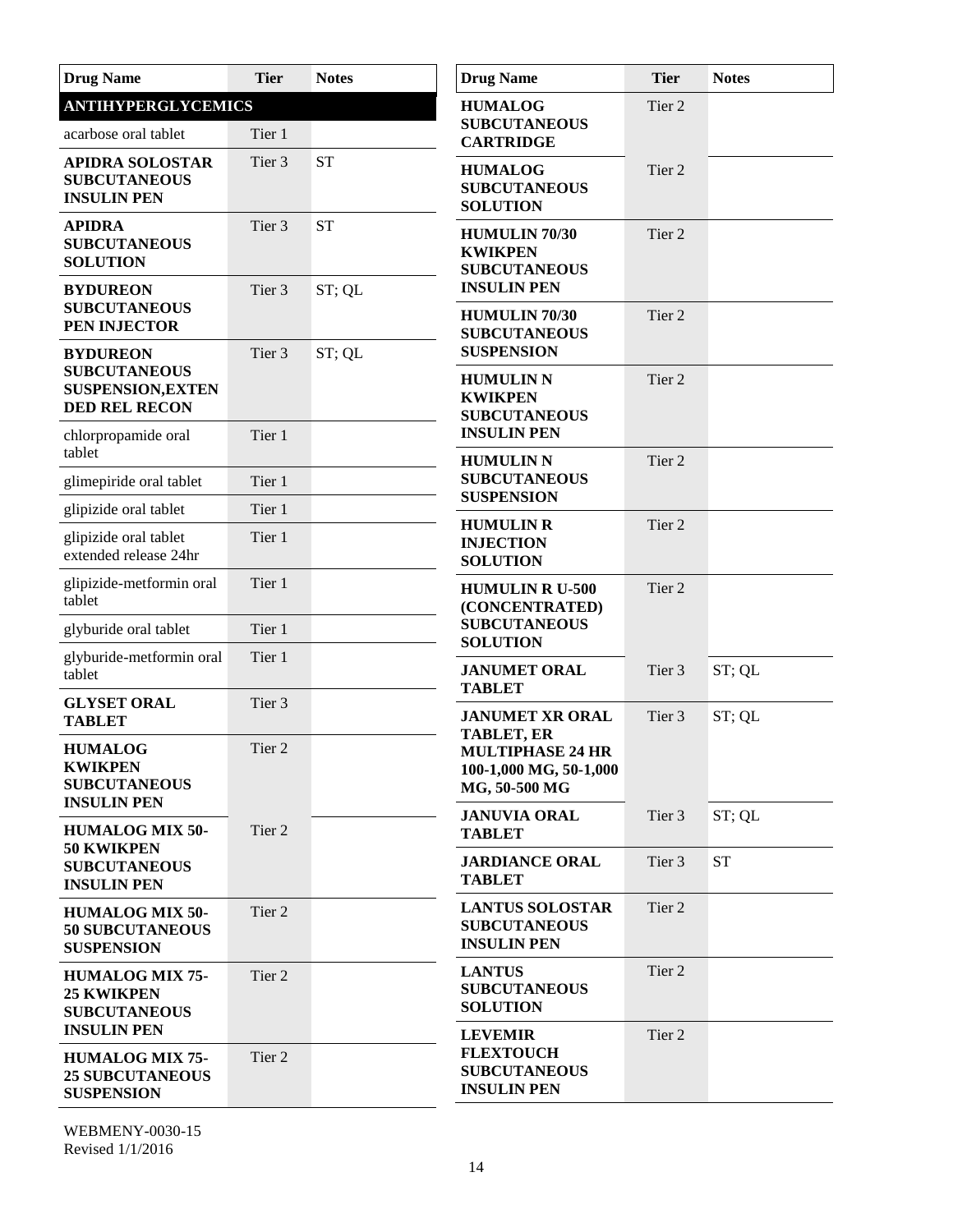| <b>Drug Name</b>                                                    | <b>Tier</b>       | <b>Notes</b> | <b>Drug Name</b>                                                   | <b>Tier</b>       | <b>Notes</b> |
|---------------------------------------------------------------------|-------------------|--------------|--------------------------------------------------------------------|-------------------|--------------|
| <b>LEVEMIR</b>                                                      | Tier <sub>2</sub> |              | tolazamide oral tablet                                             | Tier 1            |              |
| <b>SUBCUTANEOUS</b><br><b>SOLUTION</b>                              |                   |              | tolbutamide oral tablet                                            | Tier 1            |              |
| metformin oral tablet                                               | Tier 1            |              | <b>TRADJENTA ORAL</b><br><b>TABLET</b>                             | Tier <sub>3</sub> | ST; DO       |
| metformin oral tablet<br>extended release 24 hr                     | Tier 1            |              | VICTOZA 2-PAK<br><b>SUBCUTANEOUS</b>                               | Tier 3            | ST; QL       |
| metformin oral tablet<br>extended release 24hr                      | Tier 1            |              | PEN INJECTOR                                                       |                   |              |
| nateglinide oral tablet                                             | Tier 2            | PA           | VICTOZA 3-PAK<br><b>SUBCUTANEOUS</b>                               | Tier 3            | ST; QL       |
| NOVOLIN 70/30                                                       | Tier 2            |              | PEN INJECTOR                                                       |                   |              |
| <b>SUBCUTANEOUS</b><br><b>SUSPENSION</b>                            |                   |              | <b>ANTIINFECTIVES/MISCELLANEOUS</b>                                |                   |              |
| <b>NOVOLIN N</b>                                                    | Tier 2            |              | <b>ALBENZA ORAL</b><br><b>TABLET</b>                               | Tier 3            |              |
| <b>SUBCUTANEOUS</b><br><b>SUSPENSION</b>                            | Tier 2            |              | <b>ALINIA ORAL</b><br><b>SUSPENSION FOR</b>                        | Tier <sub>3</sub> |              |
| <b>NOVOLIN R</b><br><b>INJECTION</b>                                |                   |              | <b>RECONSTITUTION</b><br><b>ALINIA ORAL</b>                        | Tier <sub>3</sub> |              |
| <b>SOLUTION</b>                                                     |                   |              | <b>TABLET</b>                                                      |                   |              |
| <b>NOVOLOG FLEXPEN</b><br><b>SUBCUTANEOUS</b><br><b>INSULIN PEN</b> | Tier 2            |              | atovaquone oral<br>suspension                                      | Tier <sub>2</sub> |              |
| NOVOLOG MIX 70-30<br><b>FLEXPEN</b>                                 | Tier 2            |              | atovaquone-proguanil<br>oral tablet                                | Tier 1            |              |
| <b>SUBCUTANEOUS</b><br><b>INSULIN PEN</b>                           |                   |              | <b>BILTRICIDE ORAL</b><br><b>TABLET</b>                            | Tier <sub>3</sub> |              |
| NOVOLOG MIX 70-30<br><b>SUBCUTANEOUS</b>                            | Tier <sub>2</sub> |              | chloroquine phosphate<br>oral tablet                               | Tier 1            |              |
| <b>SOLUTION</b><br>NOVOLOG PENFILL                                  | Tier 2            |              | <b>COARTEM ORAL</b><br><b>TABLET</b>                               | Tier 3            |              |
| <b>SUBCUTANEOUS</b><br><b>CARTRIDGE</b>                             |                   |              | <b>DARAPRIM ORAL</b><br>TABLET                                     | Tier 3            |              |
| <b>NOVOLOG</b><br><b>SUBCUTANEOUS</b><br><b>SOLUTION</b>            | Tier 2            |              | hydroxychloroquine oral<br>tablet                                  | Tier 1            |              |
| <b>ONGLYZA ORAL</b>                                                 | Tier 3            | ST; DO       | ivermectin oral tablet                                             | Tier 1            |              |
| TABLET 2.5 MG                                                       |                   |              | mefloquine oral tablet                                             | Tier 1            |              |
| <b>ONGLYZA ORAL</b><br><b>TABLET 5 MG</b>                           | Tier 3            | ST; QL       | paromomycin oral<br>capsule                                        | Tier 1            |              |
| pioglitazone oral tablet                                            | Tier 1            | QL           | PRIMAQUINE ORAL                                                    | Tier 3            |              |
| repaglinide oral tablet                                             | Tier 2            |              | <b>TABLET</b>                                                      |                   |              |
| <b>SYMLINPEN 120</b><br><b>SUBCUTANEOUS</b><br>PEN INJECTOR         | Tier 3            | PA           | quinine sulfate oral<br>capsule                                    | Tier 1            | PA; QL       |
| <b>SYMLINPEN 60</b><br><b>SUBCUTANEOUS</b><br>PEN INJECTOR          | Tier 3            | PA           | <b>ANTIINFECTIVES</b><br><b>ARESTIN DENTAL</b><br><b>CARTRIDGE</b> | Tier 3            |              |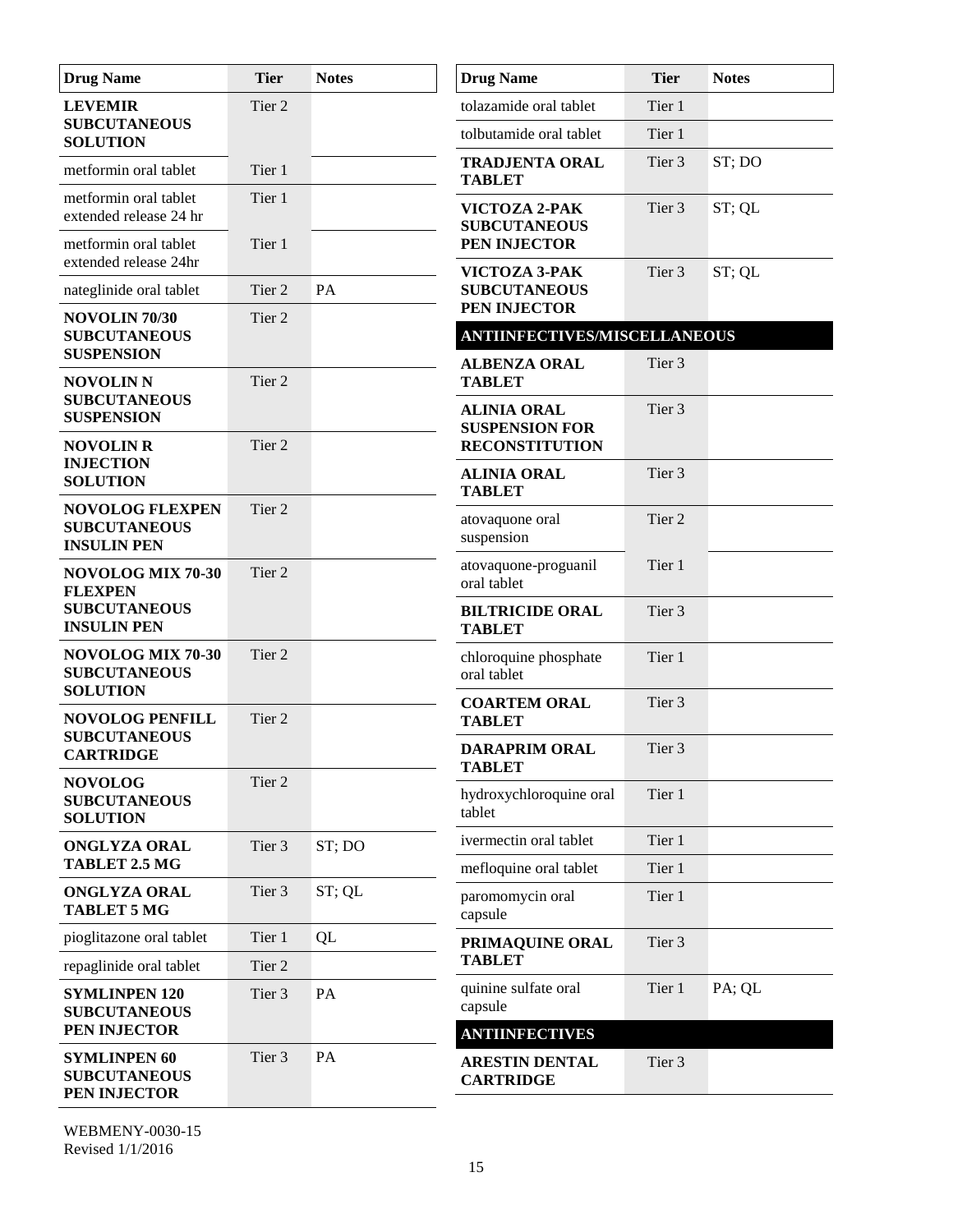| <b>Drug Name</b>                                                               | <b>Tier</b>      | <b>Notes</b> | <b>Drug Name</b>                                         | <b>Tier</b>       | <b>Notes</b> |
|--------------------------------------------------------------------------------|------------------|--------------|----------------------------------------------------------|-------------------|--------------|
| <b>ANTINEOPLASTICS</b><br><b>AFINITOR DISPERZ</b>                              | Tier 3           | PA           | <b>FLUOROPLEX</b><br><b>TOPICAL CREAM</b>                | Tier <sub>3</sub> |              |
| <b>ORAL TABLET FOR</b><br><b>SUSPENSION</b>                                    |                  |              | fluorouracil topical<br>cream                            | Tier 1            |              |
| <b>AFINITOR ORAL</b><br><b>TABLET</b>                                          | Tier 3           | PA           | fluorouracil topical<br>solution                         | Tier 1            |              |
| <b>ALFERON N</b>                                                               | Tier 3           |              | flutamide oral capsule                                   | Tier <sub>3</sub> |              |
| <b>INJECTION</b><br><b>SOLUTION</b>                                            |                  |              | <b>GILOTRIF ORAL</b><br><b>TABLET</b>                    | Tier 3            | QL           |
| <b>ALKERAN ORAL</b><br><b>TABLET</b>                                           | Tier 3           |              | <b>GLEEVEC ORAL</b><br><b>TABLET</b>                     | Tier 3            | PA           |
| anastrozole oral tablet                                                        | Tier 3           | PA           | <b>HEXALEN ORAL</b>                                      | Tier 3            |              |
| bexarotene oral capsule                                                        | Tier 3           | PA; QL       | <b>CAPSULE</b>                                           |                   |              |
| bicalutamide oral tablet<br><b>BOSULIF ORAL</b>                                | Tier 3<br>Tier 3 | PA           | <b>HYCAMTIN ORAL</b><br><b>CAPSULE</b>                   | Tier 3            |              |
| <b>TABLET</b>                                                                  |                  |              | hydroxyurea oral capsule                                 | Tier 3            |              |
| capecitabine oral tablet                                                       | Tier 3           | PA           | <b>ICLUSIG ORAL</b>                                      | Tier 3            | PA; QL       |
| <b>CAPRELSA ORAL</b><br><b>TABLET</b>                                          | Tier 3           | PA           | <b>TABLET 15 MG, 45</b><br><b>MG</b>                     |                   |              |
| Tier 3<br><b>COMETRIQ ORAL</b><br><b>CAPSULE 100</b>                           |                  | PA; QL       | <b>INLYTA ORAL</b><br><b>TABLET</b>                      | Tier 3            | PA           |
| <b>MG/DAY(80 MG[1]-20</b><br>MG[1]), 140<br><b>MG/DAY(80 MG[1]-20</b>          |                  |              | <b>INTRON A</b><br><b>INJECTION RECON</b><br><b>SOLN</b> | Tier 3            | PA           |
| MG[3]), 60 MG/DAY<br>$(20 \text{ MG} [3]/\text{DAY})$<br><b>CYCLOPHOSPHAMI</b> | Tier 3           |              | <b>INTRON A</b><br><b>INJECTION</b><br><b>SOLUTION</b>   | Tier 3            | PA           |
| DE ORAL CAPSULE                                                                |                  |              | <b>IRESSA ORAL</b>                                       | Tier 3            |              |
| diclofenac sodium<br>topical gel                                               | Tier 2           | PA           | <b>TABLET</b>                                            |                   |              |
| <b>EMCYT ORAL</b><br><b>CAPSULE</b>                                            | Tier 3           | PA           | <b>JAKAFI ORAL</b><br><b>TABLET</b>                      | Tier 3            | PA           |
|                                                                                | Tier 3           | PA           | letrozole oral tablet                                    | Tier 3            |              |
| <b>ERIVEDGE ORAL</b><br><b>CAPSULE</b>                                         |                  |              | <b>LEUKERAN ORAL</b><br><b>TABLET</b>                    | Tier 3            |              |
| etoposide oral capsule                                                         | Tier 3           |              | leuprolide subcutaneous                                  | Tier 3            | PA           |
| exemestane oral tablet                                                         | Tier 3           | PA           | kit                                                      |                   |              |
| <b>FARESTON ORAL</b><br><b>TABLET</b>                                          | Tier 3           |              | <b>LOMUSTINE ORAL</b><br><b>CAPSULE</b>                  | Tier 3            |              |
| <b>FIRMAGON KIT W</b><br><b>DILUENT SYRINGE</b>                                | Tier 3           | PA           | <b>LYSODREN ORAL</b><br><b>TABLET</b>                    | Tier 3            |              |
| <b>SUBCUTANEOUS</b><br><b>RECON SOLN</b>                                       |                  |              | <b>MATULANE ORAL</b><br><b>CAPSULE</b>                   | Tier 3            |              |
| <b>FIRMAGON</b><br><b>SUBCUTANEOUS</b><br><b>RECON SOLN</b>                    | Tier 3           | PA           | <b>MEKINIST ORAL</b><br>TABLET 0.5 MG, 2<br>MG           | Tier 3            | PA; QL       |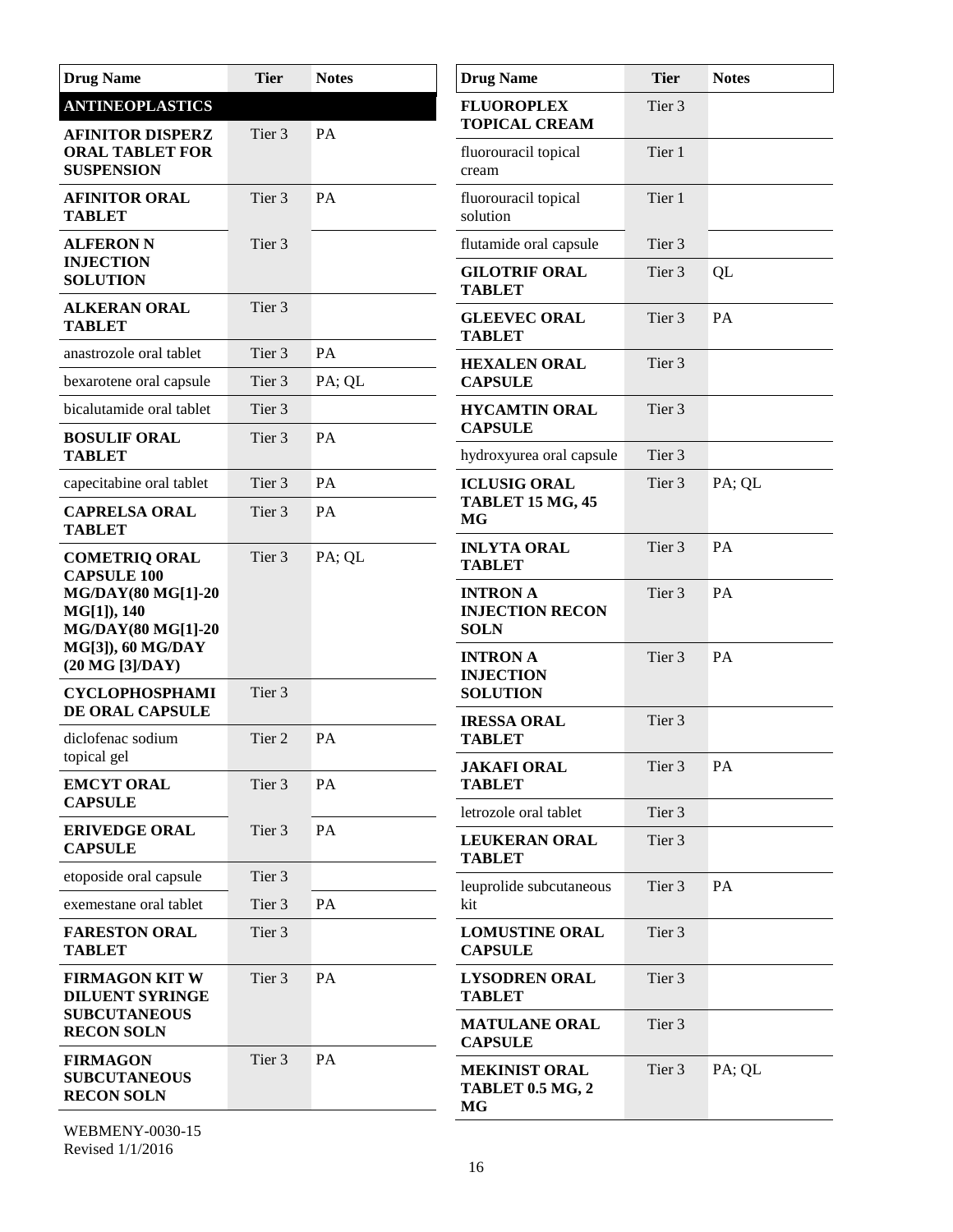| <b>Drug Name</b>                                           | <b>Tier</b>       | <b>Notes</b> | <b>Drug Name</b>                                                       | <b>Tier</b>       | <b>Notes</b> |
|------------------------------------------------------------|-------------------|--------------|------------------------------------------------------------------------|-------------------|--------------|
| mercaptopurine oral<br>tablet                              | Tier 3            |              | <b>TRELSTAR DEPOT</b><br><b>INTRAMUSCULAR</b><br><b>SUSPENSION FOR</b> | Tier 3            | PA           |
| methotrexate sodium<br>oral tablet                         | Tier <sub>3</sub> |              | <b>RECONSTITUTION</b>                                                  |                   |              |
| mitoxantrone<br>intravenous concentrate                    | Tier 3            |              | <b>TRELSTAR</b><br><b>INTRAMUSCULAR</b><br><b>SUSPENSION FOR</b>       | Tier 3            | PA           |
| <b>MYLERAN ORAL</b><br><b>TABLET</b>                       | Tier 3            |              | <b>RECONSTITUTION</b><br><b>TRELSTAR</b>                               | Tier 3            | PA           |
| <b>NEXAVAR ORAL</b><br><b>TABLET</b>                       | Tier 3            | PA           | <b>INTRAMUSCULAR</b><br><b>SYRINGE</b>                                 |                   |              |
| <b>NILANDRON ORAL</b><br><b>TABLET</b>                     | Tier 3            |              | <b>TRELSTAR LA</b><br><b>INTRAMUSCULAR</b><br><b>SUSPENSION FOR</b>    | Tier <sub>3</sub> | PA           |
| PANRETIN TOPICAL<br><b>GEL</b>                             | Tier 3            |              | <b>RECONSTITUTION</b>                                                  |                   |              |
| POMALYST ORAL<br><b>CAPSULE 1 MG, 2</b>                    | Tier 3            | QL           | tretinoin (chemotherapy)<br>oral capsule                               | Tier 3            |              |
| <b>MG, 3 MG, 4 MG</b>                                      |                   |              | <b>TYKERB ORAL</b><br><b>TABLET</b>                                    | Tier 3            | PA           |
| <b>REVLIMID ORAL</b><br><b>CAPSULE</b>                     | Tier 3            | PA; QL       | <b>VOTRIENT ORAL</b><br><b>TABLET</b>                                  | Tier 3            | PA           |
| <b>RITUXAN</b><br><b>INTRAVENOUS</b><br><b>CONCENTRATE</b> | Tier 3            | PA           | <b>XALKORI ORAL</b><br><b>CAPSULE</b>                                  | Tier 3            | PA           |
| <b>SPRYCEL ORAL</b><br><b>TABLET</b>                       | Tier 3            | PA           | <b>XTANDI ORAL</b><br><b>CAPSULE</b>                                   | Tier 3            | PA           |
| <b>STIVARGA ORAL</b><br><b>TABLET</b>                      | Tier 3            | PA           | ZANOSAR<br><b>INTRAVENOUS</b><br><b>RECON SOLN</b>                     | Tier 3            |              |
| <b>SUTENT ORAL</b><br><b>CAPSULE</b>                       | Tier 3            | PA           | <b>ZELBORAF ORAL</b><br><b>TABLET</b>                                  | Tier 3            | PA           |
| <b>TABLOID ORAL</b><br><b>TABLET</b>                       | Tier 3            |              | <b>ZOLINZA ORAL</b><br><b>CAPSULE</b>                                  | Tier <sub>3</sub> | PA           |
| <b>TAFINLAR ORAL</b><br><b>CAPSULE</b>                     | Tier 3            |              | ZYTIGA ORAL<br><b>TABLET</b>                                           | Tier 3            | PA           |
| tamoxifen oral tablet                                      | Tier 3            |              | <b>ANTIPARKINSON DRUGS</b>                                             |                   |              |
| <b>TARCEVA ORAL</b><br><b>TABLET</b>                       | Tier 3            | PA           | amantadine hcl oral<br>capsule                                         | Tier 1            |              |
| <b>TARGRETIN</b><br><b>TOPICAL GEL</b>                     | Tier 3            | PA           | amantadine hcl oral                                                    | Tier 1            |              |
| <b>TASIGNA ORAL</b><br><b>CAPSULE</b>                      | Tier 3            | PA           | solution<br>amantadine hcl oral<br>tablet                              | Tier 1            |              |
| temozolomide oral<br>capsule                               | Tier 3            | PA           | <b>AZILECT ORAL</b><br><b>TABLET</b>                                   | Tier 3            |              |
| <b>TORISEL</b><br><b>INTRAVENOUS</b>                       | Tier 3            |              | benztropine oral tablet                                                | Tier 1            |              |
| <b>RECON SOLN</b>                                          |                   |              | bromocriptine oral<br>capsule                                          | Tier 1            |              |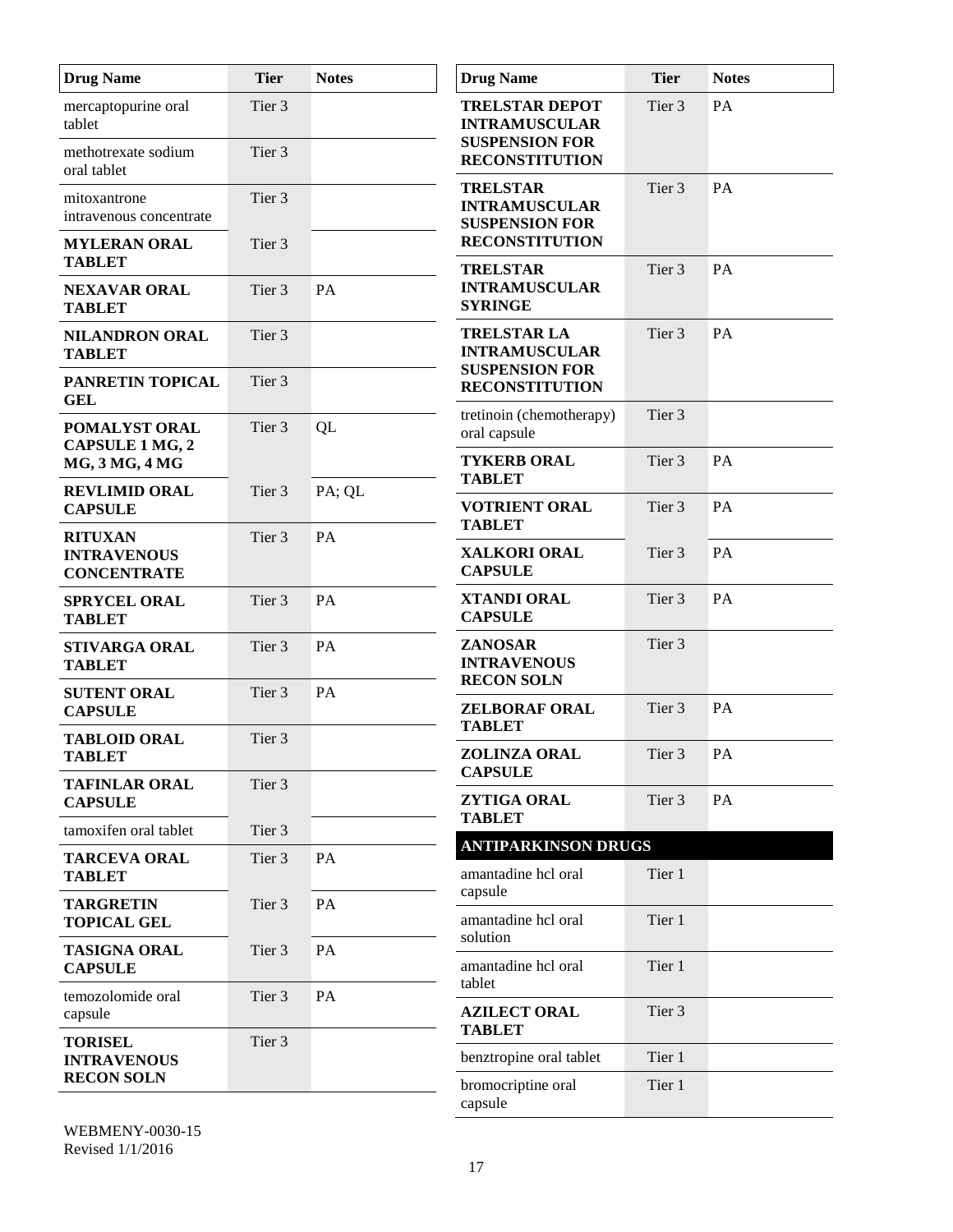| <b>Drug Name</b>                                   | <b>Tier</b>       | <b>Notes</b> | <b>Drug Name</b>                              | <b>Tier</b>       | <b>Notes</b> |
|----------------------------------------------------|-------------------|--------------|-----------------------------------------------|-------------------|--------------|
| bromocriptine oral tablet                          | Tier 1            |              | abacavir-lamivudine-                          | Tier 3            |              |
| carbidopa oral tablet                              | Tier 2            |              | zidovudine oral tablet                        |                   |              |
| carbidopa-levodopa oral<br>tablet                  | Tier 1            |              | acyclovir oral capsule                        | Tier 1<br>Tier 1  |              |
|                                                    | Tier 1            |              | acyclovir oral suspension                     | Tier 1            |              |
| carbidopa-levodopa oral<br>tablet extended release |                   |              | acyclovir oral tablet<br>adefovir oral tablet | Tier 3            |              |
| carbidopa-levodopa oral<br>tablet, disintegrating  | Tier 1            |              | <b>APTIVUS ORAL</b><br><b>CAPSULE</b>         | Tier <sub>3</sub> |              |
| entacapone oral tablet                             | Tier 2            |              | <b>APTIVUS ORAL</b>                           | Tier 3            |              |
| pramipexole oral tablet                            | Tier 1            |              | <b>SOLUTION</b>                               |                   |              |
| ropinirole oral tablet                             | Tier 1            |              | <b>ATRIPLA ORAL</b>                           | Tier <sub>3</sub> |              |
| ropinirole oral tablet<br>extended release 24 hr   | Tier 1            |              | <b>TABLET</b><br><b>BARACLUDE ORAL</b>        | Tier <sub>3</sub> | PA           |
| selegiline hcl oral<br>capsule                     | Tier 1            |              | <b>SOLUTION</b><br><b>CRIXIVAN ORAL</b>       | Tier 3            |              |
| selegiline hcl oral tablet                         | Tier 1            |              | <b>CAPSULE</b>                                |                   |              |
| tolcapone oral tablet                              | Tier <sub>2</sub> |              | <b>DAKLINZA ORAL</b><br><b>TABLET</b>         | Tier 1            | QL           |
| trihexyphenidyl oral<br>elixir                     | Tier 1            |              | didanosine oral<br>capsule, delayed           | Tier 3            |              |
| trihexyphenidyl oral                               | Tier 1            |              | release(dr/ec)                                |                   |              |
| tablet<br><b>ANTIPLATELET DRUGS</b>                |                   |              | <b>EDURANT ORAL</b><br><b>TABLET</b>          | Tier 3            |              |
| anagrelide oral capsule                            | Tier 3            |              | <b>EMTRIVA ORAL</b>                           | Tier 3            |              |
| aspirin-dipyridamole oral                          | Tier 2            |              | <b>CAPSULE</b>                                |                   |              |
| capsule, er multiphase 12<br>hr                    |                   |              | <b>EMTRIVA ORAL</b><br><b>SOLUTION</b>        | Tier 3            |              |
| <b>BRILINTA ORAL</b>                               | Tier 3            | QL           | entecavir oral tablet                         | Tier 3            | PA           |
| TABLET 60 MG, 90<br>MG                             |                   |              | <b>EPIVIR HBV ORAL</b><br><b>SOLUTION</b>     | Tier 3            | PA           |
| cilostazol oral tablet                             | Tier 2            |              | <b>EPZICOM ORAL</b>                           | Tier 3            |              |
| clopidogrel oral tablet<br>300 mg                  | Tier 1            |              | <b>TABLET</b><br>famciclovir oral tablet      | Tier 1            |              |
| clopidogrel oral tablet 75<br>mg                   | Tier 1            | QL           | foscarnet intravenous<br>solution             | Tier 2            |              |
| dipyridamole oral tablet                           | Tier 1            |              | <b>FUZEON</b>                                 | Tier 3            |              |
| <b>EFFIENT ORAL</b><br><b>TABLET 10 MG</b>         | Tier 3            | QL           | <b>SUBCUTANEOUS</b><br><b>RECON SOLN</b>      |                   |              |
| <b>EFFIENT ORAL</b><br><b>TABLET 5 MG</b>          | Tier 3            | <b>DO</b>    | ganciclovir sodium<br>intravenous recon soln  | Tier 3            |              |
| ticlopidine oral tablet                            | Tier 1            |              | <b>HARVONI ORAL</b>                           | Tier 3            | PA; QL       |
| <b>ANTIVIRALS</b>                                  |                   |              | <b>TABLET</b>                                 |                   |              |
| abacavir oral tablet                               | Tier 3            |              |                                               |                   |              |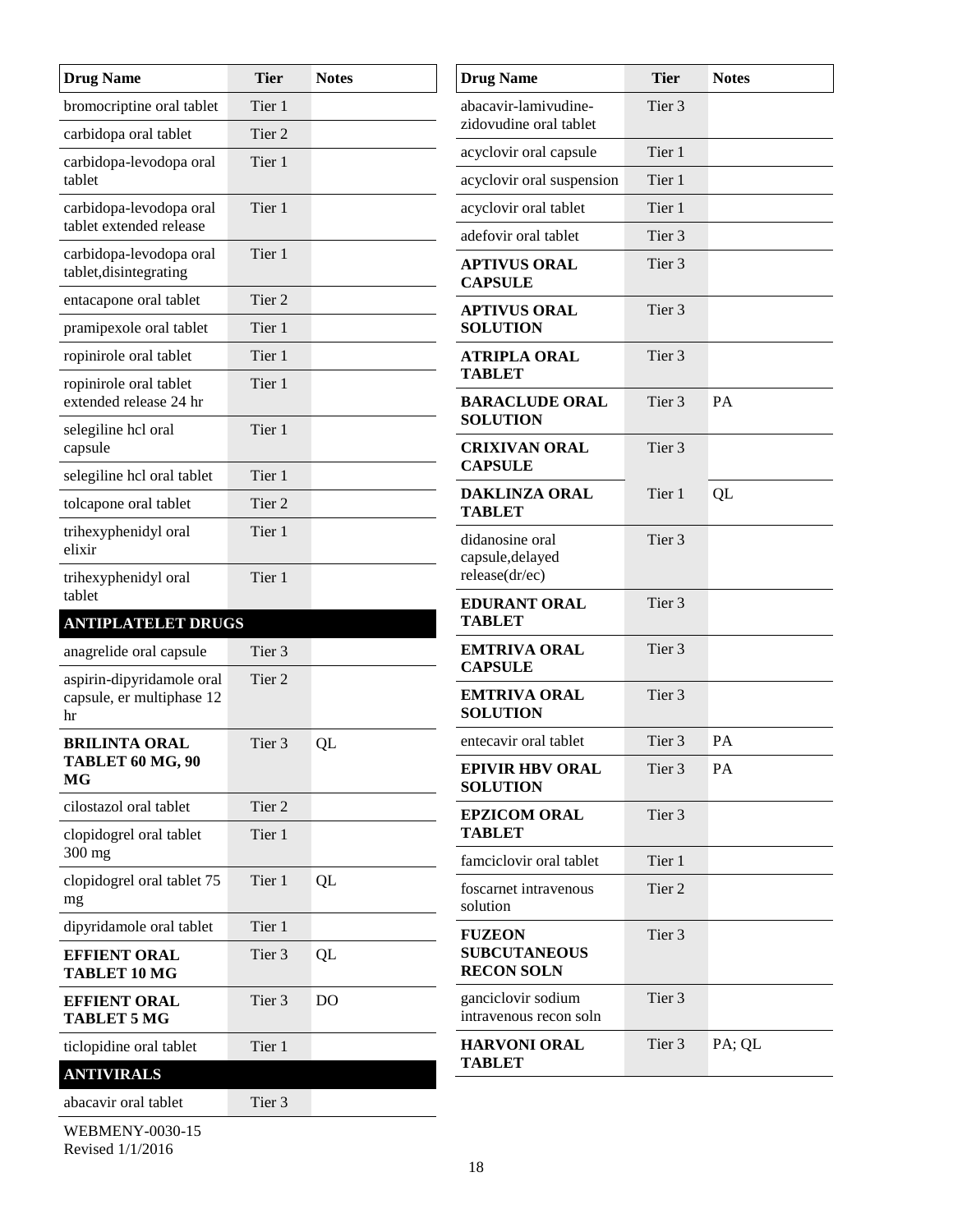| <b>Drug Name</b>                                         | <b>Tier</b>       | <b>Notes</b> | <b>Drug Name</b>                                                      | <b>Tier</b>       | <b>Notes</b> |
|----------------------------------------------------------|-------------------|--------------|-----------------------------------------------------------------------|-------------------|--------------|
| <b>INTELENCE ORAL</b><br><b>TABLET</b>                   | Tier 3            |              | <b>PEGINTRON</b><br><b>REDIPEN</b>                                    | Tier <sub>3</sub> | PA           |
| <b>INVIRASE ORAL</b><br><b>CAPSULE</b>                   | Tier 3            |              | <b>SUBCUTANEOUS</b><br>PEN INJECTOR KIT                               |                   |              |
| <b>INVIRASE ORAL</b><br><b>TABLET</b>                    | Tier 3            |              | <b>PEGINTRON</b><br><b>SUBCUTANEOUS</b><br><b>KIT</b>                 | Tier 3            | PA           |
| <b>ISENTRESS ORAL</b><br><b>TABLET</b>                   | Tier <sub>3</sub> |              | PREZISTA ORAL<br><b>SUSPENSION</b>                                    | Tier <sub>3</sub> |              |
| <b>ISENTRESS ORAL</b><br><b>TABLET, CHEWABLE</b>         | Tier 3            |              | PREZISTA ORAL<br><b>TABLET</b>                                        | Tier <sub>3</sub> |              |
| <b>KALETRA ORAL</b><br><b>SOLUTION</b>                   | Tier 3            |              | <b>RELENZA</b><br><b>DISKHALER</b>                                    | Tier 2            | QL           |
| <b>KALETRA ORAL</b><br><b>TABLET</b>                     | Tier 3            |              | <b>INHALATION</b><br><b>BLISTER WITH</b><br><b>DEVICE</b>             |                   |              |
| lamivudine oral tablet                                   | Tier 3            |              | <b>RESCRIPTOR ORAL</b>                                                | Tier <sub>3</sub> |              |
| lamivudine-zidovudine<br>oral tablet                     | Tier 3            |              | <b>TABLET</b>                                                         |                   |              |
| <b>LEXIVA ORAL</b><br><b>SUSPENSION</b>                  | Tier 3            |              | <b>RESCRIPTOR ORAL</b><br>TABLET,<br><b>DISPERSIBLE</b>               | Tier 3            |              |
| <b>LEXIVA ORAL</b><br><b>TABLET</b>                      | Tier 3            |              | <b>REYATAZ ORAL</b><br><b>CAPSULE</b>                                 | Tier 3            |              |
| moderiba dose pack oral<br>tablets, dose pack            | Tier 2            |              | ribasphere oral capsule                                               | Tier 3            | PA           |
| moderiba oral tablet                                     | Tier 2            |              | ribasphere oral tablet                                                | Tier 3            | PA           |
| nevirapine oral<br>suspension                            | Tier <sub>3</sub> |              | ribasphere ribapak oral<br>tablets, dose pack                         | Tier 3            | PA           |
| nevirapine oral tablet                                   | Tier 3            |              | ribavirin oral capsule                                                | Tier 3            | PA           |
| <b>NORVIR ORAL</b>                                       | Tier 3            |              | ribavirin oral tablet                                                 | Tier 3            | PA           |
| <b>CAPSULE</b>                                           |                   |              | rimantadine oral tablet                                               | Tier 1            |              |
| <b>NORVIR ORAL</b><br><b>SOLUTION</b>                    | Tier 3            |              | <b>SELZENTRY ORAL</b><br><b>TABLET</b>                                | Tier 3            |              |
| <b>NORVIR ORAL</b>                                       | Tier 3            |              | stavudine oral capsule                                                | Tier 3            |              |
| <b>TABLET</b>                                            |                   |              | stavudine oral recon soln                                             | Tier 3            |              |
| <b>PEGASYS</b><br><b>PROCLICK</b><br><b>SUBCUTANEOUS</b> | Tier 3            | PA; QL       | <b>SUSTIVA ORAL</b><br><b>CAPSULE</b>                                 | Tier 3            |              |
| PEN INJECTOR                                             |                   |              | <b>SUSTIVA ORAL</b><br><b>TABLET</b>                                  | Tier 3            |              |
| <b>PEGASYS</b><br><b>SUBCUTANEOUS</b><br><b>SOLUTION</b> | Tier 3            | PA; QL       | <b>TAMIFLU ORAL</b><br>CAPSULE 30 MG, 45<br><b>MG, 75 MG</b>          | Tier 2            | QL           |
| <b>PEGASYS</b><br><b>SUBCUTANEOUS</b><br><b>SYRINGE</b>  | Tier 3            | PA; QL       | <b>TAMIFLU ORAL</b><br><b>SUSPENSION FOR</b><br><b>RECONSTITUTION</b> | Tier 2            | QL           |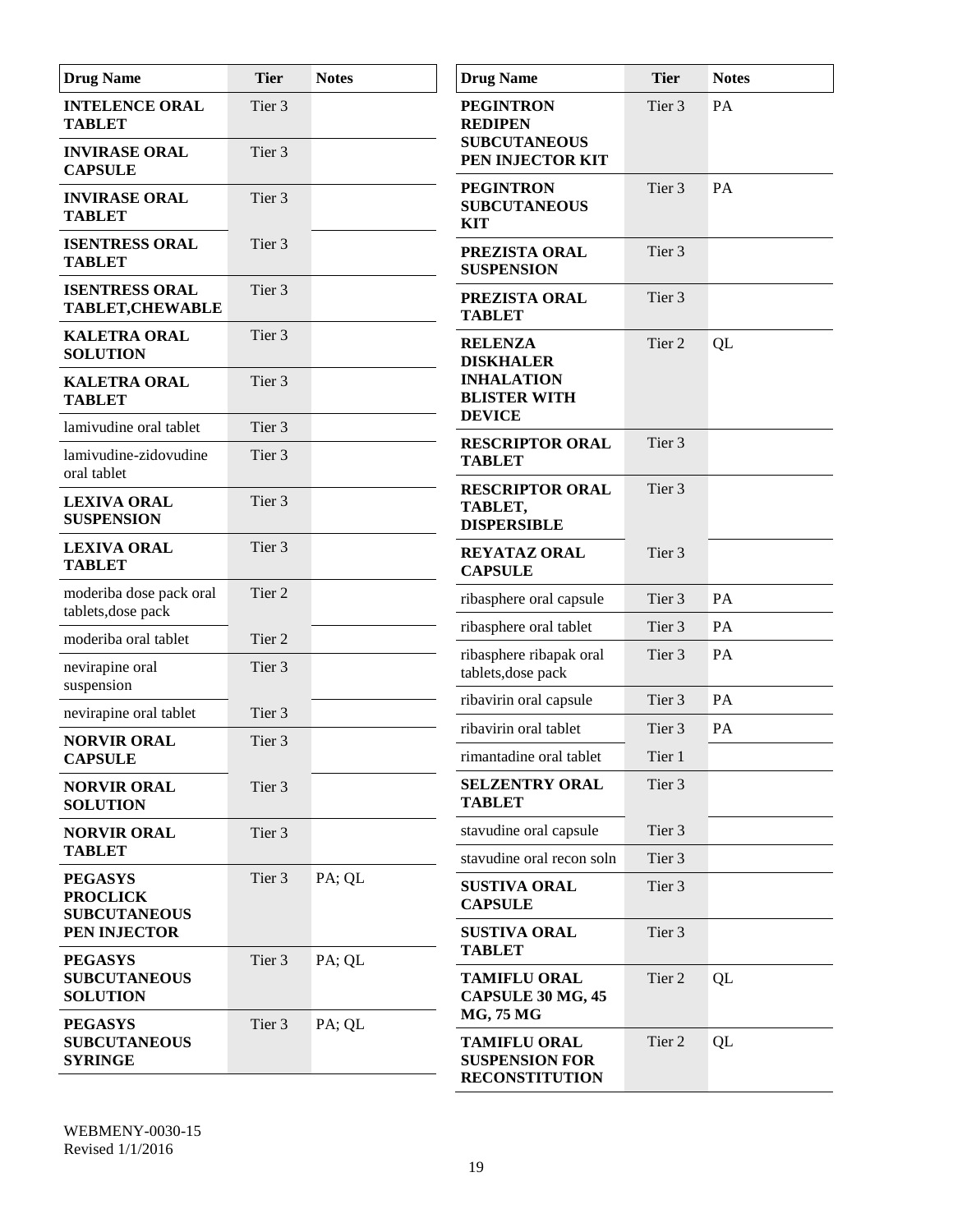| <b>Drug Name</b>                                                 | <b>Tier</b>       | <b>Notes</b> | <b>Drug Name</b>                                                    | <b>Tier</b>       | <b>Notes</b>   |
|------------------------------------------------------------------|-------------------|--------------|---------------------------------------------------------------------|-------------------|----------------|
| trifluridine ophthalmic<br>drops                                 | Tier 1            |              | <b>EPIPEN JR 2-PAK</b><br><b>INJECTION AUTO-</b><br><b>INJECTOR</b> | Tier <sub>2</sub> |                |
| <b>TRUVADA ORAL</b><br><b>TABLET</b>                             | Tier 3            |              | galantamine oral                                                    | Tier 2            | QL             |
| <b>TYZEKA ORAL</b><br><b>TABLET</b>                              | Tier 3            | PA           | capsule, ext rel. pellets 24<br>hr 16 mg, 24 mg                     |                   |                |
| valacyclovir oral tablet                                         | Tier 1            |              | galantamine oral<br>capsule, ext rel. pellets 24                    | Tier <sub>2</sub> | D <sub>O</sub> |
| <b>VEREGEN TOPICAL</b>                                           | Tier 3            |              | hr 8 mg                                                             |                   |                |
| <b>OINTMENT</b>                                                  |                   |              | galantamine oral solution                                           | Tier 2            | QL             |
| <b>VIRACEPT ORAL</b><br><b>TABLET</b>                            | Tier 3            |              | galantamine oral tablet<br>12 mg, 4 mg                              | Tier 2            | D <sub>O</sub> |
| <b>VIREAD ORAL</b><br><b>TABLET</b>                              | Tier 3            | PA           | galantamine oral tablet 8<br>mg                                     | Tier 2            | QL             |
| zidovudine oral capsule                                          | Tier <sub>3</sub> |              | guanidine oral tablet                                               | Tier 1            |                |
| zidovudine oral syrup                                            | Tier <sub>3</sub> |              | methamphetamine oral                                                | Tier 1            | PA             |
| zidovudine oral tablet                                           | Tier 3            |              | tablet                                                              |                   |                |
| <b>ZIRGAN</b><br><b>OPHTHALMIC GEL</b>                           | Tier 3            |              | midodrine oral tablet                                               | Tier 1            |                |
| <b>AUTONOMIC DRUGS</b>                                           |                   |              | phenoxybenzamine oral<br>capsule                                    | Tier 2            |                |
| amphetamine salt combo<br>oral tablet                            | Tier 1            | <b>PA</b>    | pilocarpine hcl oral<br>tablet                                      | Tier 2            |                |
| bethanechol chloride oral                                        | Tier 2            |              | procentra oral solution                                             | Tier 1            | PA             |
| tablet                                                           |                   |              | rivastigmine tartrate oral<br>capsule 1.5 mg, 3 mg                  | Tier 2            | D <sub>O</sub> |
| cevimeline oral capsule                                          | Tier 2            |              | rivastigmine tartrate oral                                          | Tier 2            | QL             |
| dextroamphetamine oral<br>capsule, extended release              | Tier 1            | PA           | capsule 4.5 mg, 6 mg                                                |                   |                |
| dextroamphetamine oral                                           | Tier 1            | PA           | zenzedi oral tablet                                                 | Tier 1            | PA             |
| solution                                                         |                   |              | <b>BIOLOGICALS</b>                                                  |                   |                |
| dextroamphetamine oral<br>tablet                                 | Tier 1            | PA           | <b>ACTHIB (PF)</b><br><b>INTRAMUSCULAR</b>                          | Tier 3            |                |
| dextroamphetamine-                                               | Tier 1            | PA           | <b>RECON SOLN</b>                                                   |                   |                |
| amphetamine oral<br>capsule, extended release<br>24hr            |                   |              | <b>ADACEL(TDAP</b><br><b>ADOLESN/ADULT)(P</b>                       | Tier 3            |                |
| donepezil oral tablet                                            | Tier 1            | QL           | F) INTRAMUSCULAR<br><b>SUSPENSION</b>                               |                   |                |
| donepezil oral                                                   | Tier 1            | QL           | <b>ADACEL(TDAP</b>                                                  | Tier 3            |                |
| tablet, disintegrating                                           |                   |              | <b>ADOLESN/ADULT)(P</b>                                             |                   |                |
| epinephrine injection<br>auto-injector                           | Tier 2            |              | F) INTRAMUSCULAR<br><b>SYRINGE</b>                                  |                   |                |
| <b>EPIPEN 2-PAK</b><br><b>INJECTION AUTO-</b><br><b>INJECTOR</b> | Tier 2            |              | <b>BOOSTRIX TDAP</b><br><b>INTRAMUSCULAR</b><br><b>SUSPENSION</b>   | Tier 3            |                |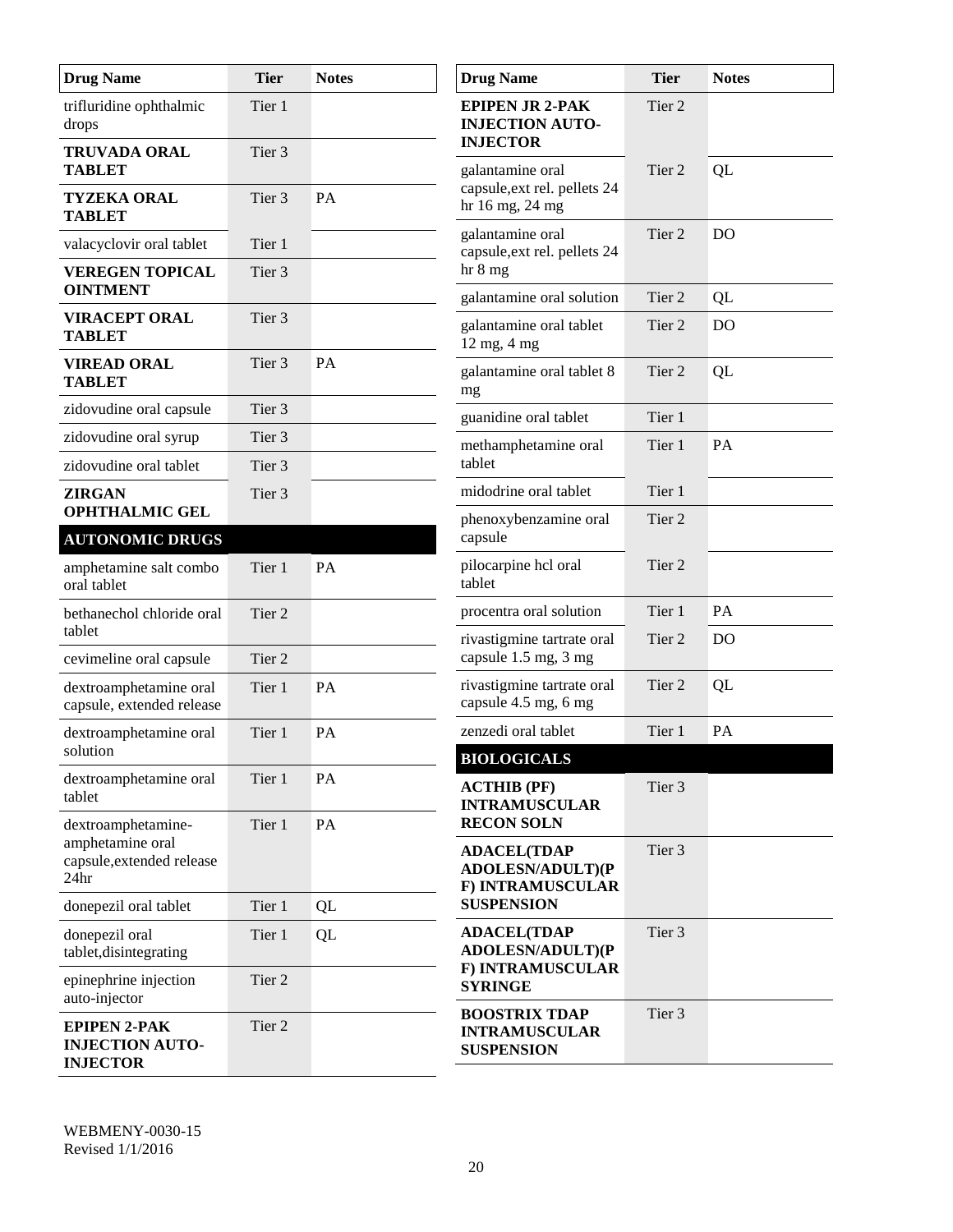| <b>Drug Name</b>                                                                      | <b>Tier</b> | <b>Notes</b> | <b>Drug Name</b>                                                                             | <b>Tier</b>       | <b>Notes</b> |
|---------------------------------------------------------------------------------------|-------------|--------------|----------------------------------------------------------------------------------------------|-------------------|--------------|
| <b>BOOSTRIX TDAP</b><br><b>INTRAMUSCULAR</b><br><b>SYRINGE</b>                        | Tier 3      |              | <b>FLUZONE QUAD</b><br>2015-2016 (PF)<br><b>INTRAMUSCULAR</b><br><b>SUSPENSION</b>           | Tier 1            | QL           |
| <b>CERVARIX</b><br><b>VACCINE (PF)</b><br><b>INTRAMUSCULAR</b><br><b>SYRINGE</b>      | Tier 2      |              | <b>FLUZONE QUAD</b><br>2015-2016 (PF)<br><b>INTRAMUSCULAR</b><br><b>SYRINGE</b>              | Tier 1            | QL           |
| <b>COMVAX (PF)</b><br><b>INTRAMUSCULAR</b><br><b>SUSPENSION</b>                       | Tier 3      |              | <b>FLUZONE QUAD</b><br>2015-2016                                                             | Tier 1            | QL           |
| <b>DAPTACEL (DTAP</b><br>PEDIATRIC) (PF)<br><b>INTRAMUSCULAR</b><br><b>SUSPENSION</b> | Tier 3      |              | <b>INTRAMUSCULAR</b><br><b>SUSPENSION</b><br><b>FLUZONE QUAD</b><br><b>PEDI 2015-16 (PF)</b> | Tier 1            | QL           |
| <b>ENGERIX-B (PF)</b><br><b>INTRAMUSCULAR</b>                                         | Tier 3      |              | <b>INTRAMUSCULAR</b><br><b>SYRINGE</b>                                                       |                   |              |
| <b>SUSPENSION</b><br><b>ENGERIX-B (PF)</b><br><b>INTRAMUSCULAR</b>                    | Tier 3      |              | <b>GAMASTAN S/D</b><br><b>INTRAMUSCULAR</b><br><b>SOLUTION</b>                               | Tier 3            |              |
| <b>SYRINGE</b><br><b>ENGERIX-B</b>                                                    | Tier 3      |              | <b>GARDASIL (PF)</b><br><b>INTRAMUSCULAR</b><br><b>SUSPENSION</b>                            | Tier <sub>2</sub> |              |
| <b>PEDIATRIC (PF)</b><br><b>INTRAMUSCULAR</b><br><b>SUSPENSION</b>                    |             |              | <b>GARDASIL (PF)</b><br><b>INTRAMUSCULAR</b><br><b>SYRINGE</b>                               | Tier 2            |              |
| <b>ENGERIX-B</b><br><b>PEDIATRIC (PF)</b><br><b>INTRAMUSCULAR</b><br><b>SYRINGE</b>   | Tier 3      |              | <b>GARDASIL 9 (PF)</b><br><b>INTRAMUSCULAR</b><br><b>SUSPENSION</b>                          | Tier 2            |              |
| <b>FLUARIX QUAD</b><br>2015-2016 (PF)<br><b>INTRAMUSCULAR</b><br><b>SYRINGE</b>       | Tier 1      | QL           | <b>GARDASIL 9 (PF)</b><br><b>INTRAMUSCULAR</b><br><b>SYRINGE</b>                             | Tier <sub>2</sub> |              |
| <b>FLUMIST QUAD</b><br>2015-2016 NASAL                                                | Tier 1      |              | <b>HAVRIX (PF)</b><br><b>INTRAMUSCULAR</b><br><b>SUSPENSION</b>                              | Tier <sub>3</sub> |              |
| <b>NASAL SPRAY</b><br><b>SYRINGE</b><br><b>FLUZONE 2015-2016</b>                      | Tier 1      | QL           | <b>HAVRIX (PF)</b><br><b>INTRAMUSCULAR</b><br><b>SYRINGE</b>                                 | Tier 3            |              |
| <b>INTRAMUSCULAR</b><br><b>SUSPENSION</b>                                             |             |              | <b>IMOVAX RABIES</b><br><b>VACCINE (PF)</b>                                                  | Tier 3            |              |
| <b>FLUZONE HIGH-</b><br><b>DOSE 2015-16 (PF)</b><br><b>INTRAMUSCULAR</b>              | Tier 1      | QL           | <b>INTRAMUSCULAR</b><br><b>RECON SOLN</b>                                                    |                   |              |
| <b>SYRINGE</b><br><b>FLUZONE</b>                                                      | Tier 1      | QL           | <b>INFANRIX (DTAP)</b><br>(PF)<br><b>INTRAMUSCULAR</b>                                       | Tier 3            |              |
| <b>INTRADERM QUAD</b><br>2015-16<br><b>INTRADERMAL</b><br><b>SYRINGE</b>              |             |              | <b>SUSPENSION</b><br><b>INFANRIX (DTAP)</b><br>(PF)<br><b>INTRAMUSCULAR</b>                  | Tier 3            |              |
|                                                                                       |             |              | <b>SYRINGE</b>                                                                               |                   |              |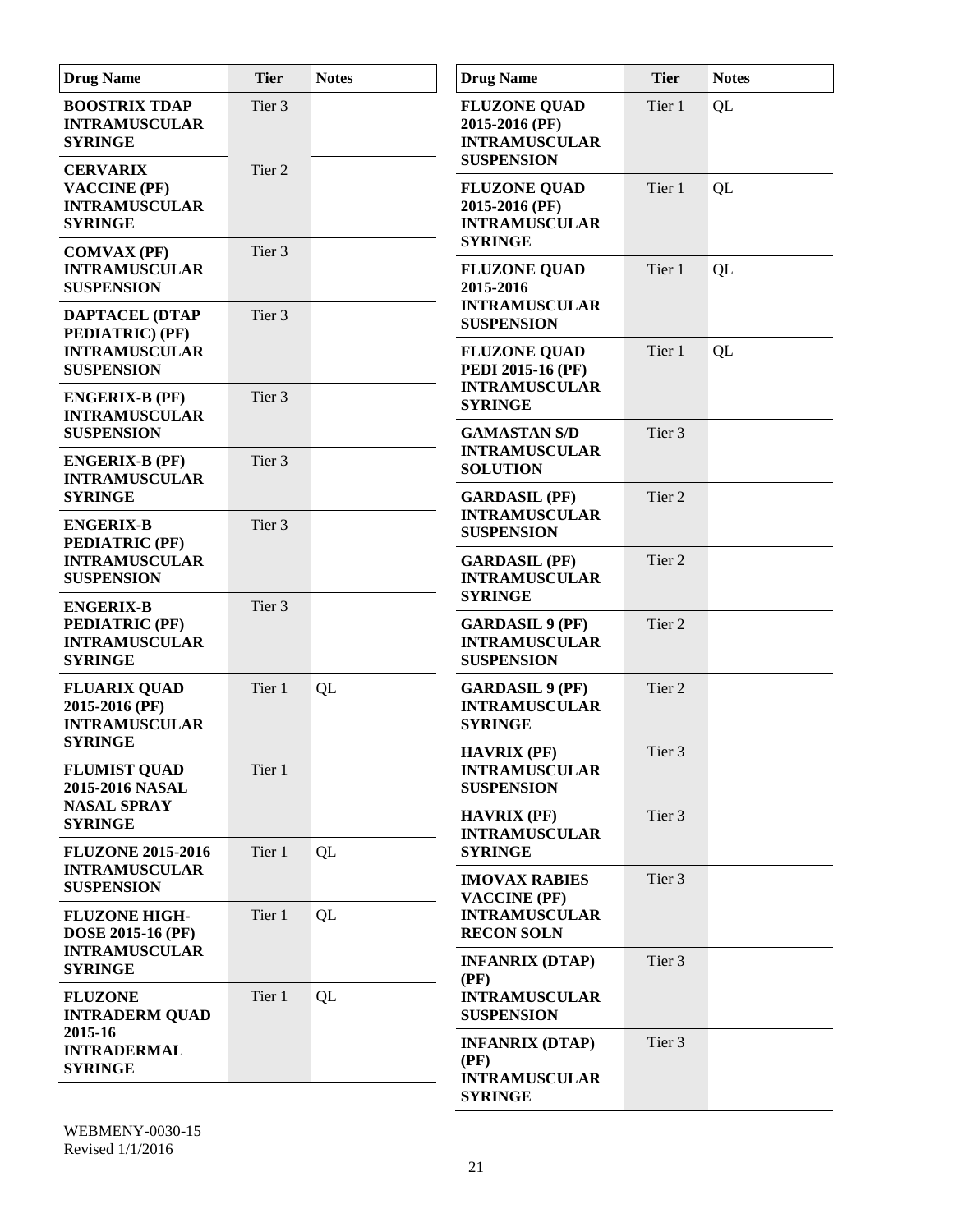| <b>Drug Name</b>                                                                    | <b>Tier</b>       | <b>Notes</b> | <b>Drug Name</b>                                                                        | <b>Tier</b>       | <b>Notes</b> |
|-------------------------------------------------------------------------------------|-------------------|--------------|-----------------------------------------------------------------------------------------|-------------------|--------------|
| <b>IPOL INJECTION</b><br><b>SUSPENSION</b>                                          | Tier 3            |              | PREVNAR 13 (PF)<br><b>INTRAMUSCULAR</b><br><b>SYRINGE</b>                               | Tier <sub>2</sub> |              |
| <b>IXIARO (PF)</b><br><b>INTRAMUSCULAR</b><br><b>SYRINGE</b>                        | Tier 3            |              | <b>PROQUAD (PF)</b><br><b>SUBCUTANEOUS</b><br><b>SUSPENSION FOR</b>                     | Tier <sub>3</sub> |              |
| <b>KINRIX (PF)</b><br><b>INTRAMUSCULAR</b><br><b>SUSPENSION</b>                     | Tier 3            |              | <b>RECONSTITUTION</b><br><b>RABAVERT (PF)</b>                                           | Tier 3            |              |
| <b>KINRIX (PF)</b><br><b>INTRAMUSCULAR</b><br><b>SYRINGE</b>                        | Tier <sub>3</sub> |              | <b>INTRAMUSCULAR</b><br><b>SUSPENSION FOR</b><br><b>RECONSTITUTION</b>                  |                   |              |
| <b>MENACTRA (PF)</b><br><b>INTRAMUSCULAR</b><br><b>SOLUTION</b>                     | Tier 3            |              | <b>RECOMBIVAX HB</b><br>(PF)<br><b>INTRAMUSCULAR</b><br><b>SUSPENSION</b>               | Tier <sub>3</sub> |              |
| <b>MENHIBRIX (PF)</b><br><b>INTRAMUSCULAR</b><br><b>RECON SOLN</b>                  | Tier 3            |              | <b>RECOMBIVAX HB</b><br>(PF)<br><b>INTRAMUSCULAR</b>                                    | Tier 3            |              |
| <b>MENOMUNE -</b><br>$A/C/Y/W-135$ (PF)<br><b>SUBCUTANEOUS</b><br><b>RECON SOLN</b> | Tier 3            |              | <b>SYRINGE</b><br><b>ROTARIX ORAL</b><br><b>SUSPENSION FOR</b><br><b>RECONSTITUTION</b> | Tier <sub>3</sub> |              |
| <b>MENOMUNE -</b><br>$A/C/Y/W-135$<br><b>SUBCUTANEOUS</b>                           | Tier <sub>3</sub> |              | <b>ROTATEQ VACCINE</b><br><b>ORAL SUSPENSION</b>                                        | Tier <sub>3</sub> |              |
| <b>RECON SOLN</b><br><b>MENVEO A-C-Y-W-</b>                                         | Tier 3            |              | <b>TENIVAC (PF)</b><br><b>INTRAMUSCULAR</b><br><b>SUSPENSION</b>                        | Tier 3            |              |
| 135-DIP (PF)<br><b>INTRAMUSCULAR</b><br><b>KIT</b>                                  |                   |              | <b>TENIVAC (PF)</b><br><b>INTRAMUSCULAR</b>                                             | Tier <sub>3</sub> |              |
| $M-M-R II (PF)$<br><b>SUBCUTANEOUS</b><br><b>RECON SOLN</b>                         | Tier 3            |              | <b>SYRINGE</b><br><b>TETANUS, DIPHTHE</b><br><b>RIA TOX PED(PF)</b>                     | Tier 3            |              |
| PEDIARIX (PF)<br><b>INTRAMUSCULAR</b><br><b>SYRINGE</b>                             | Tier 3            |              | <b>INTRAMUSCULAR</b><br><b>SUSPENSION</b><br><b>TETANUS-</b>                            | Tier 3            |              |
| PEDVAX HIB (PF)<br><b>INTRAMUSCULAR</b><br><b>SOLUTION</b>                          | Tier 3            |              | <b>DIPHTHERIA</b><br><b>TOXOIDS-TD</b><br><b>INTRAMUSCULAR</b><br><b>SUSPENSION</b>     |                   |              |
| PENTACEL (PF)<br><b>INTRAMUSCULAR</b><br><b>KIT</b>                                 | Tier 3            |              | <b>TRUMENBA</b><br><b>INTRAMUSCULAR</b><br><b>SYRINGE</b>                               | Tier 2            |              |
| <b>PNEUMOVAX 23</b><br><b>INJECTION</b><br><b>SOLUTION</b>                          | Tier 2            |              | TWINRIX (PF)<br><b>INTRAMUSCULAR</b><br><b>SUSPENSION</b>                               | Tier 3            |              |
| <b>PNEUMOVAX 23</b><br><b>INJECTION</b><br><b>SYRINGE</b>                           | Tier 2            |              | TWINRIX (PF)<br><b>INTRAMUSCULAR</b><br><b>SYRINGE</b>                                  | Tier 3            |              |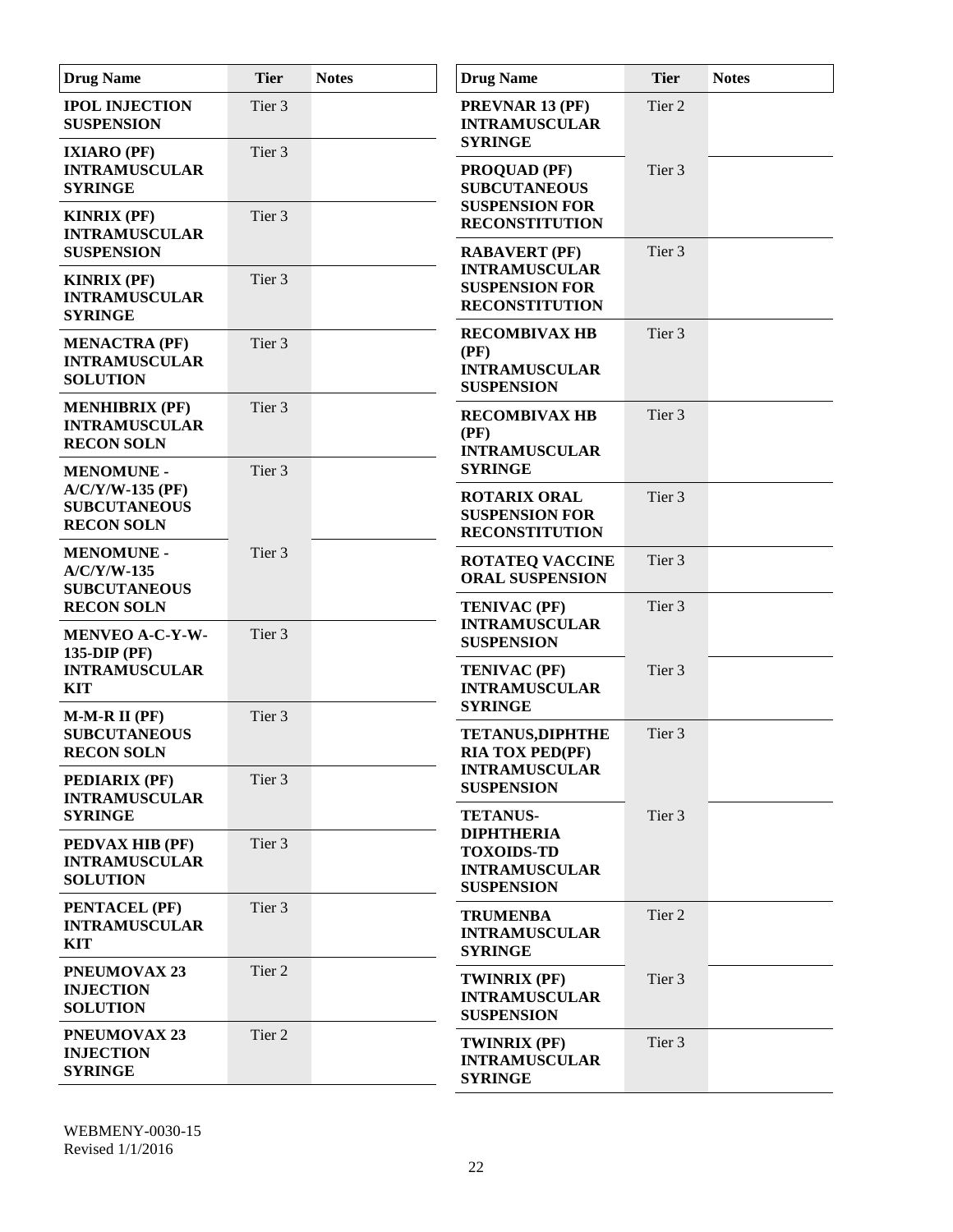| <b>Drug Name</b>                                                                                | <b>Tier</b> | <b>Notes</b>   | <b>Drug Name</b>                                                                     | <b>Tier</b> | <b>Notes</b>   |
|-------------------------------------------------------------------------------------------------|-------------|----------------|--------------------------------------------------------------------------------------|-------------|----------------|
| <b>TYPHIM VI</b><br><b>INTRAMUSCULAR</b><br><b>SOLUTION</b>                                     | Tier 3      |                | cartia xt oral<br>capsule, extended release<br>24hr 120 mg, 180 mg                   | Tier 1      | D <sub>O</sub> |
| <b>TYPHIM VI</b><br><b>INTRAMUSCULAR</b><br><b>SYRINGE</b>                                      | Tier 3      |                | cartia xt oral<br>capsule, extended release<br>24hr 240 mg, 300 mg                   | Tier 1      | QL             |
| VAQTA (PF)                                                                                      | Tier 3      |                | digox oral tablet                                                                    | Tier 1      |                |
| <b>INTRAMUSCULAR</b><br><b>SUSPENSION</b>                                                       |             |                | digoxin oral solution                                                                | Tier 1      |                |
| VAQTA (PF)                                                                                      | Tier 3      |                | digoxin oral tablet                                                                  | Tier 1      |                |
| <b>INTRAMUSCULAR</b><br><b>SYRINGE</b>                                                          |             |                | diltiazem hcl oral<br>capsule, extended release<br>120 mg, 180 mg                    | Tier 1      | <b>DO</b>      |
| <b>VARIVAX (PF)</b><br><b>SUBCUTANEOUS</b><br><b>SUSPENSION FOR</b><br><b>RECONSTITUTION</b>    | Tier 3      |                | diltiazem hcl oral<br>capsule, extended release<br>240 mg, 300 mg, 360<br>mg, 420 mg | Tier 1      | QL             |
| <b>VIVOTIF BERNA</b><br><b>VACCINE ORAL</b><br><b>CAPSULE, DELAYED</b><br><b>RELEASE(DR/EC)</b> | Tier 2      |                | diltiazem hcl oral<br>capsule, ext release<br>degradable 120 mg, 180                 | Tier 1      | D <sub>O</sub> |
| $YF-VAX(PF)$<br><b>SUBCUTANEOUS</b><br><b>SUSPENSION FOR</b><br><b>RECONSTITUTION</b>           | Tier 3      |                | mg<br>diltiazem hcl oral<br>capsule, ext release<br>degradable 240 mg                | Tier 1      | QL             |
| <b>ZOSTAVAX (PF)</b><br><b>SUBCUTANEOUS</b><br><b>SUSPENSION FOR</b><br><b>RECONSTITUTION</b>   | Tier 2      |                | diltiazem hcl oral<br>capsule, extended release<br>12 hr 120 mg, 90 mg               | Tier 1      | QL             |
| <b>BLOOD</b>                                                                                    |             |                | diltiazem hcl oral<br>capsule, extended release                                      | Tier 1      | <b>DO</b>      |
| <b>DROXIA ORAL</b>                                                                              | Tier 3      |                | 12 hr 60 mg                                                                          |             |                |
| <b>CAPSULE</b>                                                                                  |             |                | diltiazem hcl oral                                                                   | Tier 1      | <b>DO</b>      |
| pentoxifylline oral tablet<br>extended release                                                  | Tier 1      |                | capsule, extended release<br>24hr 120 mg, 180 mg                                     |             |                |
| tranexamic acid<br>intravenous solution                                                         | Tier 2      |                | diltiazem hcl oral<br>capsule, extended release<br>24hr 240 mg, 300 mg,              | Tier 1      | QL             |
| tranexamic acid oral<br>tablet                                                                  | Tier 1      |                | 360 mg                                                                               |             |                |
| <b>CARDIAC DRUGS</b>                                                                            |             |                | diltiazem hcl oral tablet                                                            | Tier 1      |                |
| afeditab cr oral tablet<br>extended release 30 mg                                               | Tier 1      | <b>DO</b>      | diltiazem hcl oral tablet<br>extended release 24 hr<br>180 mg                        | Tier 1      | D <sub>O</sub> |
| afeditab cr oral tablet<br>extended release 60 mg                                               | Tier 1      | QL             | diltiazem hcl oral tablet<br>extended release 24 hr                                  | Tier 1      |                |
| amlodipine oral tablet 10<br>mg                                                                 | Tier 1      | QL             | 240 mg, 300 mg, 360<br>mg, 420 mg                                                    |             |                |
| amlodipine oral tablet<br>$2.5$ mg, $5$ mg                                                      | Tier 1      | D <sub>O</sub> | dilt-xr oral capsule, ext<br>release degradable 120<br>mg, 180 mg                    | Tier 1      | D <sub>O</sub> |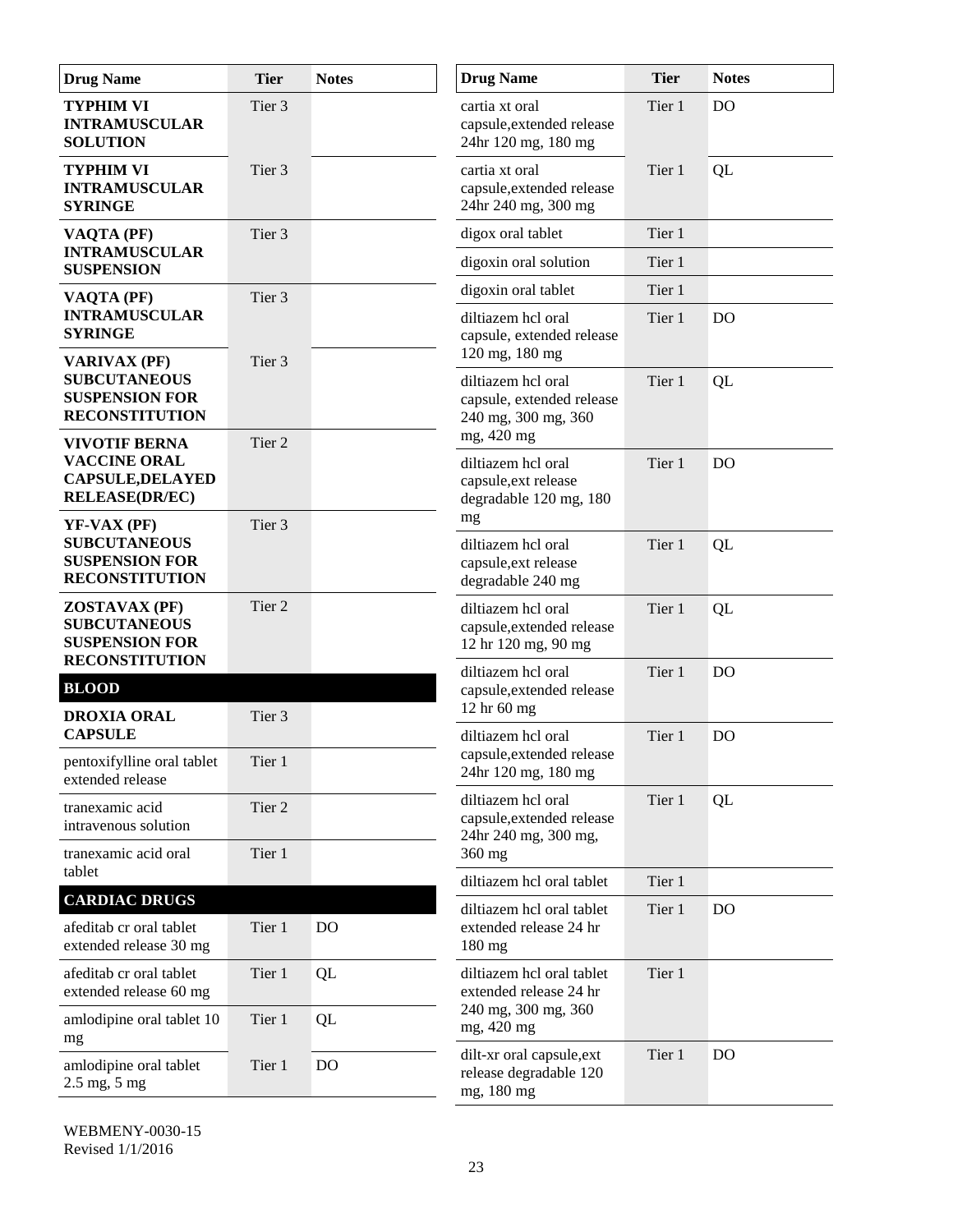| <b>Drug Name</b>                                                    | <b>Tier</b>       | <b>Notes</b>   | <b>Drug Name</b>                                                        | <b>Tier</b> | <b>Notes</b>   |
|---------------------------------------------------------------------|-------------------|----------------|-------------------------------------------------------------------------|-------------|----------------|
| dilt-xr oral capsule, ext<br>release degradable 240<br>mg           | Tier 1            | QL             | nifedipine oral tablet<br>extended release 24hr 60<br>mg, 90 mg         | Tier 1      | QL             |
| disopyramide phosphate<br>oral capsule                              | Tier 1            |                | nifedipine oral tablet<br>extended release 30 mg                        | Tier 1      | <b>DO</b>      |
| felodipine oral tablet<br>extended release 24 hr<br>$10 \text{ mg}$ | Tier 1            | QL             | nifedipine oral tablet<br>extended release 60 mg,<br>$90$ mg            | Tier 1      | QL             |
| felodipine oral tablet                                              | Tier 1            | <b>DO</b>      | nimodipine oral capsule                                                 | Tier 2      |                |
| extended release 24 hr<br>$2.5 \text{ mg}, 5 \text{ mg}$            |                   |                | nisoldipine oral tablet<br>extended release 24 hr                       | Tier 1      | <b>DO</b>      |
| flecainide oral tablet                                              | Tier <sub>2</sub> |                | 17 mg, 20 mg, 8.5 mg                                                    |             |                |
| isosorbide dinitrate oral<br>tablet                                 | Tier 1            |                | nisoldipine oral tablet<br>extended release 24 hr                       | Tier 1      | QL             |
| isosorbide dinitrate oral<br>tablet extended release                | Tier 1            |                | 25.5 mg, 30 mg, 34 mg,<br>$40$ mg                                       |             |                |
| isosorbide mononitrate<br>oral tablet                               | Tier 1            |                | nitro-bid transdermal<br>ointment                                       | Tier 1      |                |
| isosorbide mononitrate<br>oral tablet extended                      | Tier 1            |                | nitroglycerin oral<br>capsule, extended release                         | Tier 1      |                |
| release 24 hr                                                       |                   |                | nitroglycerin translingual<br>aerosol, spray                            | Tier 2      |                |
| isradipine oral capsule                                             | Tier 1            |                | nitroglycerin translingual                                              | Tier 2      |                |
| <b>LANOXIN ORAL</b><br><b>TABLET</b>                                | Tier 3            |                | spray, non-aerosol                                                      |             |                |
| matzim la oral tablet<br>extended release 24 hr<br>$180 \text{ mg}$ | Tier 1            | <b>DO</b>      | <b>NITROSTAT</b><br><b>SUBLINGUAL</b><br><b>TABLET</b>                  | Tier 2      |                |
| matzim la oral tablet<br>extended release 24 hr                     | Tier 1            | QL             | nitro-time oral capsule,<br>extended release                            | Tier 1      |                |
| 240 mg, 300 mg, 360<br>mg, 420 mg                                   |                   |                | procainamide injection<br>solution                                      | Tier 2      |                |
| mexiletine oral capsule                                             | Tier 2            |                | propafenone oral                                                        | Tier 2      |                |
| <b>MULTAQ ORAL</b><br><b>TABLET</b>                                 | Tier 3            |                | capsule, extended release<br>12 <sub>hr</sub>                           |             |                |
| nicardipine oral capsule                                            | Tier 1            |                | propafenone oral tablet                                                 | Tier 2      |                |
| nifedical xl oral tablet<br>extended release 24hr 30                | Tier 1            | <b>DO</b>      | quinidine sulfate oral<br>tablet                                        | Tier 1      |                |
| mg                                                                  |                   |                | quinidine sulfate oral<br>tablet extended release                       | Tier 1      |                |
| nifedical xl oral tablet<br>extended release 24hr 60<br>mg          | Tier 1            | QL             | <b>RANEXA ORAL</b><br><b>TABLET EXTENDED</b>                            | Tier 3      |                |
| nifedipine oral capsule                                             | Tier 1            |                | <b>RELEASE 12 HR</b>                                                    |             |                |
| nifedipine oral tablet<br>extended release 24hr 30<br>mg            | Tier 1            | D <sub>O</sub> | taztia xt oral capsule,<br>extended release 120 mg,<br>$180 \text{ mg}$ | Tier 1      | D <sub>O</sub> |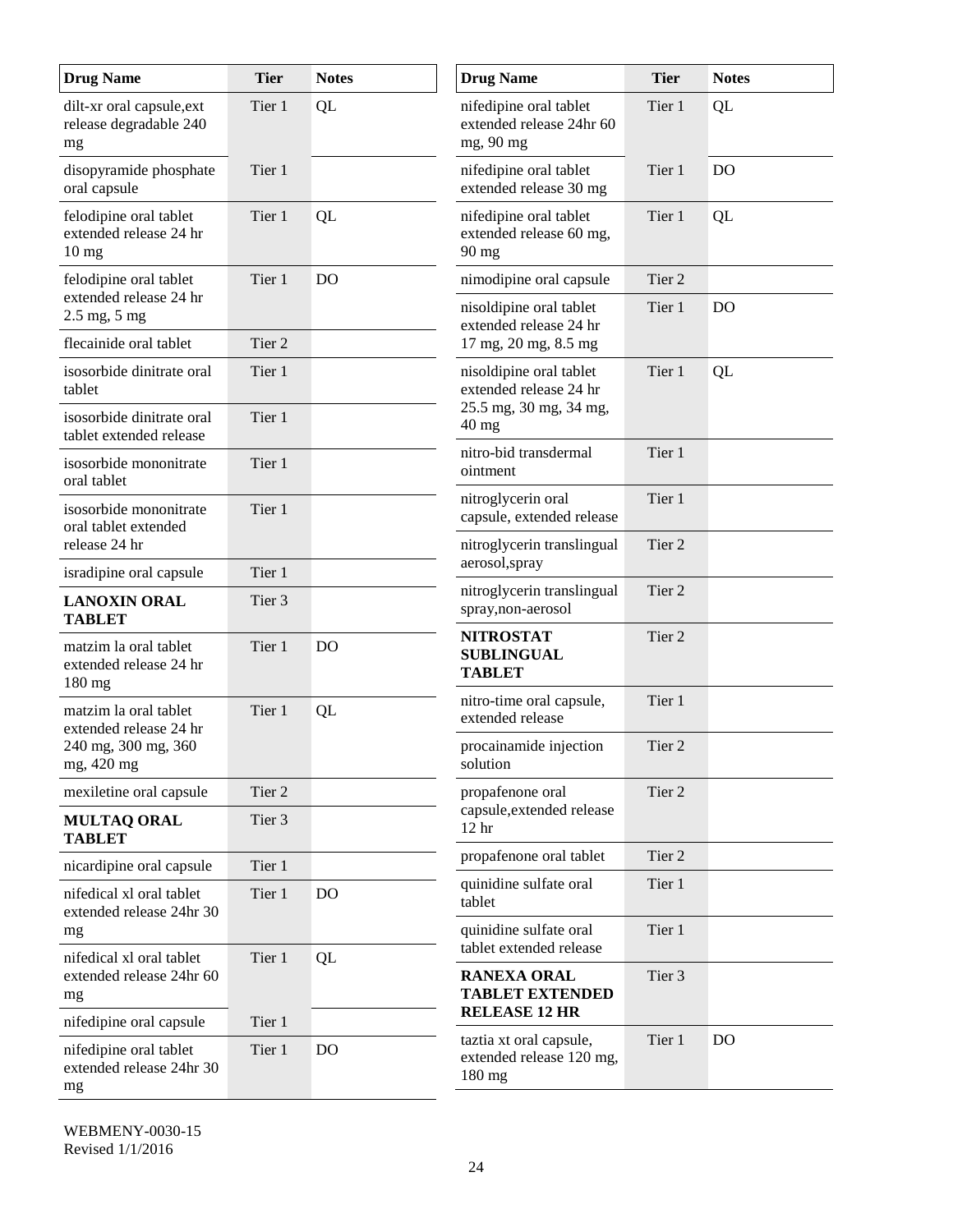| <b>Drug Name</b>                                                               | <b>Tier</b> | <b>Notes</b>   | <b>Drug Name</b>                                             | <b>Tier</b>       | <b>Notes</b>   |
|--------------------------------------------------------------------------------|-------------|----------------|--------------------------------------------------------------|-------------------|----------------|
| taztia xt oral capsule,<br>extended release 240 mg,                            | Tier 1      | QL             | <b>BENICAR HCT ORAL</b><br><b>TABLET 20-12.5 MG</b>          | Tier <sub>3</sub> | D <sub>O</sub> |
| 300 mg, 360 mg<br><b>TIKOSYN ORAL</b><br><b>CAPSULE</b>                        | Tier 3      |                | <b>BENICAR HCT ORAL</b><br>TABLET 40-12.5 MG,<br>40-25 MG    | Tier 3            | QL             |
| verapamil oral capsule,<br>24 hr er pellet ct 100 mg                           | Tier 1      | D <sub>O</sub> | <b>BENICAR ORAL</b><br><b>TABLET 20 MG</b>                   | Tier 3            | <b>DO</b>      |
| verapamil oral capsule,<br>24 hr er pellet ct 200 mg,<br>300 mg                | Tier 1      | QL             | <b>BENICAR ORAL</b><br><b>TABLET 40 MG</b>                   | Tier 3            | QL             |
| verapamil oral                                                                 | Tier 1      |                | <b>BENICAR ORAL</b><br><b>TABLET 5 MG</b>                    | Tier 3            | DO; QL         |
| capsule, ext rel. pellets 24<br>hr                                             |             |                | betaxolol oral tablet                                        | Tier 1            |                |
| verapamil oral tablet 120<br>mg, 80 mg                                         | Tier 1      | QL             | bisoprolol fumarate oral<br>tablet                           | Tier 1            |                |
| verapamil oral tablet 40<br>mg                                                 | Tier 1      |                | bisoprolol-<br>hydrochlorothiazide oral<br>tablet            | Tier 1            |                |
| verapamil oral tablet<br>extended release                                      | Tier 1      |                | <b>BYSTOLIC ORAL</b><br><b>TABLET</b>                        | Tier 3            |                |
| <b>CARDIOVASCULAR</b>                                                          |             |                | candesartan oral tablet                                      | Tier 1            | QL             |
| acebutolol oral capsule                                                        | Tier 1      |                | 16 mg, 32 mg                                                 |                   |                |
| <b>ADCIRCA ORAL</b><br><b>TABLET</b>                                           | Tier 3      | PA             | candesartan oral tablet 4<br>mg, 8 mg                        | Tier 1            | DO; QL         |
| amlodipine-atorvastatin<br>oral tablet 10-10 mg, 10-<br>20 mg, 10-40 mg, 10-80 | Tier 1      | QL             | candesartan-<br>hydrochlorothiazid oral<br>tablet 16-12.5 mg | Tier 1            | D <sub>O</sub> |
| mg, 5-80 mg<br>amlodipine-atorvastatin<br>oral tablet 2.5-10 mg,               | Tier 1      | D <sub>O</sub> | candesartan-<br>hydrochlorothiazid oral<br>tablet 32-12.5 mg | Tier 1            | QL             |
| 2.5-20 mg, 2.5-40 mg, 5-<br>10 mg, 5-20 mg, 5-40<br>mg                         |             |                | candesartan-<br>hydrochlorothiazid oral<br>tablet 32-25 mg   | Tier 1            |                |
| amlodipine-benazepril<br>oral capsule                                          | Tier 1      |                | captopril oral tablet                                        | Tier 1            |                |
| atenolol oral tablet                                                           | Tier 1      |                | carvedilol oral tablet                                       | Tier 1            |                |
| atenolol-chlorthalidone<br>oral tablet                                         | Tier 1      |                | cholestyramine (with<br>sugar) oral powder                   | Tier 1            |                |
| atorvastatin oral tablet 10<br>mg, 20 mg, 40 mg                                | Tier 1      | <b>DO</b>      | cholestyramine (with<br>sugar) oral powder in<br>packet      | Tier 1            |                |
| atorvastatin oral tablet 80<br>mg                                              | Tier 1      | QL             | cholestyramine light oral<br>powder                          | Tier 1            |                |
| benazepril oral tablet                                                         | Tier 1      |                | cholestyramine light oral                                    | Tier 1            |                |
| benazepril-<br>hydrochlorothiazide oral                                        | Tier 1      |                | powder in packet<br>clonidine hcl oral tablet                | Tier 1            |                |
| tablet                                                                         |             |                | colestipol oral granules                                     | Tier 1            |                |
|                                                                                |             |                |                                                              |                   |                |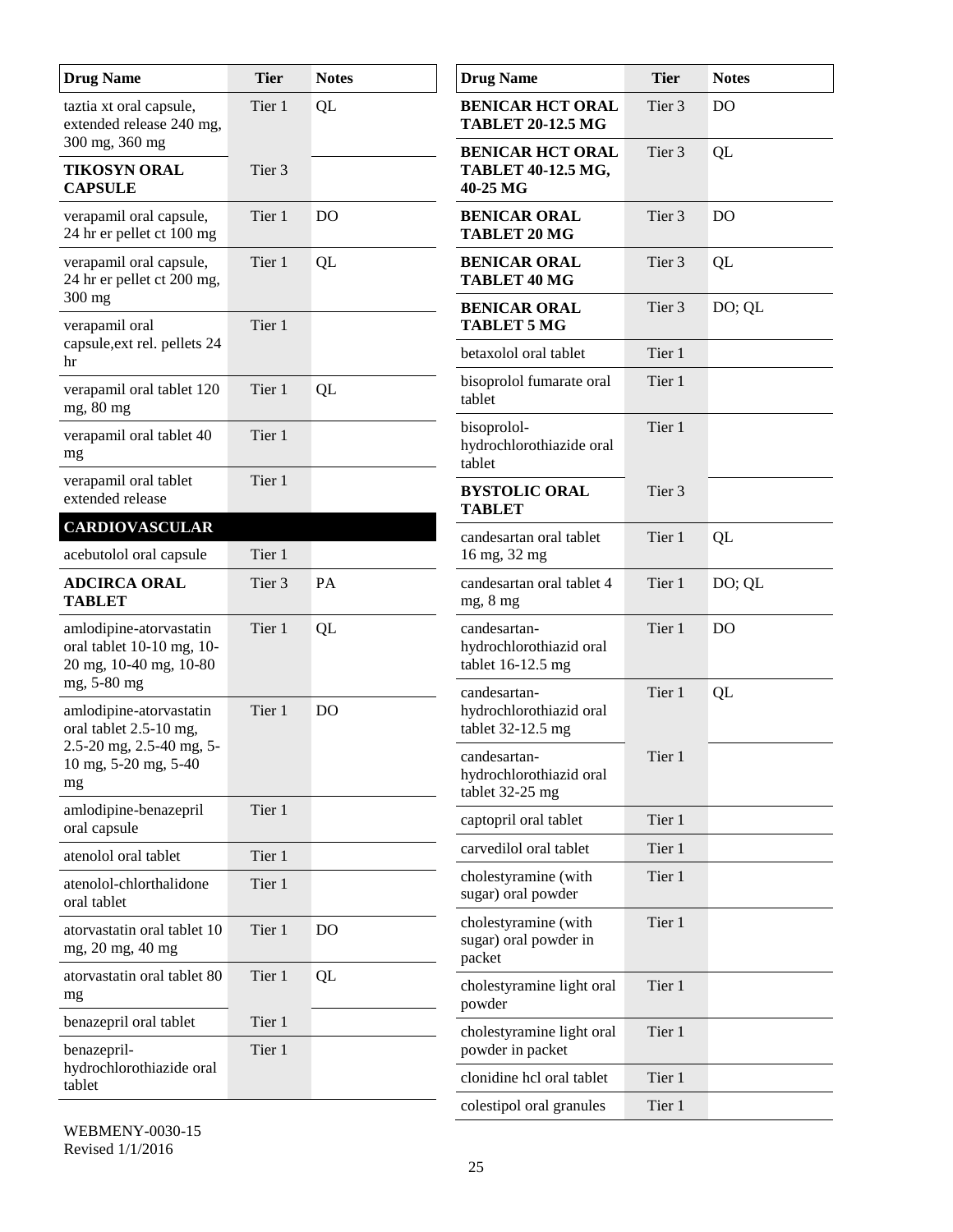| <b>Drug Name</b>                                                     | <b>Tier</b> | <b>Notes</b>   | <b>Drug Name</b>                                                        | <b>Tier</b>       | <b>Notes</b>   |
|----------------------------------------------------------------------|-------------|----------------|-------------------------------------------------------------------------|-------------------|----------------|
| colestipol oral packet                                               | Tier 1      |                | irbesartan oral tablet 300                                              | Tier 1            | QL             |
| colestipol oral tablet                                               | Tier 1      |                | mg                                                                      |                   |                |
| <b>CRESTOR ORAL</b><br><b>TABLET 10 MG, 20</b><br><b>MG, 5 MG</b>    | Tier 3      | ST; DO         | irbesartan-<br>hydrochlorothiazide oral<br>tablet 150-12.5 mg           | Tier 1            | QL             |
| <b>CRESTOR ORAL</b><br><b>TABLET 40 MG</b>                           | Tier 3      | ST; QL         | irbesartan-<br>hydrochlorothiazide oral<br>tablet 300-12.5 mg           | Tier 1            |                |
| doxazosin oral tablet                                                | Tier 1      |                | labetalol oral tablet                                                   | Tier 1            |                |
| <b>EDARBI ORAL</b><br>TABLET 40 MG                                   | Tier 3      | <b>DO</b>      | <b>LETAIRIS ORAL</b><br><b>TABLET</b>                                   | Tier 3            | PA             |
| <b>EDARBI ORAL</b><br>TABLET 80 MG                                   | Tier 3      | QL             | <b>LEVATOL ORAL</b><br><b>TABLET</b>                                    | Tier 3            |                |
| enalapril maleate oral<br>tablet                                     | Tier 1      |                | lisinopril oral tablet                                                  | Tier 1            |                |
| enalapril-<br>hydrochlorothiazide oral<br>tablet                     | Tier 1      |                | lisinopril-<br>hydrochlorothiazide oral<br>tablet                       | Tier 1            |                |
| eprosartan oral tablet                                               | Tier 1      | QL             | <b>LIVALO ORAL</b><br>TABLET 1 MG, 2 MG                                 | Tier 3            | ST; DO         |
| ergoloid oral tablet                                                 | Tier 2      |                | <b>LIVALO ORAL</b>                                                      | Tier <sub>3</sub> | ST; QL         |
| fenofibrate micronized<br>oral capsule                               | Tier 1      |                | <b>TABLET 4 MG</b>                                                      |                   |                |
| fenofibrate                                                          | Tier 1      |                | losartan oral tablet 100<br>mg                                          | Tier 1            | QL             |
| nanocrystallized oral<br>tablet                                      |             |                | losartan oral tablet 25<br>mg, 50 mg                                    | Tier 1            | D <sub>O</sub> |
| fenofibrate oral tablet                                              | Tier 1      |                | losartan-                                                               | Tier 1            | QL             |
| fenofibric acid (choline)<br>oral capsule, delayed<br>release(dr/ec) | Tier 1      |                | hydrochlorothiazide oral<br>tablet 100-12.5 mg, 100-<br>$25 \text{ mg}$ |                   |                |
| fenofibric acid oral tablet                                          | Tier 1      |                | losartan-                                                               | Tier 1            | DO             |
| fluvastatin oral capsule                                             | Tier 1      | D <sub>O</sub> | hydrochlorothiazide oral<br>tablet $50-12.5$ mg                         |                   |                |
| fosinopril oral tablet                                               | Tier 1      |                | lovastatin oral tablet 10                                               | Tier 1            | D <sub>O</sub> |
| fosinopril-<br>hydrochlorothiazide oral<br>tablet                    | Tier 1      |                | mg, 20 mg<br>lovastatin oral tablet 40                                  | Tier 1            | QL             |
| gemfibrozil oral tablet                                              | Tier 1      |                | mg<br>methyldopa oral tablet                                            | Tier 1            |                |
| guanfacine oral tablet                                               | Tier 1      |                | methyldopa-                                                             | Tier 1            |                |
| hydralazine injection<br>solution                                    | Tier 2      |                | hydrochlorothiazide oral<br>tablet                                      |                   |                |
| hydralazine oral tablet                                              | Tier 1      |                | metoprolol succinate oral                                               | Tier 1            |                |
| indomethacin sodium<br>intravenous recon soln                        | Tier 2      |                | tablet extended release<br>24 hr                                        |                   |                |
| irbesartan oral tablet 150<br>mg, 75 mg                              | Tier 1      | D <sub>O</sub> | metoprolol ta-<br>hydrochlorothiaz oral<br>tablet                       | Tier 1            |                |
| WEDMENW 0020 15                                                      |             |                |                                                                         |                   |                |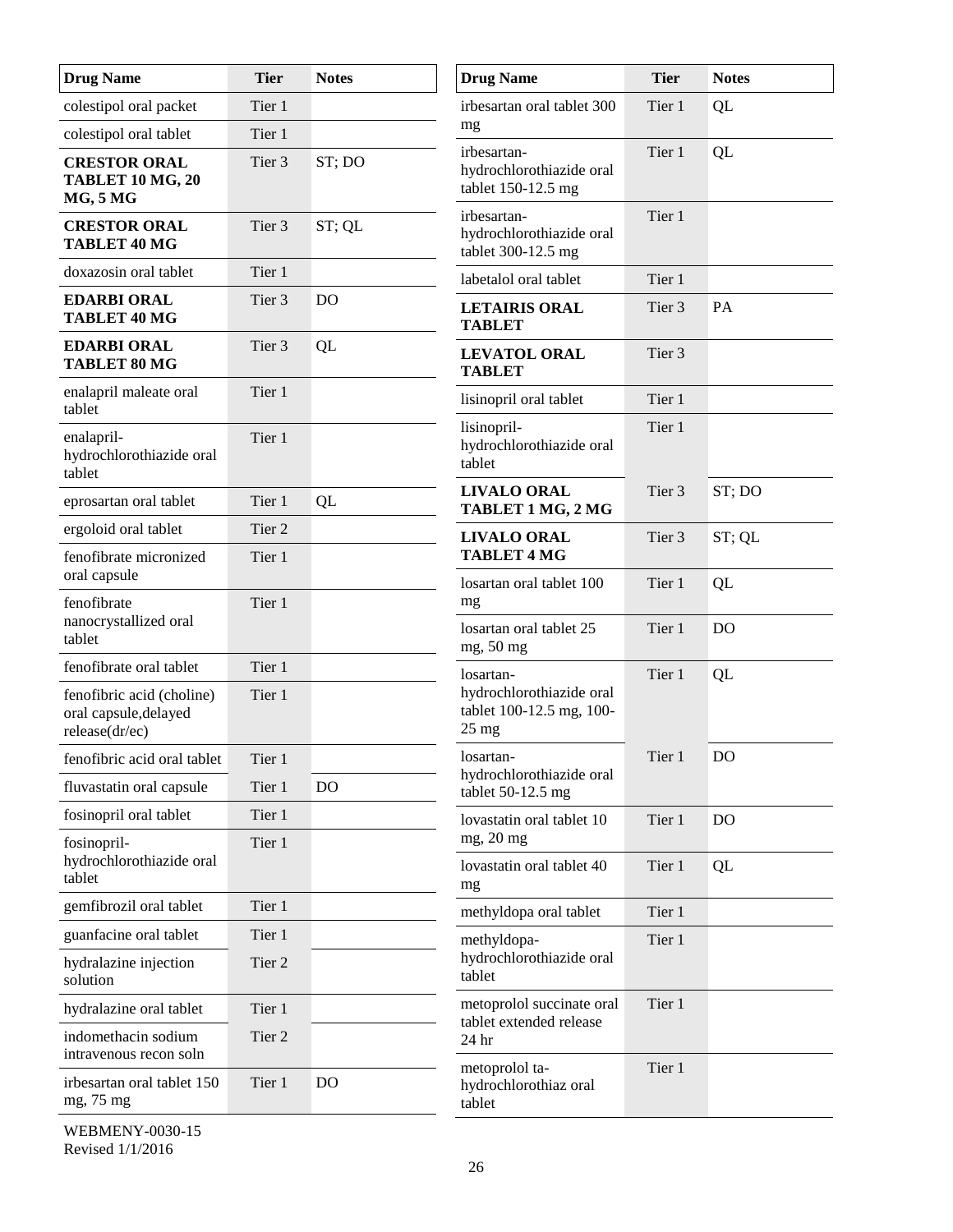| <b>Drug Name</b>                                                      | <b>Tier</b> | <b>Notes</b>   | <b>Drug Name</b>                                                  | <b>Tier</b> | <b>Notes</b>   |
|-----------------------------------------------------------------------|-------------|----------------|-------------------------------------------------------------------|-------------|----------------|
| metoprolol tartrate oral<br>tablet                                    | Tier 1      |                | simvastatin oral tablet 10<br>mg, 20 mg, 40 mg, 5 mg              | Tier 1      | D <sub>O</sub> |
| minoxidil oral tablet                                                 | Tier 1      |                | simvastatin oral tablet 80<br>mg                                  | Tier 1      | PA; QL         |
| moexipril oral tablet                                                 | Tier 1      |                | sorine oral tablet                                                | Tier 2      |                |
| moexipril-<br>hydrochlorothiazide oral<br>tablet                      | Tier 1      |                | sotalol af oral tablet                                            | Tier 2      |                |
| nadolol oral tablet                                                   | Tier 1      |                | sotalol oral tablet                                               | Tier 2      |                |
| nadolol-                                                              | Tier 1      |                | <b>TEKTURNA ORAL</b><br>TABLET 150 MG                             | Tier 3      | D <sub>O</sub> |
| bendroflumethiazide oral<br>tablet                                    |             |                | <b>TEKTURNA ORAL</b><br>TABLET 300 MG                             | Tier 3      | QL             |
| niacin oral tablet<br>extended release 24 hr<br>1,000 mg, 500 mg, 750 | Tier 1      | QL             | telmisartan oral tablet 20<br>mg, 40 mg                           | Tier 1      | D <sub>O</sub> |
| mg<br>perindopril erbumine                                            | Tier 1      |                | telmisartan oral tablet 80<br>mg                                  | Tier 1      | QL             |
| oral tablet                                                           |             |                | terazosin oral capsule                                            | Tier 1      |                |
| pindolol oral tablet                                                  | Tier 1      |                | timolol maleate oral<br>tablet                                    | Tier 1      |                |
| pravastatin oral tablet 10<br>mg, 20 mg, 40 mg                        | Tier 1      | D <sub>O</sub> | trandolapril oral tablet                                          | Tier 1      |                |
| pravastatin oral tablet 80<br>mg                                      | Tier 1      | QL             | trandolapril-verapamil<br>oral tablet, ir & er,                   | Tier 1      |                |
| prazosin oral capsule                                                 | Tier 1      |                | biphasic 24hr                                                     |             |                |
| prevalite oral powder                                                 | Tier 1      |                | valsartan oral tablet 160<br>mg, 320 mg                           | Tier 1      | QL             |
| prevalite oral powder in<br>packet                                    | Tier 1      |                | valsartan oral tablet 40<br>mg, 80 mg                             | Tier 1      | DO; QL         |
| propranolol oral<br>capsule, extended release<br>24 hr                | Tier 1      |                | valsartan-<br>hydrochlorothiazide oral<br>tablet 160-12.5 mg, 80- | Tier 1      | D <sub>O</sub> |
| propranolol oral solution                                             | Tier 1      |                | $12.5 \text{ mg}$                                                 |             |                |
| propranolol oral tablet                                               | Tier 1      |                | valsartan-<br>hydrochlorothiazide oral                            | Tier 1      | QL             |
| propranolol-<br>hydrochlorothiazid oral<br>tablet                     | Tier 1      |                | tablet 160-25 mg, 320-<br>12.5 mg, 320-25 mg                      |             |                |
| quinapril oral tablet                                                 | Tier 1      |                | <b>VENTAVIS</b><br><b>INHALATION</b>                              | Tier 3      | PA             |
| quinapril-<br>hydrochlorothiazide oral<br>tablet                      | Tier 1      |                | <b>SOLUTION FOR</b><br><b>NEBULIZATION</b>                        |             |                |
| ramipril oral capsule                                                 | Tier 1      |                | <b>WELCHOL ORAL</b><br><b>POWDER IN</b>                           | Tier 3      |                |
| <b>REMODULIN</b><br><b>INJECTION</b><br><b>SOLUTION</b>               | Tier 3      | PA             | <b>PACKET</b><br><b>WELCHOL ORAL</b><br><b>TABLET</b>             | Tier 3      |                |
| sildenafil oral tablet                                                | Tier 3      | PA             | <b>ZETIA ORAL</b>                                                 | Tier 3      | PA; QL         |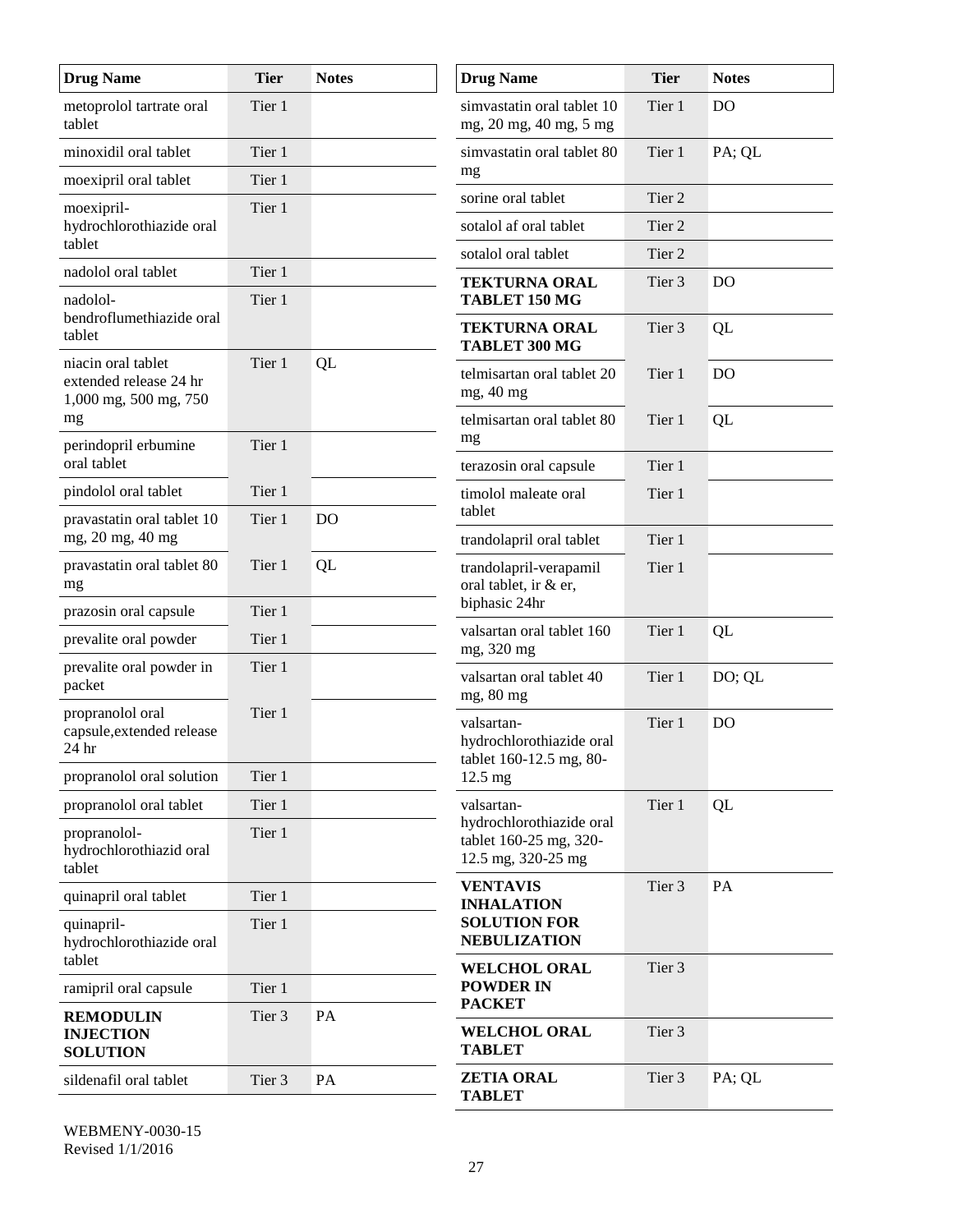| <b>Drug Name</b>                                                 | <b>Tier</b>       | <b>Notes</b> | <b>Drug Name</b>                                                      | <b>Tier</b>       | <b>Notes</b> |
|------------------------------------------------------------------|-------------------|--------------|-----------------------------------------------------------------------|-------------------|--------------|
| <b>CNS DRUGS</b>                                                 |                   |              | gabapentin oral solution                                              | Tier 2            |              |
| <b>AUBAGIO ORAL</b>                                              | Tier 3            | PA; QL       | gabapentin oral tablet                                                | Tier 2            |              |
| <b>TABLET</b><br>carbamazepine oral<br>capsule, er multiphase 12 | Tier 1            |              | <b>HORIZANT ORAL</b><br><b>TABLET EXTENDED</b><br><b>RELEASE</b>      | Tier 3            | <b>PA</b>    |
| hr                                                               |                   |              | lamotrigine oral tablet                                               | Tier 1            |              |
| carbamazepine oral<br>suspension                                 | Tier 1            |              | lamotrigine oral tablet,<br>chewable dispersible                      | Tier 1            |              |
| carbamazepine oral<br>tablet                                     | Tier 1            |              | levetiracetam oral<br>solution                                        | Tier 2            |              |
| carbamazepine oral<br>tablet extended release                    | Tier 1            |              | levetiracetam oral tablet                                             | Tier 2            |              |
| 12 <sub>hr</sub><br>carbamazepine oral<br>tablet, che wable      | Tier 1            |              | levetiracetam oral tablet<br>extended release 24 hr<br>500 mg, 750 mg | Tier 2            | PA; QL       |
| <b>CELONTIN ORAL</b><br><b>CAPSULE</b>                           | Tier 3            |              | <b>LYRICA ORAL</b><br>CAPSULE 100 MG,<br>150 MG, 200 MG, 225          | Tier <sub>3</sub> | PA; QL       |
| clonazepam oral tablet                                           | Tier 1            |              | MG, 25 MG, 300 MG,                                                    |                   |              |
| clonazepam oral<br>tablet, disintegrating                        | Tier 1            |              | 50 MG, 75 MG<br><b>LYRICA ORAL</b>                                    | Tier 3            | PA; QL       |
| divalproex oral capsule,<br>sprinkle                             | Tier 1            |              | <b>SOLUTION</b><br>memantine oral tablet                              | Tier 2            |              |
| divalproex oral tablet<br>extended release 24 hr                 | Tier 1            |              | memantine oral<br>tablets, dose pack                                  | Tier 2            |              |
| divalproex oral<br>tablet, delayed release                       | Tier 1            |              | <b>NAMENDA ORAL</b><br><b>SOLUTION</b>                                | Tier 3            | QL           |
| (dr/ec)<br>epitol oral tablet                                    | Tier 1            |              | <b>NUEDEXTA ORAL</b><br><b>CAPSULE</b>                                | Tier 3            |              |
| ethosuximide oral<br>capsule                                     | Tier 1            |              | oxcarbazepine oral<br>suspension                                      | Tier 1            |              |
| ethosuximide oral                                                | Tier 1            |              | oxcarbazepine oral tablet                                             | Tier 1            |              |
| solution<br><b>EXTAVIA</b>                                       | Tier 3            | PA           | PEGANONE ORAL<br><b>TABLET</b>                                        | Tier 3            |              |
| <b>SUBCUTANEOUS</b><br><b>KIT</b>                                |                   |              | phenytoin sodium<br>extended oral capsule                             | Tier 1            |              |
| <b>EXTAVIA</b><br><b>SUBCUTANEOUS</b>                            | Tier <sub>3</sub> | PA           | primidone oral tablet                                                 | Tier 1            |              |
| <b>RECON SOLN</b><br>felbamate oral                              | Tier 1            |              | <b>REBIF (WITH</b><br><b>ALBUMIN</b> )                                | Tier 3            | PA           |
| suspension                                                       |                   |              | <b>SUBCUTANEOUS</b><br><b>SYRINGE</b>                                 |                   |              |
| felbamate oral tablet                                            | Tier 1            |              | <b>REBIF REBIDOSE</b>                                                 | Tier 3            | PA           |
| fosphenytoin injection<br>solution                               | Tier 2            |              | <b>SUBCUTANEOUS</b><br>PEN INJECTOR                                   |                   |              |
| gabapentin oral capsule                                          | Tier 2            |              |                                                                       |                   |              |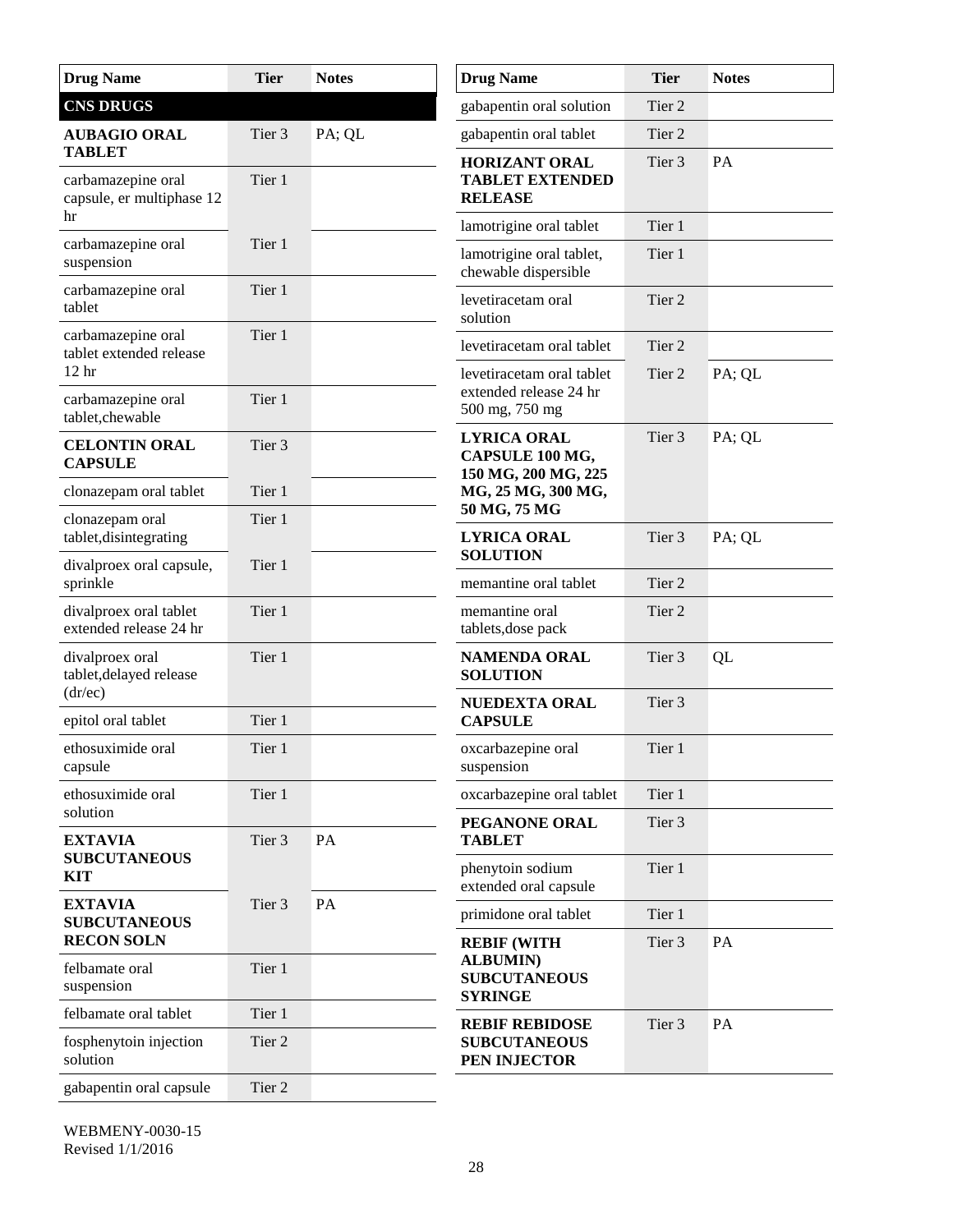| <b>Drug Name</b>                                                               | <b>Tier</b> | <b>Notes</b> | <b>Drug Name</b>                                      | <b>Tier</b> | <b>Notes</b> |
|--------------------------------------------------------------------------------|-------------|--------------|-------------------------------------------------------|-------------|--------------|
| <b>REBIF TITRATION</b><br><b>PACK</b><br><b>SUBCUTANEOUS</b><br><b>SYRINGE</b> | Tier 3      | PA           | <b>PROCRIT</b><br><b>INJECTION</b><br><b>SOLUTION</b> | Tier 3      | PA           |
| riluzole oral tablet                                                           | Tier 3      |              | PROMACTA ORAL<br><b>TABLET</b>                        | Tier 3      | PA           |
| <b>SABRIL ORAL</b><br><b>POWDER IN</b>                                         | Tier 3      |              | <b>ZARXIO INJECTION</b><br><b>SYRINGE</b>             | Tier 1      |              |
| <b>PACKET</b>                                                                  |             |              | <b>CONTRACEPTIVES</b>                                 |             |              |
| <b>SABRIL ORAL</b><br><b>TABLET</b>                                            | Tier 3      |              | altavera (28) oral tablet                             | Tier 1      |              |
| tiagabine oral tablet                                                          | Tier 2      |              | alyacen $1/35$ (28) oral<br>tablet                    | Tier 1      |              |
| topiramate oral capsule,<br>sprinkle                                           | Tier 1      | PA           | alyacen $7/7/7$ (28) oral<br>tablet                   | Tier 1      |              |
| topiramate oral tablet                                                         | Tier 1      | PA           | amethia lo oral                                       | Tier 1      |              |
| valproic acid (as sodium<br>salt) oral solution                                | Tier 1      |              | tablets, dose pack, 3<br>month                        |             |              |
| valproic acid oral<br>capsule                                                  | Tier 1      |              | amethia oral tablets, dose<br>pack,3 month            | Tier 1      |              |
| <b>XENAZINE ORAL</b>                                                           | Tier 3      | PA           | amethyst oral tablet                                  | Tier 1      |              |
| <b>TABLET</b>                                                                  |             |              | apri oral tablet                                      | Tier 1      |              |
| zonisamide oral capsule                                                        | Tier 2      |              | aranelle (28) oral tablet                             | Tier 1      |              |
| <b>COLONY STIMULATING FACTORS</b><br><b>ARANESP (IN</b>                        | Tier 3      | PA           | ashlyna oral tablets, dose<br>pack,3 month            | Tier 1      |              |
| POLYSORBATE)<br><b>INJECTION</b>                                               |             |              | aubra oral tablet                                     | Tier 1      |              |
| <b>SOLUTION</b>                                                                |             |              | aviane oral tablet                                    | Tier 1      |              |
| <b>ARANESP (IN</b>                                                             | Tier 3      | PA           | azurette (28) oral tablet                             | Tier 1      |              |
| POLYSORBATE)<br><b>INJECTION</b>                                               |             |              | balziva (28) oral tablet                              | Tier 1      |              |
| <b>SYRINGE</b><br><b>LEUKINE</b>                                               | Tier 3      | PA           | <b>BEYAZ ORAL</b><br><b>TABLET</b>                    | Tier 3      |              |
| <b>INJECTION RECON</b>                                                         |             |              | briellyn oral tablet                                  | Tier 1      |              |
| <b>SOLN</b>                                                                    |             |              | camila oral tablet                                    | Tier 1      |              |
| <b>MOZOBIL</b><br><b>SUBCUTANEOUS</b><br><b>SOLUTION</b>                       | Tier 3      | PA           | camrese lo oral<br>tablets, dose pack, 3<br>month     | Tier 1      |              |
| <b>NEULASTA</b><br><b>SUBCUTANEOUS</b><br><b>SYRINGE</b>                       | Tier 3      | PA; QL       | camrese oral tablets, dose<br>pack,3 month            | Tier 1      |              |
| <b>NEUPOGEN</b>                                                                | Tier 3      | PA           | caziant (28) oral tablet                              | Tier 1      |              |
| <b>INJECTION</b><br><b>SOLUTION</b>                                            |             |              | chateal oral tablet                                   | Tier 1      |              |
| <b>NEUPOGEN</b>                                                                | Tier 3      | PA           | cryselle (28) oral tablet                             | Tier 1      |              |
| <b>INJECTION</b><br><b>SYRINGE</b>                                             |             |              | cyclafem 1/35 (28) oral<br>tablet                     | Tier 1      |              |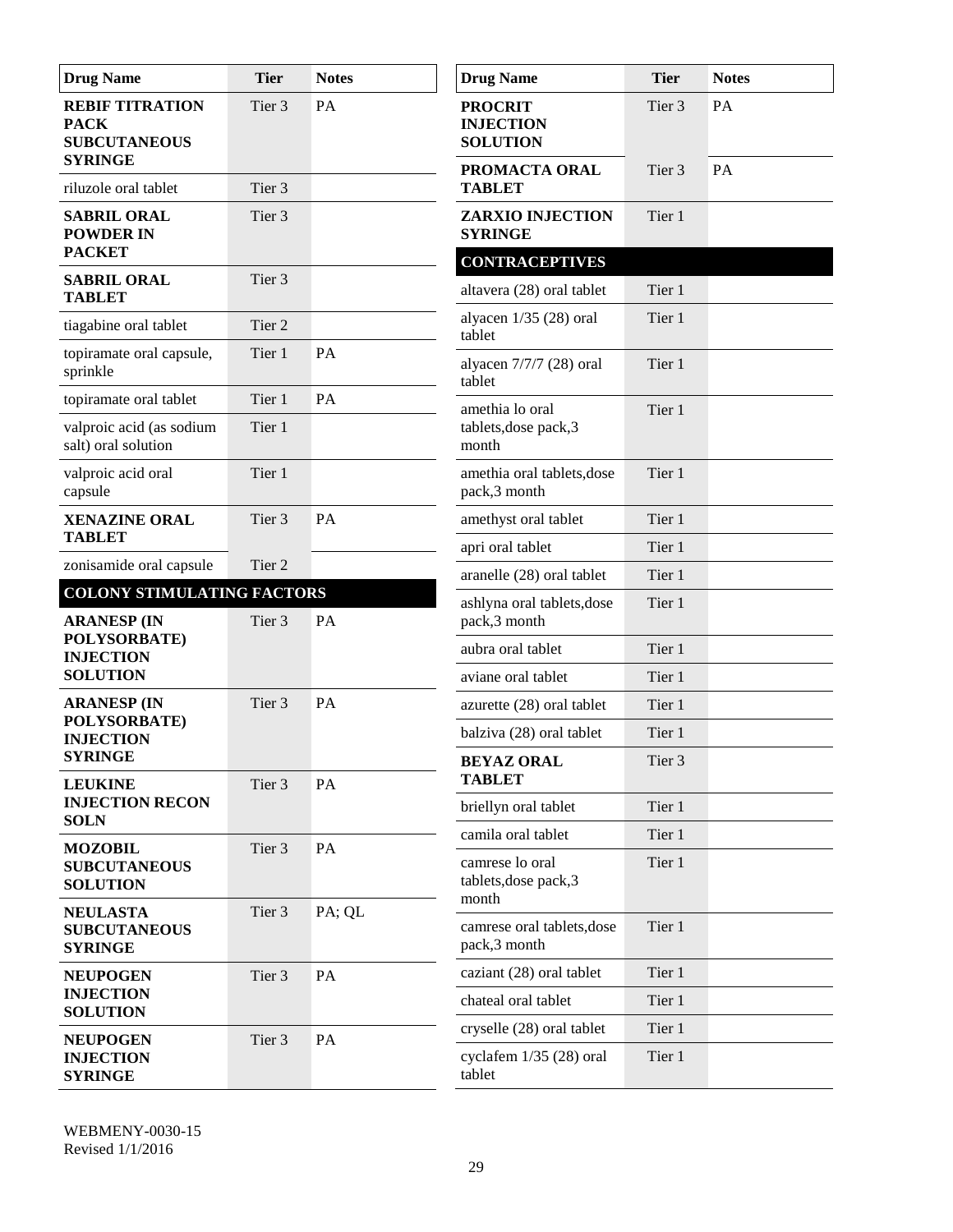| <b>Drug Name</b>                              | <b>Tier</b>      | <b>Notes</b> | <b>Drug Name</b>                                      | <b>Tier</b> | <b>Notes</b> |
|-----------------------------------------------|------------------|--------------|-------------------------------------------------------|-------------|--------------|
| cyclafem 7/7/7 (28) oral<br>tablet            | Tier 1           |              | junel $1/20$ (21) oral<br>tablet                      | Tier 1      |              |
| cyred oral tablet<br>dasetta $1/35$ (28) oral | Tier 1<br>Tier 1 |              | junel fe 1.5/30 (28) oral<br>tablet                   | Tier 1      |              |
| tablet                                        |                  |              | junel fe 1/20 (28) oral<br>tablet                     | Tier 1      |              |
| dasetta 7/7/7 (28) oral<br>tablet             | Tier 1           |              | junel fe 24 oral tablet                               | Tier 1      |              |
| daysee oral tablets, dose                     | Tier 1           |              | kariva (28) oral tablet                               | Tier 1      |              |
| pack,3 month<br>deblitane oral tablet         | Tier 1           |              | kelnor $1/35$ (28) oral<br>tablet                     | Tier 1      |              |
| delyla (28) oral tablet                       | Tier 1           |              | kimidess (28) oral tablet                             | Tier 1      |              |
| $desog-$                                      | Tier 1           |              | kurvelo oral tablet                                   | Tier 1      |              |
| e.estradiol/e.estradiol<br>oral tablet        |                  |              | l norgest/e.estradiol-<br>e.estrad oral tablets, dose | Tier 1      |              |
| desogestrel-ethinyl<br>estradiol oral tablet  | Tier 1           |              | pack,3 month                                          |             |              |
| drospirenone-ethinyl<br>estradiol oral tablet | Tier 1           |              | larin 1.5/30 (21) oral<br>tablet                      | Tier 1      |              |
| elinest oral tablet                           | Tier 1           |              | larin $1/20$ (21) oral tablet                         | Tier 1      |              |
| <b>ELLA ORAL TABLET</b>                       | Tier 3           |              | larin 24 fe oral tablet                               | Tier 1      |              |
| emoquette oral tablet                         | Tier 1           |              | larin fe oral tablet                                  | Tier 1      |              |
| enpresse oral tablet                          | Tier 1           |              | layolis fe oral<br>tablet, chewable                   | Tier 1      |              |
| enskyce oral tablet                           | Tier 1           |              | leena 28 oral tablet                                  | Tier 1      |              |
| errin oral tablet                             | Tier 1           |              | lessina oral tablet                                   | Tier 1      |              |
| estarylla oral tablet                         | Tier 1           |              | levonest (28) oral tablet                             | Tier 1      |              |
| falmina (28) oral tablet                      | Tier 1           |              | levonorgestrel oral tablet                            | Tier 1      |              |
| gianvi (28) oral tablet                       | Tier 1           |              | levonorgestrel-ethinyl                                | Tier 1      |              |
| gildagia oral tablet                          | Tier 1           |              | estrad oral tablet                                    |             |              |
| gildess 24 fe oral tablet                     | Tier 1           |              | levonorgestrel-ethinyl<br>estrad oral tablets, dose   | Tier 1      |              |
| gildess fe oral tablet                        | Tier 1           |              | pack,3 month                                          |             |              |
| gildess oral tablet                           | Tier 1           |              | LEVORA 0.15/30 (28)                                   | Tier 1      |              |
| heather oral tablet                           | Tier 1           |              | <b>ORAL TABLET</b>                                    |             |              |
| introvale oral                                | Tier 1           |              | levora-28 oral tablet                                 | Tier 1      |              |
| tablets, dose pack, 3<br>month                |                  |              | <b>LO LOESTRIN FE</b><br><b>ORAL TABLET</b>           | Tier 3      |              |
| jencycla oral tablet                          | Tier 1           |              | lomedia 24 fe oral tablet                             | Tier 1      |              |
| jolessa oral tablets, dose<br>pack,3 month    | Tier 1           |              | loryna (28) oral tablet                               | Tier 1      |              |
| jolivette oral tablet                         | Tier 1           |              | low-ogestrel (28) oral<br>tablet                      | Tier 1      |              |
| junel 1.5/30 (21) oral<br>tablet              | Tier 1           |              | lutera (28) oral tablet                               | Tier 1      |              |
|                                               |                  |              |                                                       |             |              |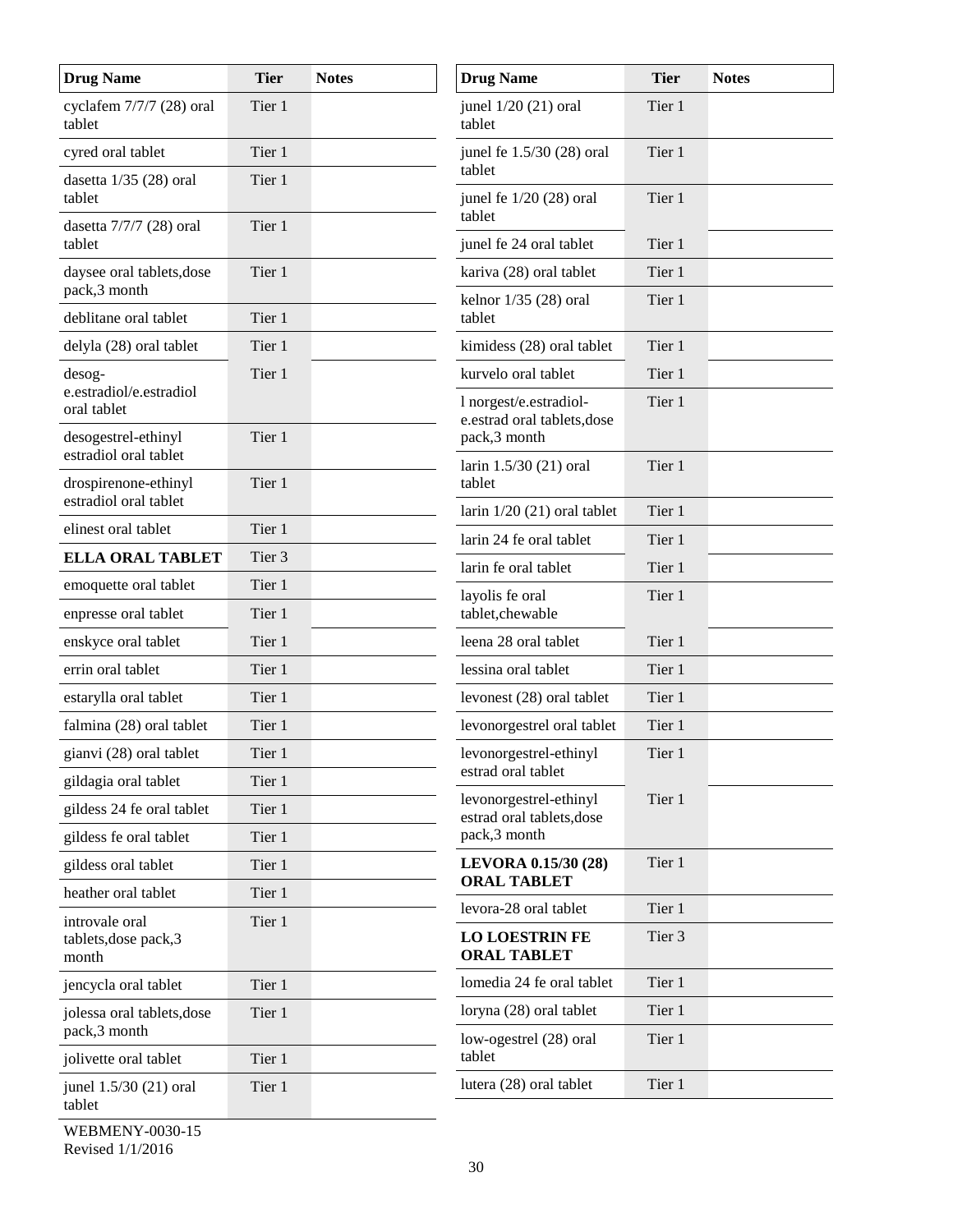| <b>Drug Name</b>                                                 | <b>Tier</b>       | <b>Notes</b> | <b>Drug Name</b>                                                 | <b>Tier</b>      | <b>Notes</b> |
|------------------------------------------------------------------|-------------------|--------------|------------------------------------------------------------------|------------------|--------------|
| lyza oral tablet                                                 | Tier 1            |              | noreth-ethinyl estradiol-<br>iron oral tablet, chewable          | Tier 1           |              |
| marlissa oral tablet                                             | Tier 1            |              |                                                                  |                  |              |
| medroxyprogesterone<br>intramuscular suspension                  | Tier 1            |              | norethindrone<br>(contraceptive) oral<br>tablet                  | Tier 1           |              |
| medroxyprogesterone<br>intramuscular syringe                     | Tier 1            |              | norethindrone ac-eth<br>estradiol oral tablet                    | Tier 1           |              |
| microgestin $1.5/30(21)$<br>oral tablet                          | Tier 1            |              | norethindrone-<br>e.estradiol-iron oral                          | Tier 1           |              |
| microgestin $1/20$ (21)<br>oral tablet                           | Tier 1            |              | tablet<br>norgestimate-ethinyl                                   | Tier 1           |              |
| microgestin fe 1.5/30<br>(28) oral tablet                        | Tier 1            |              | estradiol oral tablet<br>norgestrel-ethinyl                      | Tier 1           |              |
| microgestin fe $1/20$ (28)                                       | Tier 1            |              | estradiol oral tablet                                            |                  |              |
| oral tablet                                                      |                   |              | norlyroc oral tablet                                             | Tier 1           |              |
| <b>MINASTRIN 24 FE</b><br><b>ORAL</b><br><b>TABLET, CHEWABLE</b> | Tier <sub>3</sub> |              | nortrel $0.5/35$ (28) oral<br>tablet                             | Tier 1           |              |
| <b>MIRENA</b><br><b>INTRAUTERINE</b>                             | Tier 2            |              | nortrel $1/35$ (21) oral<br>tablet                               | Tier 1           |              |
| <b>INTRAUTERINE</b><br><b>DEVICE</b>                             |                   |              | nortrel $1/35$ (28) oral<br>tablet                               | Tier 1           |              |
| mono-linyah oral tablet                                          | Tier 1            |              | nortrel 7/7/7 (28) oral<br>tablet                                | Tier 1           |              |
| mononessa (28) oral<br>tablet                                    | Tier 1            |              | <b>NUVARING</b><br><b>VAGINAL RING</b>                           | Tier 3           |              |
| my way oral tablet                                               | Tier 1            |              |                                                                  |                  |              |
| myzilra oral tablet                                              | Tier 1            |              | ocella oral tablet                                               | Tier 1           |              |
| <b>NATAZIA ORAL</b><br><b>TABLET</b>                             | Tier 3            |              | ogestrel (28) oral tablet                                        | Tier 1<br>Tier 1 |              |
|                                                                  |                   |              | orsythia oral tablet                                             |                  |              |
| necon $0.5/35$ (28) oral<br>tablet                               | Tier 1            |              | <b>ORTHO TRI-</b><br><b>CYCLEN LO (28)</b><br><b>ORAL TABLET</b> | Tier 3           |              |
| necon $1/35$ (28) oral<br>tablet                                 | Tier 1            |              | PARAGARD T 380A                                                  | Tier 2           |              |
| necon $1/50$ (28) oral<br>tablet                                 | Tier 1            |              | <b>INTRAUTERINE</b><br><b>INTRAUTERINE</b><br><b>DEVICE</b>      |                  |              |
| necon $10/11$ (28) oral<br>tablet                                | Tier 1            |              | philith oral tablet                                              | Tier 1           |              |
| necon 7/7/7 (28) oral                                            | Tier 1            |              | pimtrea (28) oral tablet                                         | Tier 1           |              |
| tablet                                                           |                   |              | pirmella oral tablet                                             | Tier 1           |              |
| next choice one dose oral<br>tablet                              | Tier 1            | QL           | portia oral tablet                                               | Tier 1           |              |
| nikki (28) oral tablet                                           | Tier 1            |              | previfem oral tablet                                             | Tier 1           |              |
| nora-be oral tablet                                              | Tier 1            |              | <b>QUARTETTE ORAL</b><br><b>TABLETS,DOSE</b>                     | Tier 3           |              |
|                                                                  |                   |              | PACK,3 MONTH                                                     |                  |              |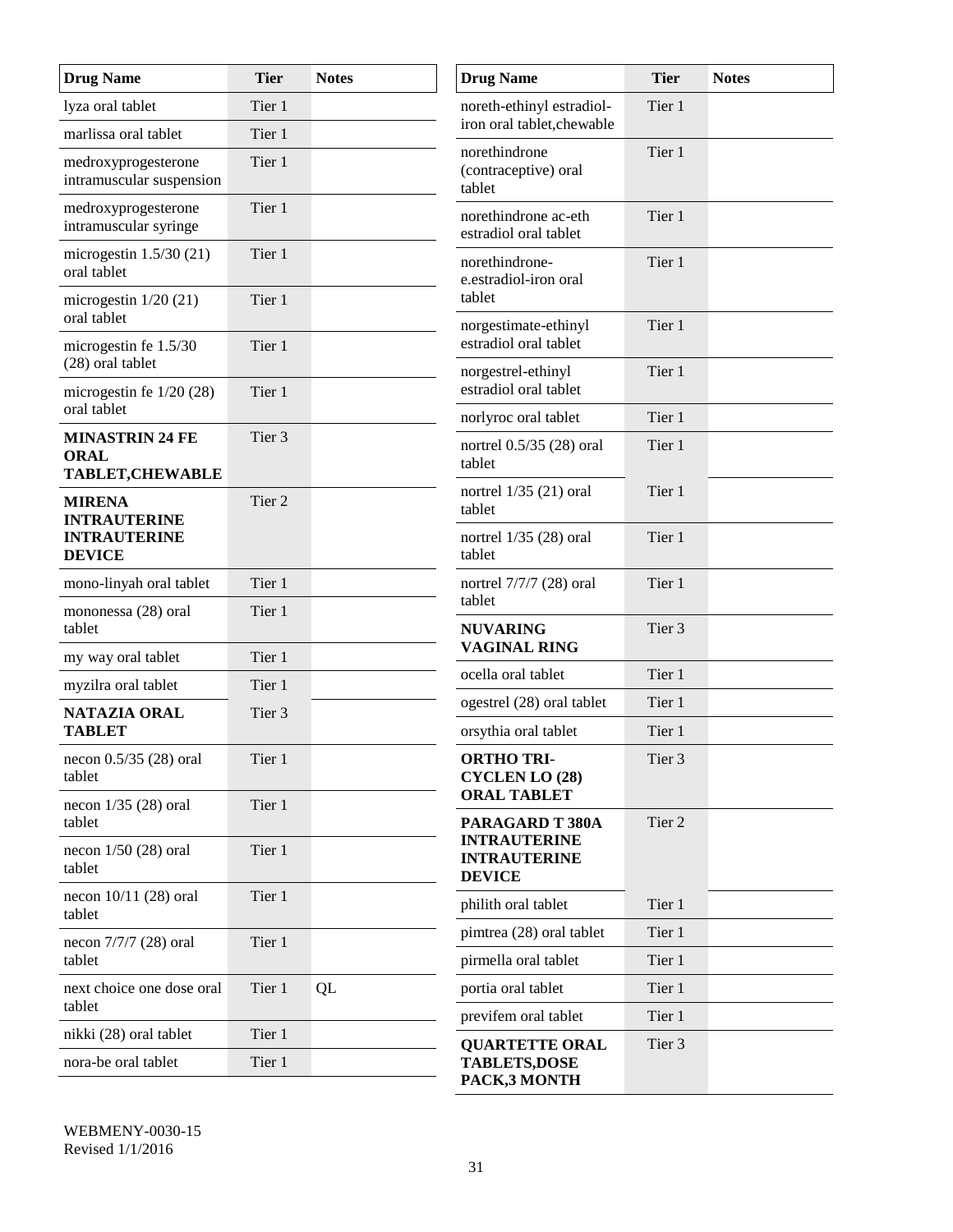| <b>Drug Name</b>                                | <b>Tier</b> | <b>Notes</b> | <b>Drug Name</b>                                         | <b>Tier</b>       | <b>Notes</b> |
|-------------------------------------------------|-------------|--------------|----------------------------------------------------------|-------------------|--------------|
| quasense oral<br>tablets, dose pack, 3<br>month | Tier 1      |              | zovia $1/50e(28)$ oral<br>tablet                         | Tier 1            |              |
| reclipsen (28) oral tablet                      | Tier 1      |              | <b>COUGH/COLD PREPARATIONS</b>                           |                   |              |
|                                                 | Tier 3      |              | benzonatate oral capsule                                 | Tier 1            |              |
| <b>SAFYRAL ORAL</b><br><b>TABLET</b>            |             |              | cheratussin ac oral liquid                               | Tier 1            |              |
| setlakin oral tablets, dose                     | Tier 1      |              | guaifenesin ac oral liquid                               | Tier 1            |              |
| pack,3 month                                    |             |              | iophen c-nr oral liquid                                  | Tier 1            |              |
| sharobel oral tablet                            | Tier 1      |              | promethazine vc-codeine                                  | Tier 1            |              |
| sprintec (28) oral tablet                       | Tier 1      |              | oral syrup                                               |                   |              |
| sronyx oral tablet                              | Tier 1      |              | promethazine-codeine<br>oral syrup                       | Tier 1            |              |
| syeda oral tablet                               | Tier 1      |              | promethazine-dm oral                                     | Tier 1            |              |
| tarina fe oral tablet                           | Tier 1      |              | syrup                                                    |                   |              |
| tilia fe oral tablet                            | Tier 1      |              | promethazine-                                            | Tier 1            |              |
| tri-estarylla oral tablet                       | Tier 1      |              | phenyleph-codeine oral<br>syrup                          |                   |              |
| tri-legest fe oral tablet                       | Tier 1      |              | <b>DIAGNOSTIC</b>                                        |                   |              |
| tri-linyah oral tablet                          | Tier 1      |              | <b>ACCU-CHEK</b>                                         | Tier 2            | QL           |
| trinessa (28) oral tablet                       | Tier 1      |              | <b>ACTIVE TEST STRIP</b>                                 |                   |              |
| tri-previfem (28) oral<br>tablet                | Tier 1      |              | <b>ACCU-CHEK AVIVA</b><br>PLUS TEST STRP<br><b>STRIP</b> | Tier 2            | QL           |
| tri-sprintec (28) oral<br>tablet                | Tier 1      |              | <b>ACCU-CHEK</b><br><b>COMPACT PLUS</b>                  | Tier 2            | QL           |
| trivora (28) oral tablet                        | Tier 1      |              | <b>TEST STRIP</b>                                        |                   |              |
| velivet triphasic regimen<br>(28) oral tablet   | Tier 1      |              | <b>ACCU-CHEK</b><br><b>COMPACT TEST</b>                  | Tier 2            | QL           |
| vestura (28) oral tablet                        | Tier 1      |              | <b>STRIP</b>                                             |                   |              |
| viorele (28) oral tablet                        | Tier 1      |              | <b>ACCU-CHEK</b><br><b>SMARTVIEW TEST</b>                | Tier <sub>2</sub> | QL           |
| vyfemla (28) oral tablet                        | Tier 1      |              | <b>STRIP STRIP</b>                                       |                   |              |
| wera (28) oral tablet                           | Tier 1      |              | <b>ACCUTREND</b>                                         | Tier 2            | QL           |
| wymzya fe oral<br>tablet, chewable              | Tier 1      |              | <b>GLUCOSE STRIP</b><br>dipyridamole                     | Tier 2            |              |
| xulane transdermal patch<br>weekly              | Tier 1      |              | intravenous solution<br><b>GLUCAGEN</b>                  | Tier 2            |              |
| zarah oral tablet                               | Tier 1      |              | <b>DIAGNOSTIC KIT</b>                                    |                   |              |
| zenchent (28) oral tablet                       | Tier 1      |              | <b>INJECTION RECON</b><br><b>SOLN</b>                    |                   |              |
| zenchent fe oral<br>tablet, che wable           | Tier 1      |              | <b>ONETOUCH ULTRA</b><br><b>TEST STRIP</b>               | Tier 2            | QL           |
| zeosa oral<br>tablet, che wable                 | Tier 1      |              | <b>ONETOUCH VERIO</b><br><b>STRIP</b>                    | Tier 2            | QL           |
| zovia $1/35e(28)$ oral<br>tablet                | Tier 1      |              | <b>DIURETICS</b>                                         |                   |              |
| <b>WEBMENY-0030-15</b>                          |             |              |                                                          |                   |              |

Revised 1/1/2016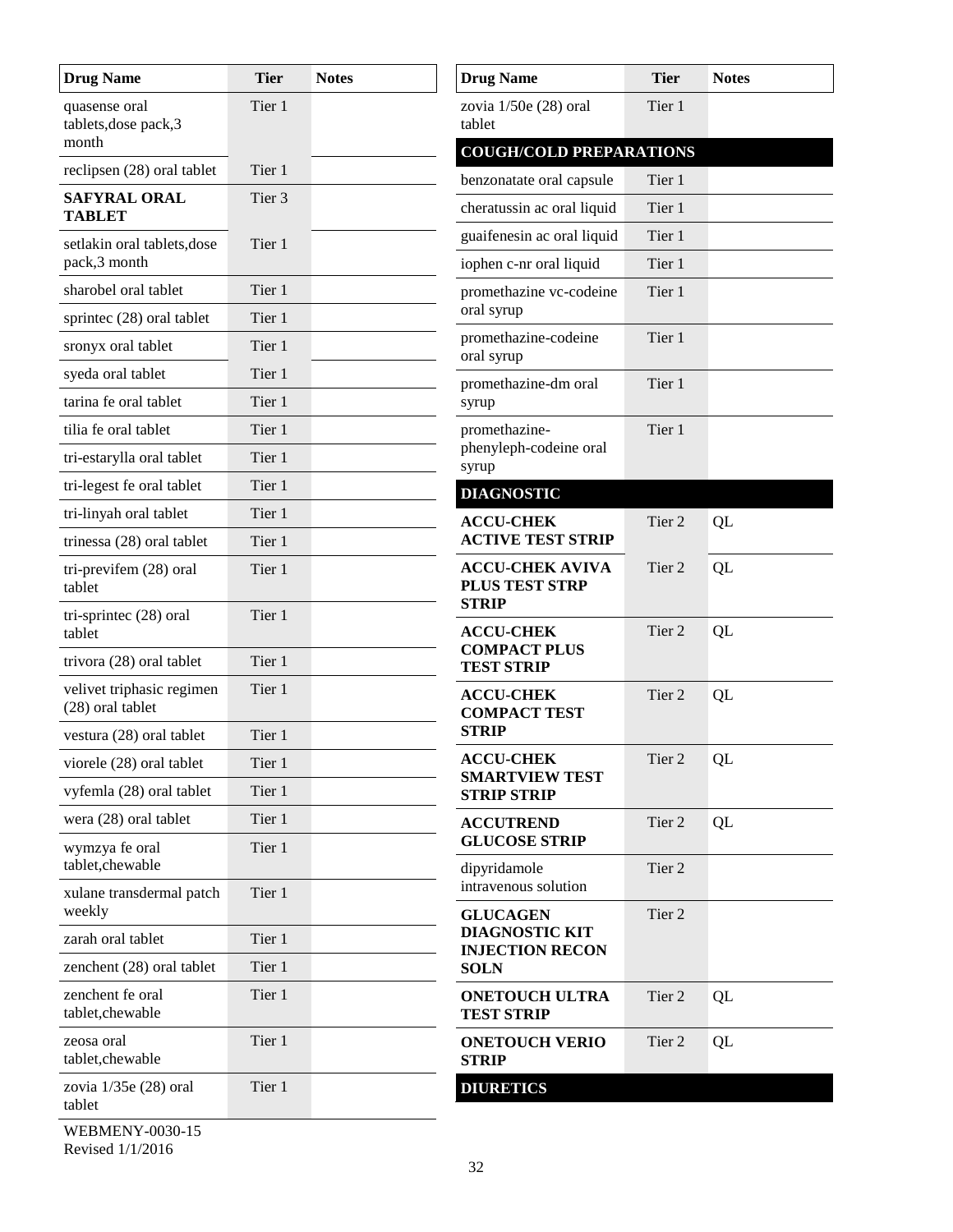| <b>Drug Name</b>                                                            | <b>Tier</b> | <b>Notes</b> | <b>Drug Name</b>                                     | <b>Tier</b> | <b>Notes</b> |
|-----------------------------------------------------------------------------|-------------|--------------|------------------------------------------------------|-------------|--------------|
| acetazolamide oral<br>capsule, extended release                             | Tier 1      |              | <b>ALOCRIL</b><br><b>OPHTHALMIC</b>                  | Tier 3      | PA; QL       |
| acetazolamide oral tablet                                                   | Tier 1      |              | <b>DROPS</b>                                         |             |              |
| amiloride oral tablet                                                       | Tier 1      |              | <b>ALOMIDE</b><br><b>OPHTHALMIC</b>                  | Tier 3      | PA; QL       |
| <b>AMMONIUM</b><br><b>CHLORIDE</b><br><b>INTRAVENOUS</b><br><b>SOLUTION</b> | Tier 3      |              | <b>DROPS</b><br>apraclonidine ophthalmic<br>drops    | Tier 1      |              |
| bumetanide oral tablet                                                      | Tier 1      |              | azelastine nasal<br>aerosol, spray                   | Tier 1      | QL           |
| chlorothiazide oral tablet                                                  | Tier 1      |              | <b>AZOPT</b>                                         | Tier 3      |              |
| chlorthalidone oral tablet                                                  | Tier 1      |              | <b>OPHTHALMIC</b>                                    |             |              |
| <b>DYRENIUM ORAL</b><br><b>CAPSULE</b>                                      | Tier 3      |              | DROPS, SUSPENSION<br>betaxolol ophthalmic            | Tier 1      |              |
| <b>EDECRIN ORAL</b><br><b>TABLET</b>                                        | Tier 3      |              | drops<br>bimatoprost ophthalmic                      | Tier 2      |              |
| eplerenone oral tablet                                                      | Tier 2      |              | drops                                                |             |              |
| furosemide oral solution                                                    | Tier 1      |              | brimonidine ophthalmic<br>drops                      | Tier 1      |              |
| furosemide oral tablet                                                      | Tier 1      |              | bromfenac ophthalmic                                 | Tier 2      |              |
| hydrochlorothiazide oral<br>capsule                                         | Tier 1      |              | drops                                                |             |              |
| hydrochlorothiazide oral<br>tablet                                          | Tier 1      |              | carteolol ophthalmic<br>drops                        | Tier 1      |              |
| indapamide oral tablet                                                      | Tier 1      |              | <b>COMBIGAN</b><br><b>OPHTHALMIC</b><br><b>DROPS</b> | Tier 3      |              |
| methazolamide oral<br>tablet                                                | Tier 1      |              | cromolyn ophthalmic                                  | Tier 1      | QL           |
| methyclothiazide oral<br>tablet                                             | Tier 1      |              | drops<br>dexamethasone sodium                        | Tier 1      |              |
| <b>SAMSCA ORAL</b><br><b>TABLET</b>                                         | Tier 3      |              | phosphate ophthalmic<br>drops                        |             |              |
| spironolactone oral tablet                                                  | Tier 1      |              | diclofenac sodium<br>ophthalmic drops                | Tier 1      |              |
| torsemide oral tablet                                                       | Tier 1      |              | dorzolamide ophthalmic                               | Tier 1      |              |
| triamterene-<br>hydrochlorothiazid oral<br>capsule                          | Tier 1      |              | drops<br>dorzolamide-timolol<br>ophthalmic drops     | Tier 1      |              |
| triamterene-<br>hydrochlorothiazid oral<br>tablet                           | Tier 1      |              | <b>DUREZOL</b><br><b>OPHTHALMIC</b><br><b>DROPS</b>  | Tier 3      | QL           |
| <b>EENT PREPS</b>                                                           |             |              | flunisolide nasal                                    | Tier 1      | ST; QL       |
| acetasol hc otic drops                                                      | Tier 1      |              | spray, non-aerosol                                   |             |              |
| acetic acid otic solution                                                   | Tier 1      |              | fluocinolone acetonide<br>oil otic drops             | Tier 1      |              |
| acetic acid-aluminum<br>acetate otic drops                                  | Tier 1      |              |                                                      |             |              |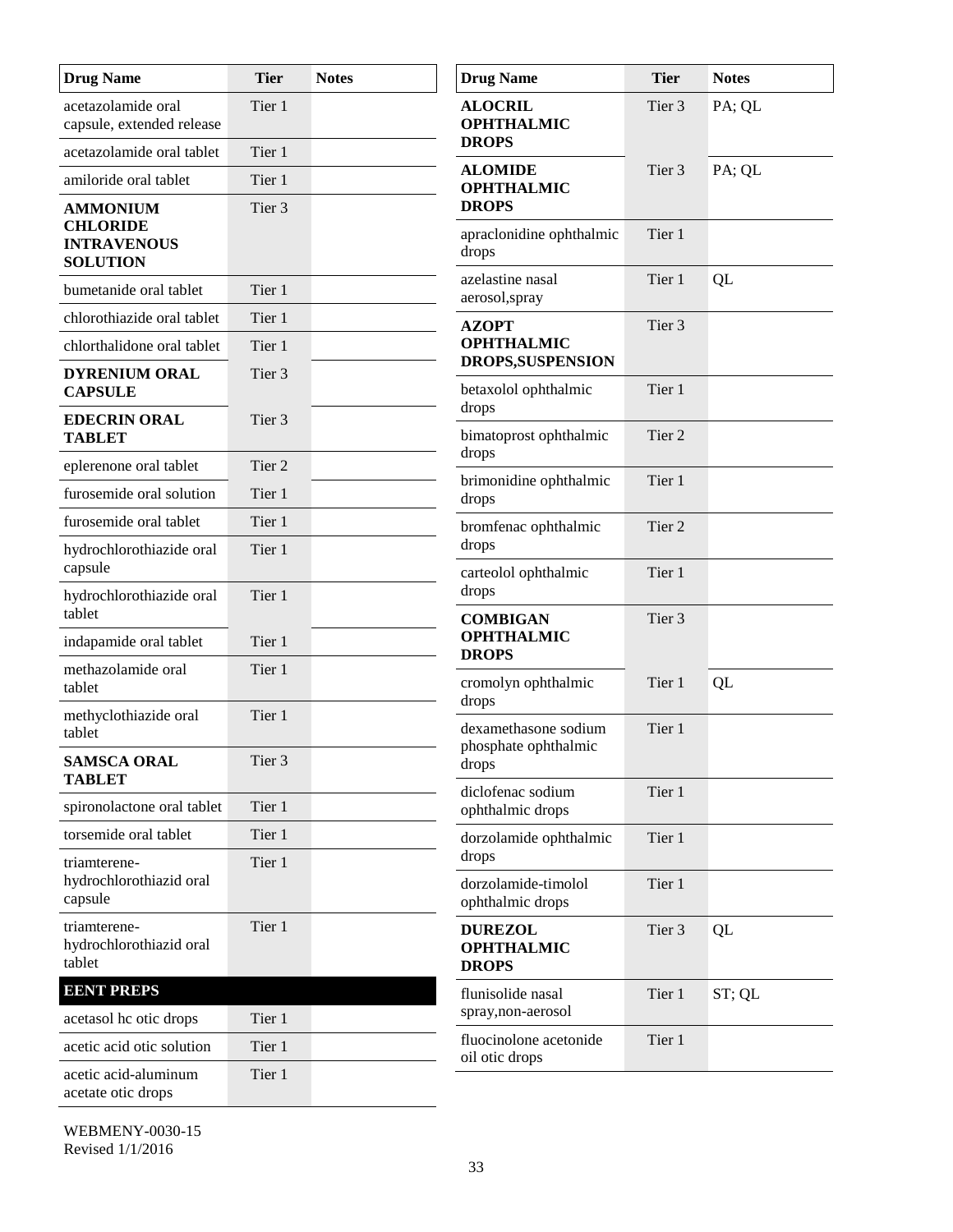| <b>Drug Name</b>                                            | <b>Tier</b>       | <b>Notes</b> | <b>Drug Name</b>                                                         | <b>Tier</b>       | <b>Notes</b> |
|-------------------------------------------------------------|-------------------|--------------|--------------------------------------------------------------------------|-------------------|--------------|
| fluorometholone<br>ophthalmic<br>drops, suspension          | Tier 1            |              | <b>PHOSPHOLINE</b><br><b>IODIDE</b><br><b>OPHTHALMIC</b><br><b>DROPS</b> | Tier 3            |              |
| flurbiprofen sodium<br>ophthalmic drops                     | Tier 1            |              | pilocarpine hcl                                                          | Tier 1            |              |
| fluticasone nasal<br>spray, suspension                      | Tier 1            | QL           | ophthalmic drops<br>prednisolone acetate                                 | Tier 1            |              |
| FML S.O.P.<br><b>OPHTHALMIC</b>                             | Tier 3            |              | ophthalmic<br>drops, suspension                                          |                   |              |
| <b>OINTMENT</b><br>hydrocortisone-acetic<br>acid otic drops | Tier 1            |              | prednisolone sodium<br>phosphate ophthalmic<br>drops                     | Tier 1            |              |
| ketorolac ophthalmic<br>drops                               | Tier 1            |              | <b>RESTASIS</b><br><b>OPHTHALMIC</b><br><b>DROPPERETTE</b>               | Tier 3            |              |
| <b>LACRISERT</b><br><b>OPHTHALMIC</b><br><b>INSERT</b>      | Tier <sub>3</sub> |              | timolol maleate<br>ophthalmic drops                                      | Tier 1            |              |
| latanoprost ophthalmic<br>drops                             | Tier 1            |              | timolol maleate<br>ophthalmic gel forming<br>solution                    | Tier 1            |              |
| levobunolol ophthalmic<br>drops                             | Tier 1            |              | <b>TRAVATAN Z</b><br><b>OPHTHALMIC</b>                                   | Tier <sub>3</sub> |              |
| <b>LOTEMAX</b><br><b>OPHTHALMIC</b>                         | Tier 3            |              | <b>DROPS</b><br>triamcinolone acetonide                                  | Tier 1            | QL           |
| <b>DROPS,GEL</b>                                            |                   |              | nasal aerosol, spray                                                     |                   |              |
| <b>LOTEMAX</b><br><b>OPHTHALMIC</b><br>DROPS, SUSPENSION    | Tier 3            |              | tropicamide ophthalmic<br>drops                                          | Tier 1            |              |
| <b>LOTEMAX</b><br><b>OPHTHALMIC</b>                         | Tier 3            |              | <b>TYZINE NASAL</b><br><b>DROPS</b>                                      | Tier <sub>3</sub> |              |
| <b>OINTMENT</b><br><b>LUMIGAN</b>                           | Tier 3            |              | <b>TYZINE NASAL</b><br>SPRAY, NON-<br><b>AEROSOL</b>                     | Tier 3            |              |
| <b>OPHTHALMIC</b><br><b>DROPS</b>                           |                   |              | <b>VEXOL</b>                                                             | Tier 3            |              |
| metipranolol ophthalmic<br>drops                            | Tier 1            |              | <b>OPHTHALMIC</b><br>DROPS, SUSPENSION                                   |                   |              |
| naphazoline ophthalmic<br>drops                             | Tier 1            |              | <b>ZIOPTAN (PF)</b><br><b>OPHTHALMIC</b><br><b>DROPPERETTE</b>           | Tier 3            |              |
| <b>NEVANAC</b>                                              | Tier 3            |              | ELECT/CALORIC/H2O                                                        |                   |              |
| <b>OPHTHALMIC</b><br>DROPS, SUSPENSION                      |                   |              | calcium acetate oral<br>tablet                                           | Tier 2            |              |
| olopatadine nasal<br>spray, non-aerosol                     | Tier 1            | QL           | denta 5000 plus dental<br>cream                                          | Tier 1            |              |
| <b>OMNARIS NASAL</b><br>SPRAY, NON-<br><b>AEROSOL</b>       | Tier 3            | ST; QL       | dentagel dental gel                                                      | Tier 1            |              |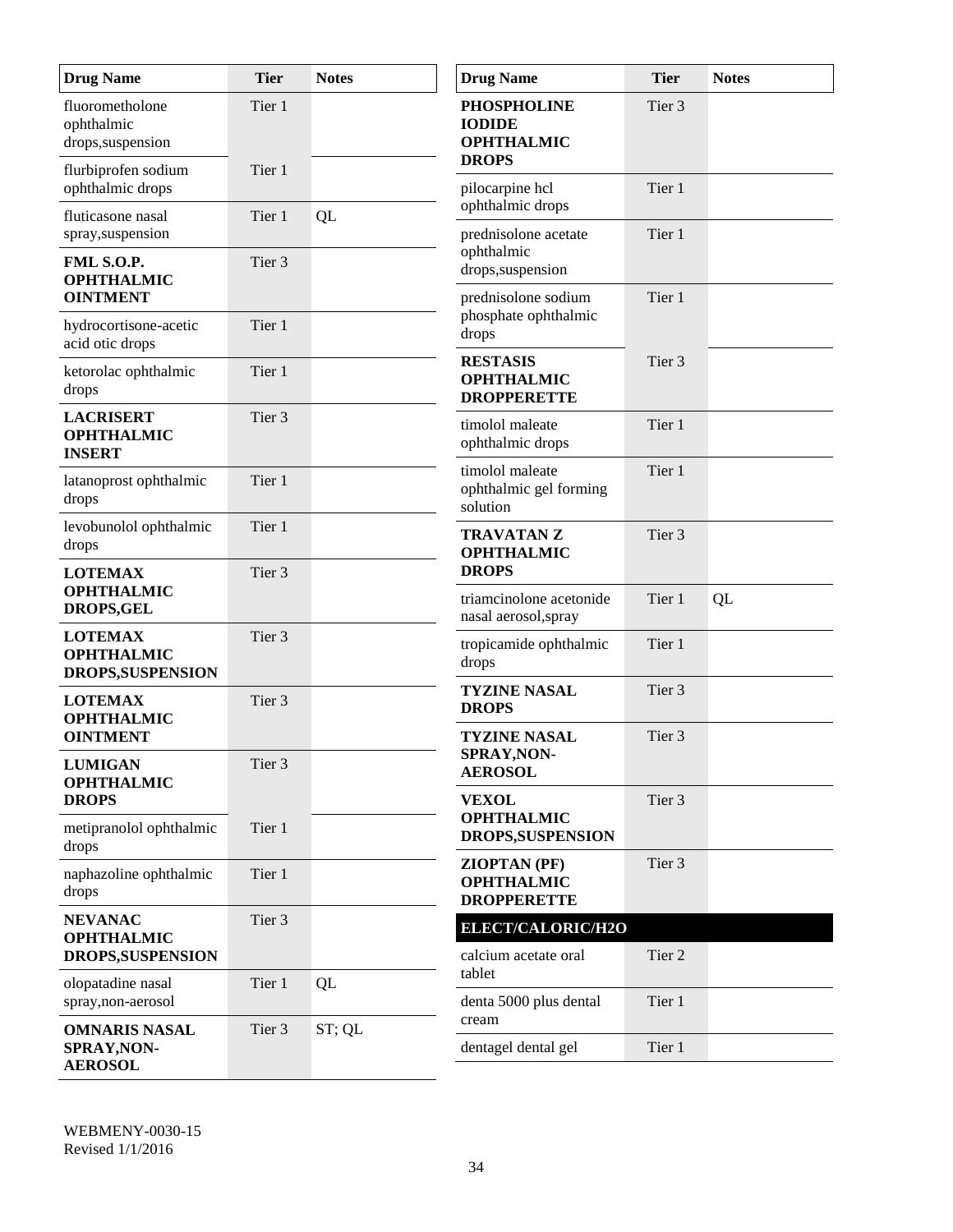| <b>Drug Name</b>                                                             | <b>Tier</b>      | <b>Notes</b> | <b>Drug Name</b>                                                                       | <b>Tier</b>       | <b>Notes</b> |
|------------------------------------------------------------------------------|------------------|--------------|----------------------------------------------------------------------------------------|-------------------|--------------|
| <b>EFFER-K ORAL</b><br>TABLET,<br><b>EFFERVESCENT</b>                        | Tier 3           |              | ludent fluoride oral<br>tablet, chewable                                               | Tier 1            |              |
| eliphos oral tablet                                                          | Tier 2           | PA           | magnesium sulfate<br>injection syringe                                                 | Tier 2            |              |
| fe c plus oral tablet                                                        | Tier 1           |              | <b>NORMOSOL-R</b>                                                                      | Tier 3            |              |
| fluoridex daily defense<br>dental gel                                        | Tier 1           |              | <b>INTRAVENOUS</b><br><b>PARENTERAL</b><br><b>SOLUTION</b>                             |                   |              |
| <b>FLUORIDEX</b><br><b>SENSITIVITY</b><br><b>RELIEF DENTAL</b><br><b>GEL</b> | Tier 3           |              | <b>NORMOSOL-R PH 7.4</b><br><b>INTRAVENOUS</b><br><b>PARENTERAL</b><br><b>SOLUTION</b> | Tier <sub>3</sub> |              |
| fluoritab oral<br>tablet, chewable                                           | Tier 1           |              | <b>NUTRAMINE ORAL</b><br><b>POWDER</b>                                                 | Tier <sub>3</sub> |              |
| <b>FOSRENOL ORAL</b><br><b>POWDER IN</b><br><b>PACKET</b>                    | Tier 3           | PA           | <b>PLASMA-LYTE 148</b><br><b>INTRAVENOUS</b><br><b>PARENTERAL</b>                      | Tier 3            |              |
| <b>FOSRENOL ORAL</b><br><b>TABLET, CHEWABLE</b>                              | Tier 3           | PA           | <b>SOLUTION</b>                                                                        |                   |              |
| <b>GLUCAGEN</b><br><b>HYPOKIT</b><br><b>INJECTION RECON</b>                  | Tier 2           |              | PLASMA-LYTE A<br><b>INTRAVENOUS</b><br><b>PARENTERAL</b><br><b>SOLUTION</b>            | Tier 3            |              |
| <b>SOLN</b><br><b>ISOLYTE S PH 7.4</b><br><b>INTRAVENOUS</b>                 | Tier 3           |              | potassium chloride in<br>0.9% nacl intravenous<br>parenteral solution                  | Tier 2            |              |
| <b>PARENTERAL</b><br><b>SOLUTION</b>                                         |                  |              | potassium chloride oral<br>capsule, extended release                                   | Tier 1            |              |
| <b>ISOLYTE-S</b><br><b>INTRAVENOUS</b><br><b>PARENTERAL</b>                  | Tier 3           |              | potassium chloride oral<br>tablet extended release                                     | Tier 1            |              |
| <b>SOLUTION</b>                                                              |                  |              | potassium chloride oral<br>tablet,er                                                   | Tier 1            |              |
| kionex oral powder                                                           | Tier 1           |              | particles/crystals                                                                     |                   |              |
| kionex oral suspension<br>klor-con 10 oral tablet<br>extended release        | Tier 1<br>Tier 1 |              | potassium chloride-0.45<br>% nacl intravenous<br>parenteral solution                   | Tier 2            |              |
| klor-con 8 oral tablet<br>extended release                                   | Tier 1           |              | potassium citrate oral<br>tablet extended release                                      | Tier 1            |              |
| klor-con m10 oral<br>tablet, er<br>particles/crystals                        | Tier 1           |              | PREVIDENT 5000<br><b>BOOSTER PLUS</b><br><b>DENTAL PASTE</b>                           | Tier 3            |              |
| klor-con m15 oral<br>tablet, er                                              | Tier 1           |              | PROGLYCEM ORAL<br><b>SUSPENSION</b>                                                    | Tier 3            |              |
| particles/crystals<br>klor-con m20 oral<br>tablet, er                        | Tier 1           |              | <b>RENVELA ORAL</b><br><b>POWDER IN</b><br><b>PACKET</b>                               | Tier 3            | PA           |
| particles/crystals                                                           |                  |              | <b>RENVELA ORAL</b><br><b>TABLET</b>                                                   | Tier 3            | PA           |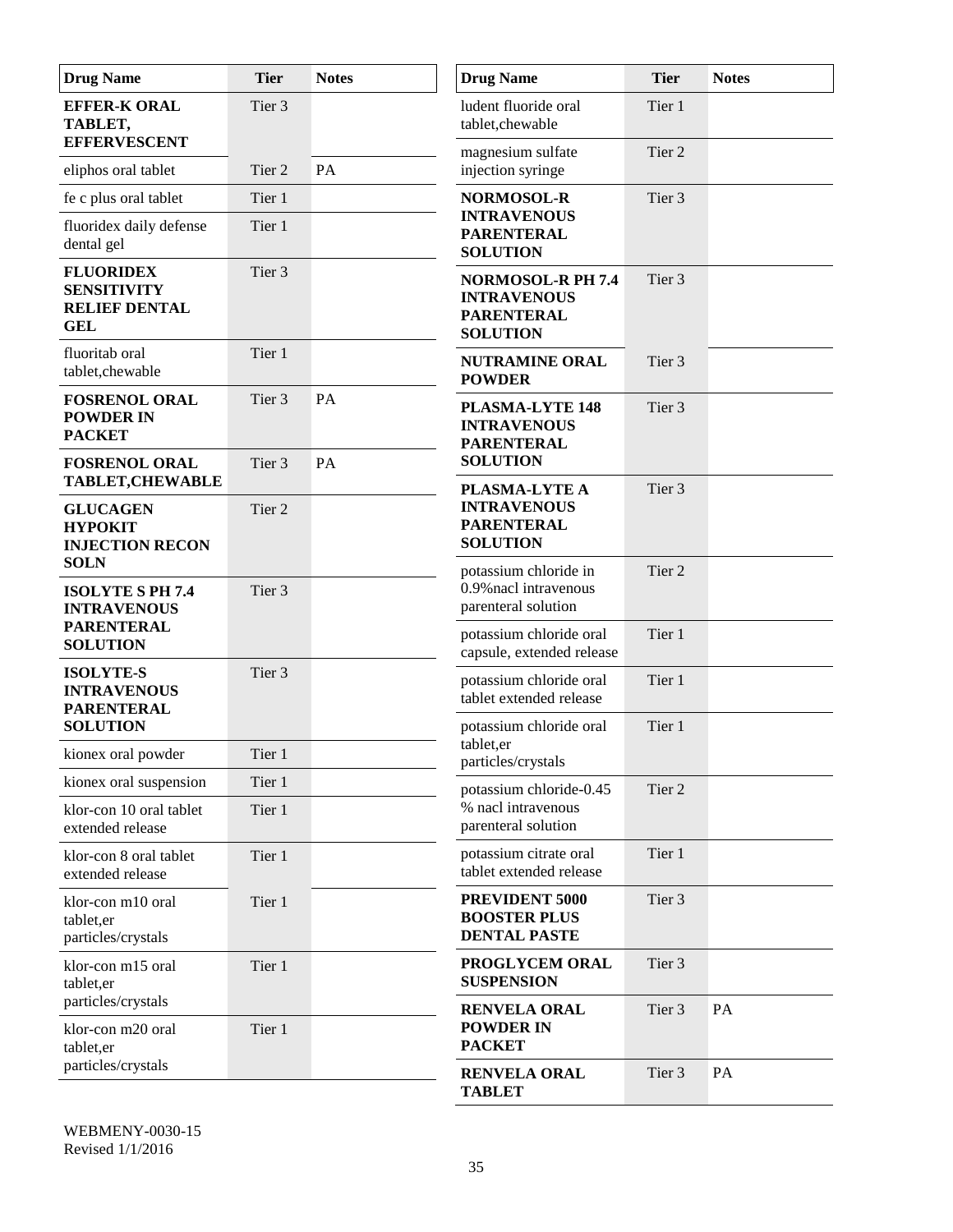| <b>Drug Name</b>                                          | <b>Tier</b>       | <b>Notes</b> | <b>Drug Name</b>                                           | <b>Tier</b>       | <b>Notes</b> |
|-----------------------------------------------------------|-------------------|--------------|------------------------------------------------------------|-------------------|--------------|
| sf 5000 plus dental<br>cream                              | Tier 1            |              | anaspaz oral<br>tablet, disintegrating                     | Tier 2            |              |
| sf dental gel<br>sodium chloride 0.45 %                   | Tier 1<br>Tier 2  |              | anucort-he rectal<br>suppository                           | Tier 1            |              |
| intravenous parenteral<br>solution                        |                   |              | <b>ANZEMET ORAL</b><br><b>TABLET 100 MG, 50</b><br>MG      | Tier 3            | QL           |
| sodium chloride 0.45 %<br>intravenous piggyback           | Tier <sub>2</sub> |              | <b>APRISO ORAL</b>                                         | Tier 3            |              |
| sodium chloride 0.9 %<br>intravenous parenteral           | Tier 2            |              | CAPSULE, EXTENDE<br><b>D RELEASE 24HR</b>                  |                   |              |
| solution                                                  |                   |              | balsalazide oral capsule                                   | Tier 1            |              |
| sodium chloride 0.9 %<br>intravenous piggyback            | Tier <sub>2</sub> |              | <b>BUPHENYL ORAL</b><br><b>TABLET</b>                      | Tier <sub>3</sub> | PA           |
| sodium chloride 3 %<br>intravenous parenteral             | Tier 2            |              | <b>CANTIL ORAL</b><br><b>TABLET</b>                        | Tier 3            |              |
| solution                                                  |                   |              | carafate oral suspension                                   | Tier 1            |              |
| sodium chloride 5 %<br>intravenous parenteral<br>solution | Tier 2            |              | <b>CESAMET ORAL</b><br><b>CAPSULE</b>                      | Tier 3            |              |
| sodium chloride<br>intravenous parenteral                 | Tier 2            |              | cimetidine hcl oral<br>solution                            | Tier 1            |              |
| solution                                                  |                   |              | cimetidine oral tablet                                     | Tier 1            |              |
| sodium fluoride dental<br>solution                        | Tier 1            |              | <b>CIMZIA POWDER</b><br><b>FOR RECONST</b>                 | Tier 3            | PA; QL       |
| sodium fluoride oral<br>drops                             | Tier 1            |              | <b>SUBCUTANEOUS</b><br><b>KIT</b>                          |                   |              |
| sodium fluoride oral<br>tablet, che wable                 | Tier 1            |              | <b>CIMZIA STARTER</b><br><b>KIT</b><br><b>SUBCUTANEOUS</b> | Tier 3            | PA; QL       |
| sodium polystyrene (sorb<br>free) oral suspension         | Tier 1            |              | <b>SYRINGE KIT</b>                                         | Tier <sub>3</sub> |              |
| sodium polystyrene<br>sulfonate oral powder               | Tier 1            |              | <b>CIMZIA</b><br><b>SUBCUTANEOUS</b><br><b>SYRINGE KIT</b> |                   | PA; QL       |
| sodium polystyrene<br>sulfonate oral suspension           | Tier 1            |              | <b>COMPAZINE ORAL</b><br><b>TABLET</b>                     | Tier 1            |              |
| sodium polystyrene                                        | Tier 1            |              | constulose oral solution                                   | Tier 1            |              |
| sulfonate rectal enema                                    |                   |              | DEXILANT ORAL                                              | Tier 3            | PA; QL       |
| sps oral suspension<br>sps rectal enema                   | Tier 1<br>Tier 1  |              | <b>CAPSULE,BIPHASE</b><br><b>DELAYED RELEAS</b>            |                   |              |
| <b>GASTROINTESTINAL</b>                                   |                   |              | dicyclomine oral capsule                                   | Tier 1            |              |
| alosetron oral tablet                                     | Tier 2            |              | dicyclomine oral<br>solution                               | Tier 1            |              |
| <b>ALOXI</b><br><b>INTRAVENOUS</b>                        | Tier 3            |              | dicyclomine oral tablet                                    | Tier 1            |              |
| <b>SOLUTION</b>                                           |                   |              | <b>DIPENTUM ORAL</b><br><b>CAPSULE</b>                     | Tier 3            |              |
| <b>AMITIZA ORAL</b><br><b>CAPSULE</b>                     | Tier 3            |              |                                                            |                   |              |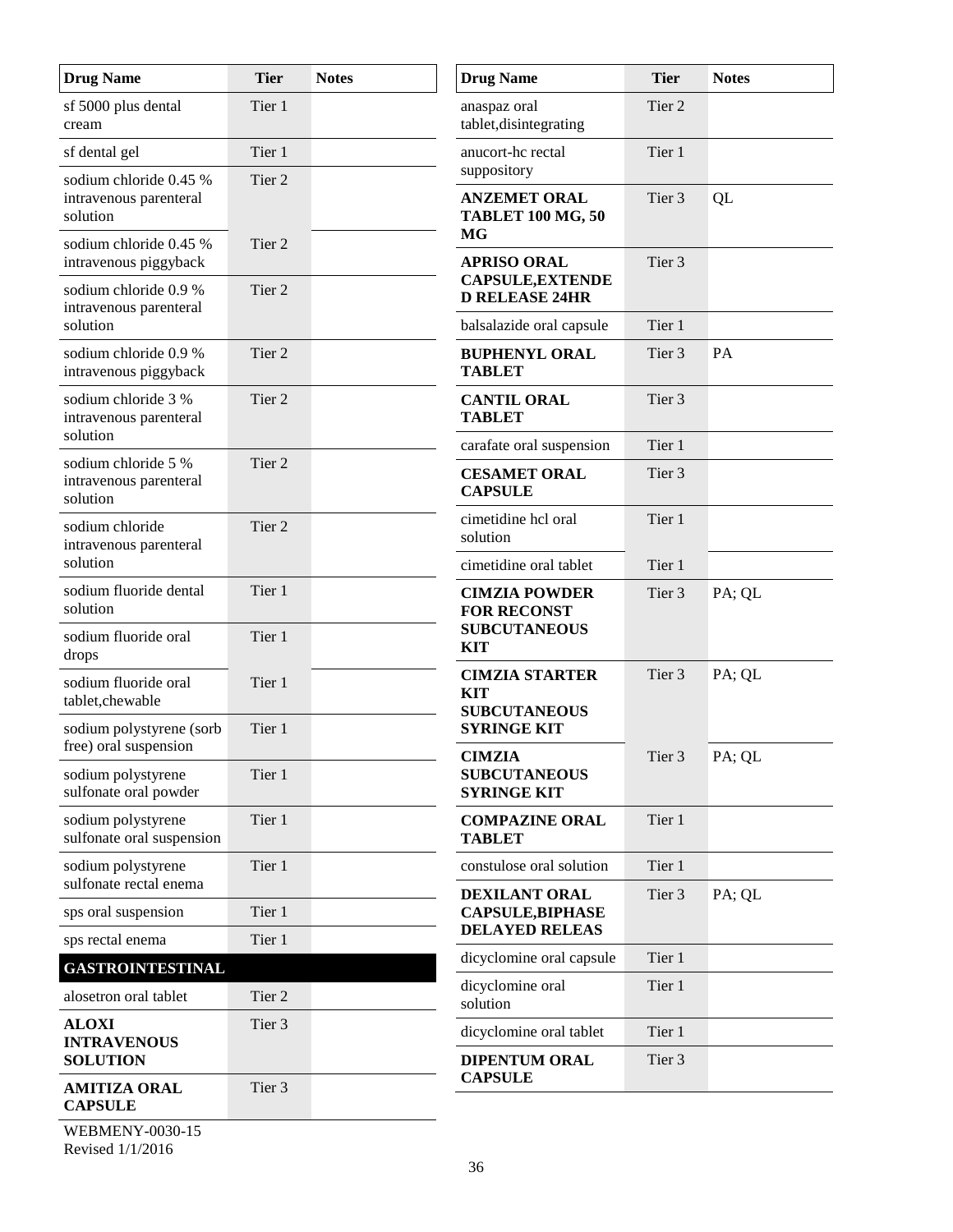| <b>Drug Name</b>                                        | <b>Tier</b> | <b>Notes</b> | <b>Drug Name</b>                                             | <b>Tier</b>       | <b>Notes</b> |
|---------------------------------------------------------|-------------|--------------|--------------------------------------------------------------|-------------------|--------------|
| diphenoxylate-atropine<br>oral liquid                   | Tier 1      |              | <b>LOVAZA ORAL</b><br><b>CAPSULE</b>                         | Tier 3            | QL           |
| diphenoxylate-atropine<br>oral tablet                   | Tier 1      |              | meclizine oral tablet                                        | Tier 1            |              |
| enulose oral solution                                   | Tier 1      |              | methscopolamine oral<br>tablet                               | Tier 1            |              |
| esomeprazole<br>magnesium oral                          | Tier 2      | PA; QL       | metoclopramide hcl oral<br>solution                          | Tier 1            |              |
| capsule, delayed<br>release(dr/ec)                      |             |              | metoclopramide hcl oral<br>tablet                            | Tier 1            |              |
| famotidine oral<br>suspension                           | Tier 1      |              | misoprostol oral tablet                                      | Tier 1            |              |
| famotidine oral tablet                                  | Tier 1      |              | <b>MOTOFEN ORAL</b><br><b>TABLET</b>                         | Tier <sub>3</sub> |              |
| gavilyte-c oral recon soln                              | Tier 1      |              | <b>MOVIPREP ORAL</b>                                         | Tier <sub>3</sub> |              |
| gavilyte-g oral recon<br>soln                           | Tier 1      |              | <b>POWDER IN</b><br><b>PACKET</b>                            |                   |              |
| gavilyte-n oral recon<br>soln                           | Tier 1      |              | <b>NEXIUM PACKET</b><br><b>ORAL GRANULES</b>                 | Tier <sub>3</sub> | PA; QL       |
| generlac oral solution                                  | Tier 1      |              | DR FOR SUSP IN<br><b>PACKET</b>                              |                   |              |
| granisetron hcl oral<br>tablet                          | Tier 2      | QL           | nizatidine oral capsule                                      | Tier 1            |              |
| grx hicort 25 rectal                                    | Tier 1      |              | nizatidine oral solution                                     | Tier 1            |              |
| suppository                                             |             |              | omega-3 acid ethyl esters<br>oral capsule                    | Tier 1            | QL           |
| hydrocortisone acetate<br>rectal suppository            | Tier 1      |              | omeprazole oral                                              | Tier 1            | QL           |
| hydrocortisone-pramox-<br>e-pram#1 rectal               | Tier 1      |              | capsule, delayed<br>release(dr/ec)                           | Tier 2            |              |
| kit, cream and towelette                                |             |              | ondansetron hcl oral<br>solution                             |                   | QL           |
| hydrocortisone-<br>pramoxine rectal cream               | Tier 1      |              | ondansetron hcl oral                                         | Tier 2            | QL           |
| lactulose oral solution                                 | Tier 1      |              | tablet 24 mg, 4 mg, 8 mg                                     |                   |              |
| lansoprazole oral<br>capsule, delayed<br>release(dr/ec) | Tier 1      | QL           | ondansetron oral<br>tablet, disintegrating 4<br>mg, 8 mg     | Tier 2            | QL           |
| lidocaine hcl-<br>hydrocortison ac rectal<br>cream      | Tier 1      |              | pancrelipase 5000 oral<br>capsule, delayed<br>release(dr/ec) | Tier 1            |              |
| lidocaine hcl-<br>hydrocortison ac rectal<br>kit        | Tier 1      |              | pantoprazole oral<br>tablet, delayed release<br>(dr/ec)      | Tier 2            | QL           |
| lidocaine-<br>hydrocortisone-aloe                       | Tier 1      |              | peg 3350-electrolytes<br>oral recon soln                     | Tier 1            |              |
| rectal gel                                              |             |              | peg-3350 with flavor<br>packs oral recon soln                | Tier 1            |              |
| lidocaine-<br>hydrocortisone-aloe<br>rectal kit         | Tier 1      |              | phenadoz rectal<br>suppository                               | Tier 1            |              |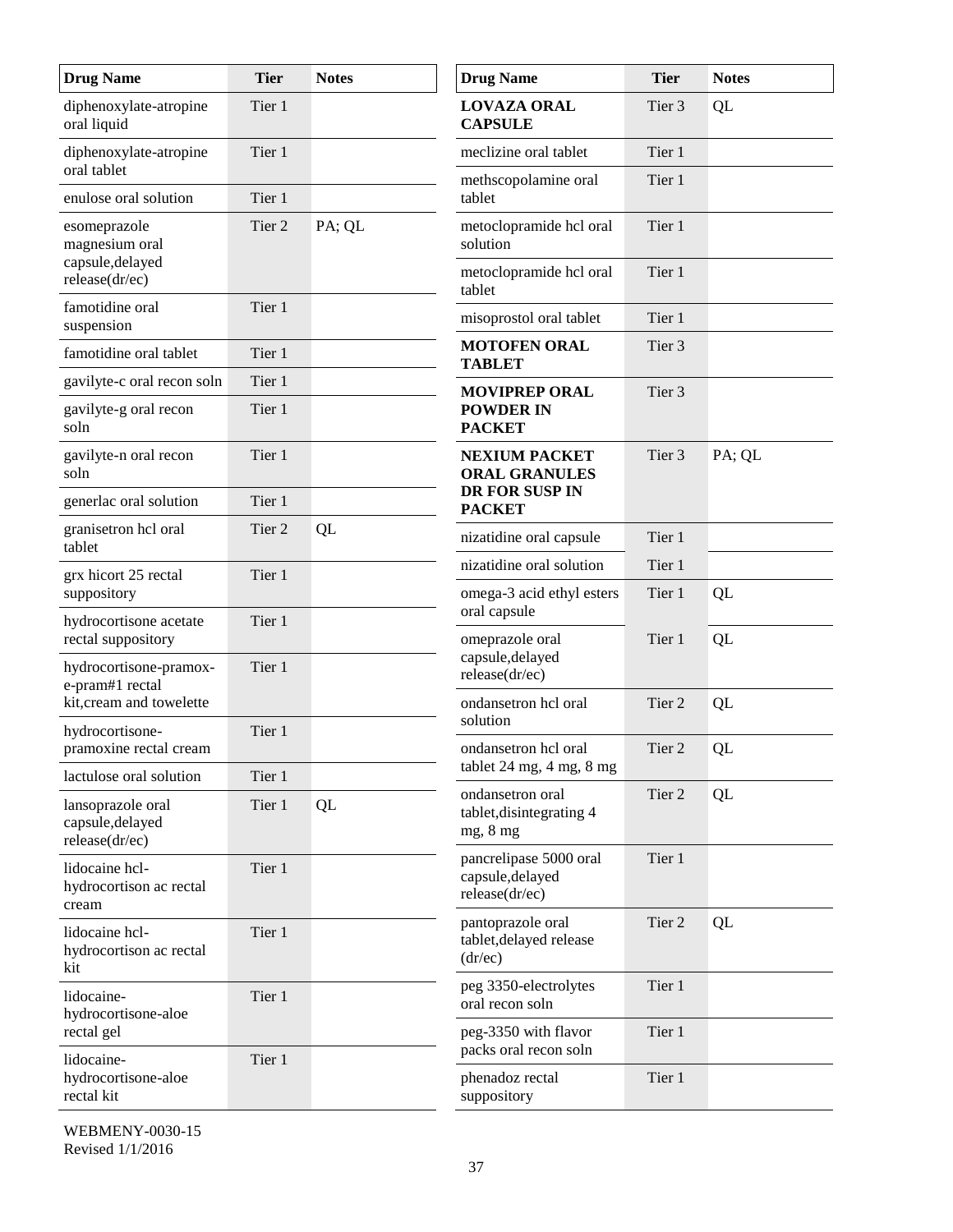| <b>Drug Name</b>                                           | <b>Tier</b>       | <b>Notes</b> | <b>Drug Name</b>                                                                                     | <b>Tier</b>       | <b>Notes</b> |
|------------------------------------------------------------|-------------------|--------------|------------------------------------------------------------------------------------------------------|-------------------|--------------|
| pramcort rectal cream                                      | Tier 1            |              | <b>ZENPEP ORAL</b>                                                                                   | Tier <sub>2</sub> |              |
| prochlorperazine maleate<br>oral tablet                    | Tier 1            |              | <b>CAPSULE, DELAYED</b><br><b>RELEASE(DR/EC)</b>                                                     |                   |              |
| proctosol hc rectal cream                                  | Tier 1            |              | <b>HORMONES</b>                                                                                      |                   |              |
| proctozone-hc rectal<br>cream                              | Tier 1            |              | <b>ANADROL-50 ORAL</b><br><b>TABLET</b>                                                              | Tier 3            |              |
| promethazine rectal<br>suppository                         | Tier 1            |              | <b>ANDROGEL</b><br><b>TRANSDERMAL GEL</b><br><b>IN METERED-DOSE</b>                                  | Tier <sub>3</sub> | PA; QL       |
| promethegan rectal<br>suppository                          | Tier 1            |              | <b>PUMP</b><br><b>ANDROGEL</b>                                                                       | Tier 3            | PA; QL       |
| rabeprazole oral<br>tablet, delayed release<br>(dr/ec)     | Tier 2            | QL           | <b>TRANSDERMAL GEL</b><br><b>IN PACKET 1.62 %</b><br>$(20.25 \text{ MG}/1.25$<br>GRAM), 1.62 % (40.5 |                   |              |
| ranitidine hcl oral<br>capsule                             | Tier 1            |              | <b>MG/2.5 GRAM)</b>                                                                                  |                   |              |
| ranitidine hcl oral syrup                                  | Tier 1            |              | androxy oral tablet                                                                                  | Tier 1            |              |
| ranitidine hcl oral tablet                                 | Tier 1            |              | budesonide oral<br>capsule, delayed, extend.r                                                        | Tier <sub>2</sub> |              |
| <b>RECTIV RECTAL</b><br><b>OINTMENT</b>                    | Tier 3            |              | elease                                                                                               |                   |              |
|                                                            |                   |              | cabergoline oral tablet                                                                              | Tier 1            |              |
| <b>REMICADE</b><br><b>INTRAVENOUS</b><br><b>RECON SOLN</b> | Tier <sub>3</sub> | PA           | calcitonin (salmon) nasal<br>spray, non-aerosol                                                      | Tier 2            | QL           |
| sucralfate oral tablet                                     | Tier 1            |              | chorionic gonadotropin,<br>human intramuscular                                                       | Tier 3            |              |
| sulfasalazine oral tablet                                  | Tier 1            |              | recon soln                                                                                           |                   |              |
| sulfasalazine oral                                         | Tier 1            |              | cortisone oral tablet                                                                                | Tier 1            |              |
| tablet, delayed release<br>(dr/ec)                         |                   |              | covaryx h.s. oral tablet                                                                             | Tier 1            |              |
| sulfazine ec oral                                          | Tier 1            |              | covaryx oral tablet                                                                                  | Tier 1            |              |
| tablet, delayed release<br>(dr/ec)                         |                   |              | danazol oral capsule                                                                                 | Tier 2            |              |
| sulfazine oral tablet                                      | Tier 1            |              | desmopressin injection<br>solution                                                                   | Tier 1            |              |
| <b>SUPREP BOWEL</b><br>PREP KIT ORAL                       | Tier 3            |              | desmopressin nasal<br>aerosol, spray                                                                 | Tier 1            |              |
| <b>RECON SOLN</b><br><b>TRANSDERM-SCOP</b>                 | Tier 3            |              | desmopressin nasal<br>solution                                                                       | Tier 1            |              |
| <b>TRANSDERMAL</b><br>PATCH 3 DAY                          |                   |              | desmopressin nasal<br>spray, non-aerosol                                                             | Tier 1            |              |
| trilyte with flavor<br>packets oral recon soln             | Tier 1            |              | desmopressin oral tablet                                                                             | Tier 1            |              |
| trimethobenzamide oral<br>capsule                          | Tier 1            |              | dexamethasone intensol<br>oral drops                                                                 | Tier 1            |              |
| ursodiol oral capsule                                      | Tier 2            |              | dexamethasone oral<br>elixir                                                                         | Tier 1            |              |
| ursodiol oral tablet                                       | Tier 2            |              | dexamethasone oral                                                                                   | Tier 1            |              |
|                                                            |                   |              | solution                                                                                             |                   |              |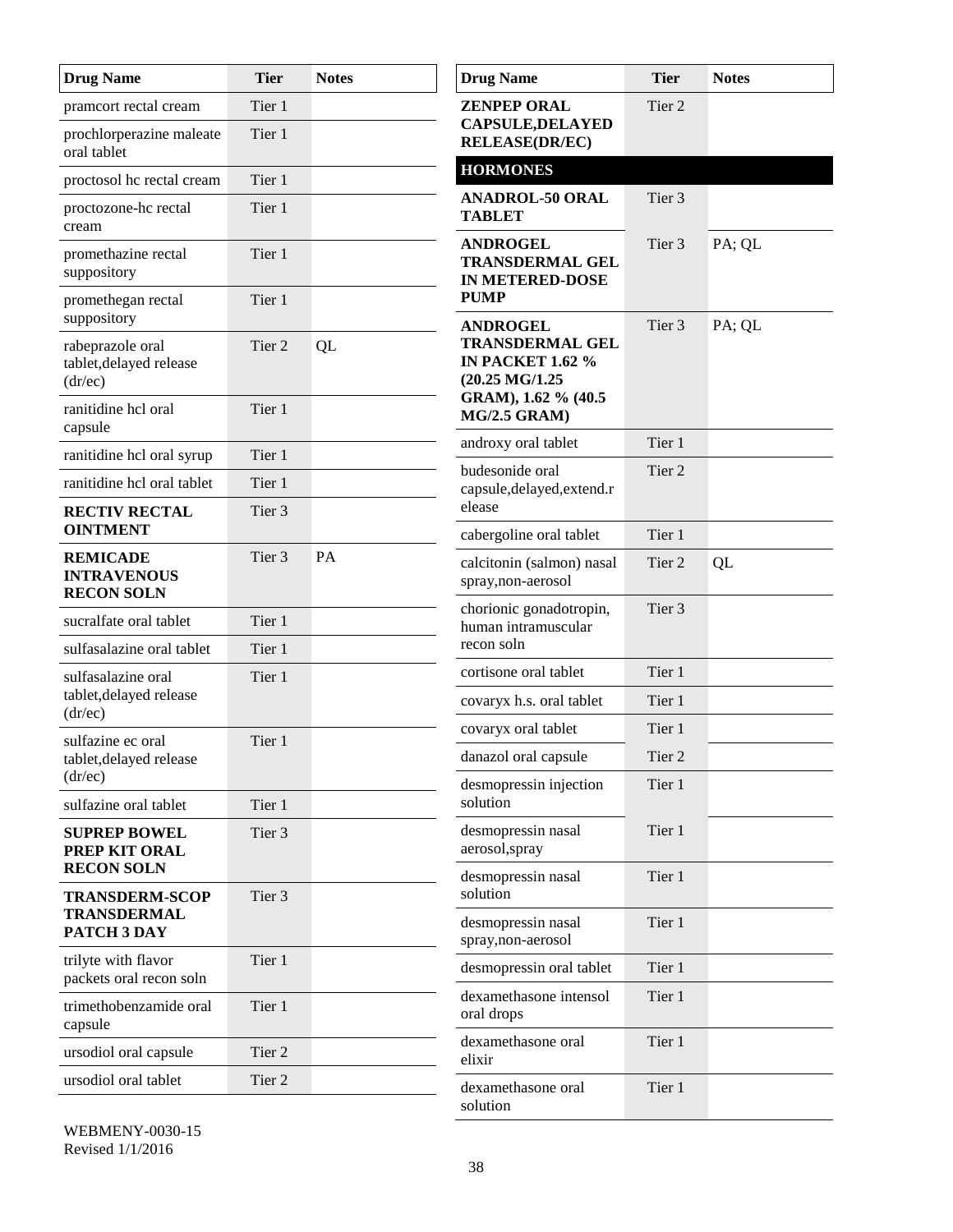| <b>Drug Name</b>                                          | <b>Tier</b> | <b>Notes</b> | <b>Drug Name</b>                                             | <b>Tier</b>       | <b>Notes</b> |
|-----------------------------------------------------------|-------------|--------------|--------------------------------------------------------------|-------------------|--------------|
| dexamethasone oral<br>tablet                              | Tier 1      |              | millipred dp oral<br>tablets, dose pack                      | Tier 1            |              |
| eemt hs oral tablet                                       | Tier 1      |              | millipred oral tablet                                        | Tier 1            |              |
| eemt oral tablet                                          | Tier 1      |              | mimvey oral tablet                                           | Tier 1            |              |
| <b>ENJUVIA ORAL</b><br><b>TABLET</b>                      | Tier 3      |              | norethindrone acetate<br>oral tablet                         | Tier 1            |              |
| estradiol oral tablet                                     | Tier 1      |              | <b>OMNITROPE</b>                                             | Tier 3            | PA           |
| estradiol transdermal<br>patch semiweekly                 | Tier 1      | QL           | <b>SUBCUTANEOUS</b><br><b>CARTRIDGE</b>                      |                   |              |
| estradiol transdermal<br>patch weekly                     | Tier 1      | QL           | <b>OMNITROPE</b><br><b>SUBCUTANEOUS</b><br><b>RECON SOLN</b> | Tier 3            | PA           |
| estradiol-norethindrone<br>acet oral tablet               | Tier 1      |              | oxandrolone oral tablet                                      | Tier 2            | PA           |
| <b>ESTRING VAGINAL</b><br><b>RING</b>                     | Tier 3      |              | prednisolone oral<br>solution                                | Tier 1            |              |
| estrogens-<br>methyltestosterone oral                     | Tier 1      |              | prednisolone sodium<br>phosphate oral solution               | Tier 1            |              |
| tablet                                                    | Tier 1      |              | prednisone intensol oral<br>concentrate                      | Tier 1            |              |
| estropipate oral tablet                                   |             |              | prednisone oral solution                                     | Tier 1            |              |
| fludrocortisone oral<br>tablet                            | Tier 1      |              | prednisone oral tablet                                       | Tier 1            |              |
| fortical nasal spray, non-<br>aerosol                     | Tier 2      | QL           | prednisone oral<br>tablets, dose pack                        | Tier 1            |              |
| hydrocortisone oral<br>tablet                             | Tier 1      |              | PREMARIN ORAL<br><b>TABLET</b>                               | Tier <sub>3</sub> |              |
| hydrocortisone rectal<br>enema                            | Tier 1      |              | <b>PREMARIN</b><br>VAGINAL CREAM                             | Tier 3            |              |
| <b>INCRELEX</b><br><b>SUBCUTANEOUS</b><br><b>SOLUTION</b> | Tier 3      | PA           | <b>PREMPHASE ORAL</b><br><b>TABLET</b>                       | Tier 3            |              |
|                                                           | Tier 1      |              | PREMPRO ORAL<br><b>TABLET</b>                                | Tier 3            |              |
| jinteli oral tablet                                       |             |              |                                                              |                   |              |
| medroxyprogesterone<br>oral tablet                        | Tier 1      |              | progesterone micronized<br>oral capsule                      | Tier 1            |              |
| <b>MENEST ORAL</b><br><b>TABLET</b>                       | Tier 3      |              | <b>SOMATULINE</b><br><b>DEPOT</b>                            | Tier 3            |              |
| <b>METHITEST ORAL</b><br><b>TABLET</b>                    | Tier 3      |              | <b>SUBCUTANEOUS</b><br><b>SYRINGE</b>                        |                   |              |
| methylergonovine oral<br>tablet                           | Tier 1      |              | SYNAREL NASAL<br>SPRAY, NON-<br><b>AEROSOL</b>               | Tier 3            | PA           |
| methylprednisolone oral<br>tablet                         | Tier 1      |              | testosterone cypionate<br>intramuscular oil                  | Tier 1            |              |
| methylprednisolone oral<br>tablets, dose pack             | Tier 1      |              | testosterone transdermal<br>gel in metered-dose<br>pump      | Tier 2            | PA; QL       |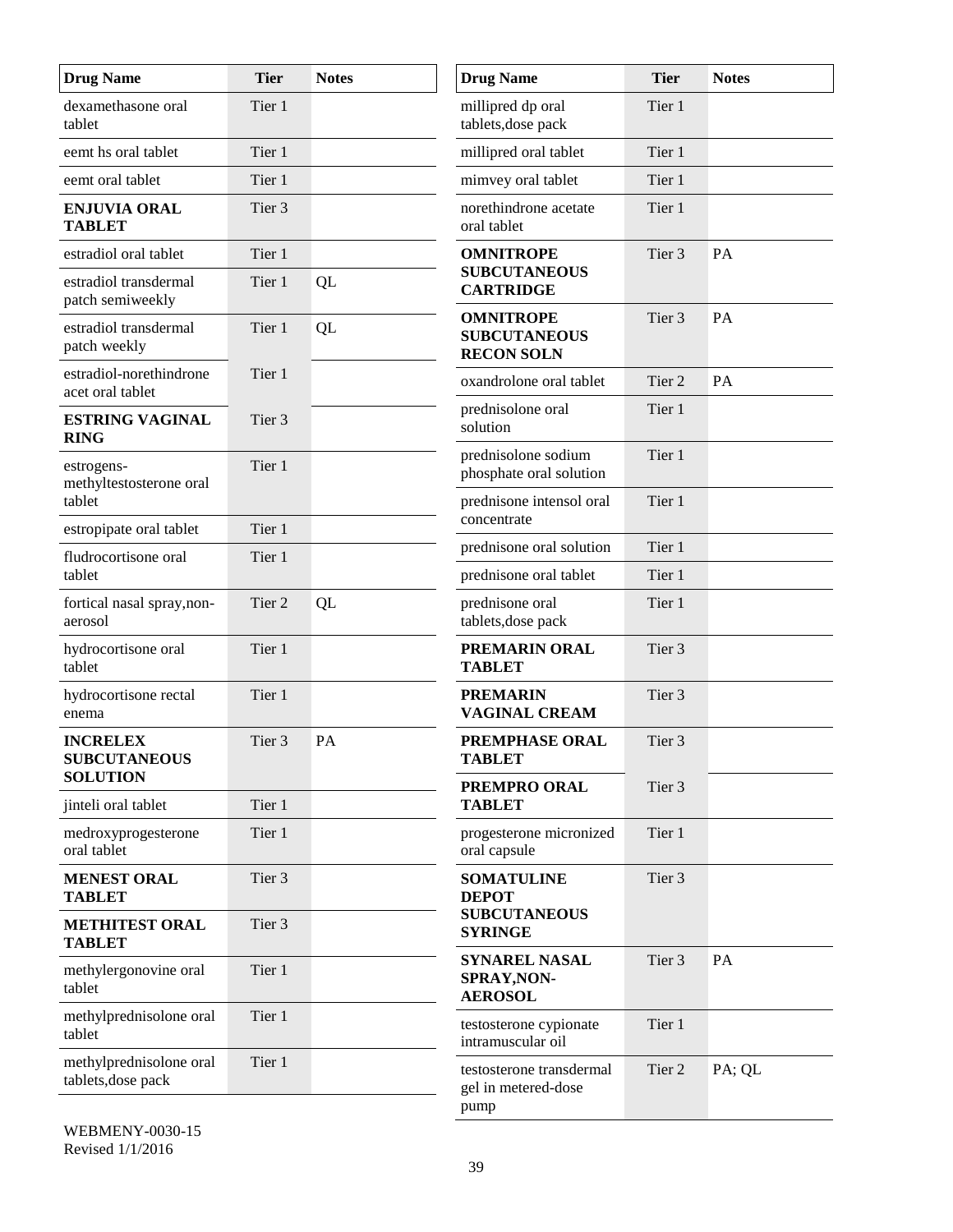| <b>Drug Name</b>                                  | <b>Tier</b>       | <b>Notes</b> | <b>Drug Name</b>                                     | <b>Tier</b> | <b>Notes</b> |
|---------------------------------------------------|-------------------|--------------|------------------------------------------------------|-------------|--------------|
| testosterone transdermal<br>gel in packet 1 % (25 | Tier 2            | PA; QL       | methocarbamol oral<br>tablet                         | Tier 1      |              |
| mg/2.5gram), 1 % (50<br>mg/5 gram)                |                   |              | orphenadrine citrate oral<br>tablet extended release | Tier 1      |              |
| <b>VAGIFEM VAGINAL</b><br><b>TABLET</b>           | Tier <sub>3</sub> |              | tizanidine oral capsule                              | Tier 1      |              |
| veripred 20 oral solution                         | Tier 1            |              | tizanidine oral tablet                               | Tier 1      |              |
| <b>IMMUNOSUPPRESANT</b>                           |                   |              | PRE-NATAL VITAMINS                                   |             |              |
| azathioprine oral tablet                          | Tier 3            |              | bal-care dha oral combo<br>pack,tablet & cap,dr      | Tier 1      |              |
| cyclosporine modified<br>oral capsule             | Tier 3            |              | c-nate dha oral capsule                              | Tier 1      |              |
| cyclosporine modified<br>oral solution            | Tier <sub>3</sub> |              | complete natal dha oral<br>combo pack                | Tier 1      |              |
| cyclosporine oral capsule                         | Tier 3            |              | completenate oral<br>tablet, chewable                | Tier 1      |              |
| <b>ELIDEL TOPICAL</b><br><b>CREAM</b>             | Tier 3            | PA           | elite-ob 400 oral capsule                            | Tier 1      |              |
| gengraf oral capsule                              | Tier <sub>3</sub> |              | elite-ob oral capsule                                | Tier 1      |              |
| gengraf oral solution                             | Tier <sub>3</sub> |              | elite-ob oral tablet                                 | Tier 1      |              |
| mycophenolate mofetil<br>oral capsule             | Tier 3            |              | folbecal oral tablet, er<br>multiphase 24 hr         | Tier 1      |              |
| mycophenolate mofetil                             | Tier 3            |              | folivane-ob oral capsule                             | Tier 1      |              |
| oral tablet<br>mycophenolate sodium               | Tier 3            |              | hemenatal ob + dha oral<br>combo pack                | Tier 1      |              |
| oral tablet, delayed                              |                   |              | hemenatal ob oral tablet                             | Tier 1      |              |
| release (dr/ec)                                   |                   |              | inatal advance oral tablet                           | Tier 1      |              |
| <b>RAPAMUNE ORAL</b><br><b>SOLUTION</b>           | Tier 3            |              | inatal ultra oral tablet                             | Tier 1      |              |
| sirolimus oral tablet                             | Tier 3            |              | levomefolate dha oral<br>capsule                     | Tier 1      |              |
| tacrolimus oral capsule                           | Tier 3            |              | macnatal cn dha oral                                 | Tier 1      |              |
| tacrolimus topical<br>ointment                    | Tier 1            | PA           | capsule                                              |             |              |
| <b>ZORTRESS ORAL</b><br><b>TABLET</b>             | Tier 3            | PA           | mynatal advance oral<br>tablet                       | Tier 1      |              |
| <b>MUSCLE RELAXANTS</b>                           |                   |              | mynatal oral capsule                                 | Tier 1      |              |
| baclofen oral tablet                              | Tier 1            |              | mynatal oral tablet                                  | Tier 1      |              |
| carisoprodol oral tablet                          | Tier 1            |              | mynatal plus oral tablet                             | Tier 1      |              |
| chlorzoxazone oral tablet                         | Tier 1            |              | mynatal-z oral tablet                                | Tier 1      |              |
| cyclobenzaprine oral<br>tablet                    | Tier 1            |              | mynate 90 plus oral<br>tablet extended release       | Tier 1      |              |
| dantrolene oral capsule                           | Tier 2            |              | obstetrix dha oral combo<br>pack,tablet & cap,dr     | Tier 1      |              |
| metaxalone oral tablet                            | Tier 1            |              | pnv ob+dha oral combo                                | Tier 1      |              |
|                                                   |                   |              | pack                                                 |             |              |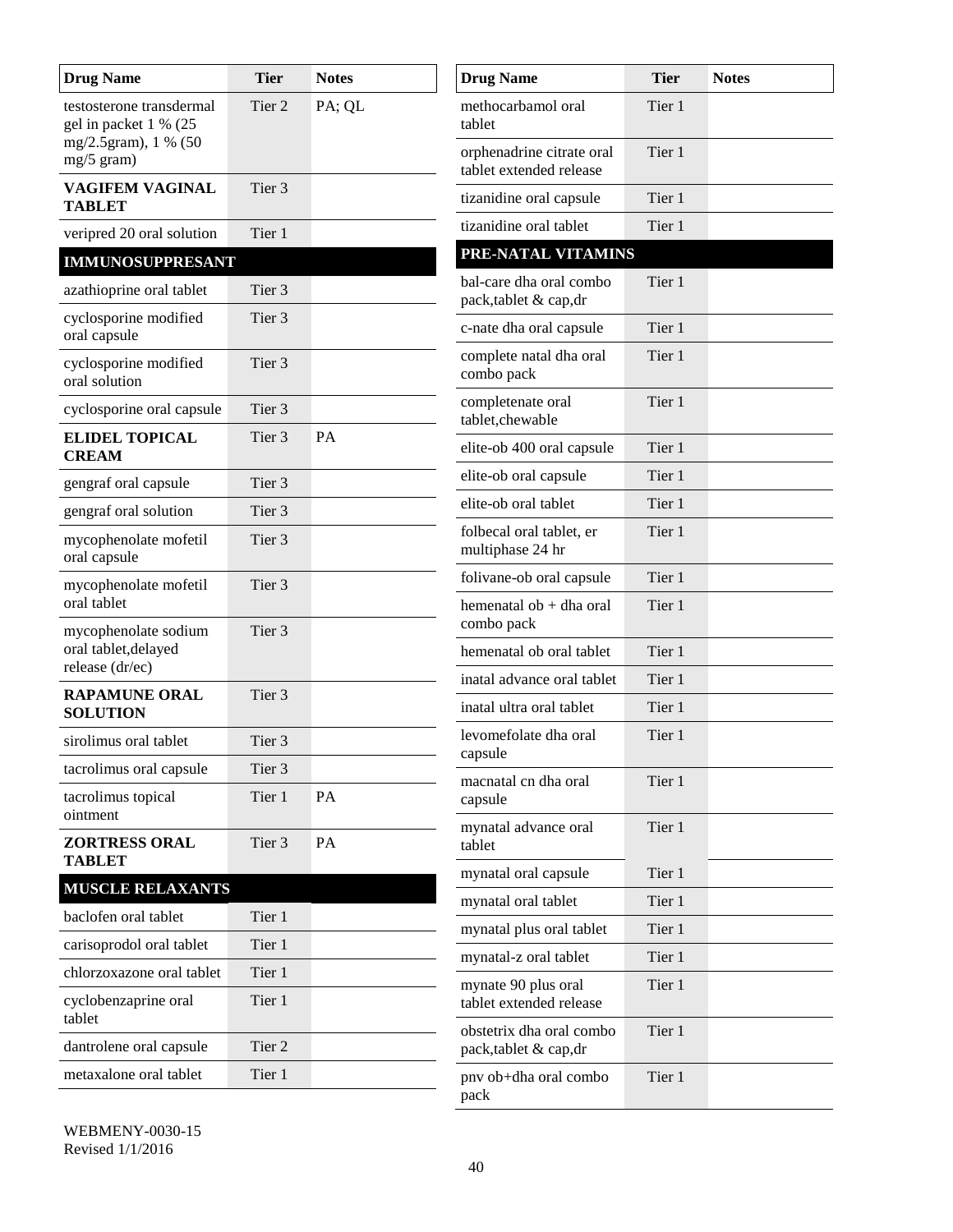| <b>Drug Name</b>                                    | <b>Tier</b>      | <b>Notes</b> | <b>Drug Name</b>                                 | <b>Tier</b> | <b>Notes</b> |
|-----------------------------------------------------|------------------|--------------|--------------------------------------------------|-------------|--------------|
| pnv-dha + docusate oral<br>capsule                  | Tier 1           |              | taron-bc oral tablets,<br>sequential             | Tier 1      |              |
| pnv-dha oral capsule                                | Tier 1           |              | taron-c dha oral capsule                         | Tier 1      |              |
| pnv-ferrous fumarate-<br>docu-fa oral tablet        | Tier 1           |              | taron-prex prenatal-dha<br>oral capsule          | Tier 1      |              |
| pnv-omega oral capsule                              | Tier 1           |              | tl-select oral capsule                           | Tier 1      |              |
| pnv-select oral tablet                              | Tier 1           |              | triadvance oral tablet                           | Tier 1      |              |
| pr natal 400 ec oral                                | Tier 1           |              | trinatal gt oral tablet                          | Tier 1      |              |
| combo pack, tablet &<br>cap,dr                      |                  |              | trinatal rx 1 oral tablet                        | Tier 1      |              |
| pr natal 400 oral combo                             | Tier 1           |              | trinate oral tablet                              | Tier 1      |              |
| pack<br>pr natal 430 ec oral                        | Tier 1           |              | tri-tabs dha oral combo<br>pack                  | Tier 1      |              |
| combo pack, tablet &<br>cap,dr                      |                  |              | triveen-duo dha oral<br>combo pack               | Tier 1      |              |
| pr natal 430 oral combo                             | Tier 1           |              | triveen-one oral capsule                         | Tier 1      |              |
| pack<br>prenaissance next oral                      | Tier 1           |              | triveen-prx rnf oral<br>capsule                  | Tier 1      |              |
| tablet                                              |                  |              | triveen-u oral capsule                           | Tier 1      |              |
| prenaissance oral capsule<br>prenaissance plus oral | Tier 1<br>Tier 1 |              | trust natal dha oral<br>combo pack               | Tier 1      |              |
| capsule<br>prenatabs fa oral tablet                 | Tier 1           |              | ultimatecare one nf oral<br>capsule              | Tier 1      |              |
| prenatabs rx oral tablet                            | Tier 1           |              | ultimatecare one oral                            | Tier 1      |              |
| PRENATAL 19 (WITH                                   | Tier 1           |              | capsule                                          |             |              |
| <b>DOCUSATE) ORAL</b><br><b>TABLET</b>              |                  |              | vemavite-prx-2 oral<br>capsule                   | Tier 1      |              |
| PRENATAL 19 ORAL<br><b>TABLET,CHEWABLE</b>          | Tier 1           |              | vena-bal dha oral combo<br>pack,tablet & cap,dr  | Tier 1      |              |
| prenatal low iron oral<br>tablet                    | Tier 1           |              | venatal complete dha<br>oral combo pack,tablet & | Tier 1      |              |
| prenatal plus (calcium<br>carb) oral tablet         | Tier 1           |              | cap,dr<br>vinacal oral tablet                    | Tier 1      |              |
| prenatal plus oral tablet                           | Tier 1           |              | vinate care oral                                 | Tier 1      |              |
| prenatal-u oral capsule                             | Tier 1           |              | tablet, chewable                                 |             |              |
| preplus oral tablet                                 | Tier 1           |              | vinate dha oral capsule                          | Tier 1      |              |
| relnate dha oral capsule                            | Tier 1           |              | vinate gt oral tablet                            | Tier 1      |              |
| se-natal 19 (with                                   | Tier 1           |              | vinate ii oral tablet                            | Tier 1      |              |
| docusate) oral tablet                               |                  |              | vinate m oral tablet                             | Tier 1      |              |
| se-natal 19 oral<br>tablet, che wable               | Tier 1           |              | vinate one oral tablet                           | Tier 1      |              |
| se-tan dha oral capsule                             | Tier 1           |              | vinate pn care oral tablet                       | Tier 1      |              |
|                                                     |                  |              | vinate ultra oral tablet                         | Tier 1      |              |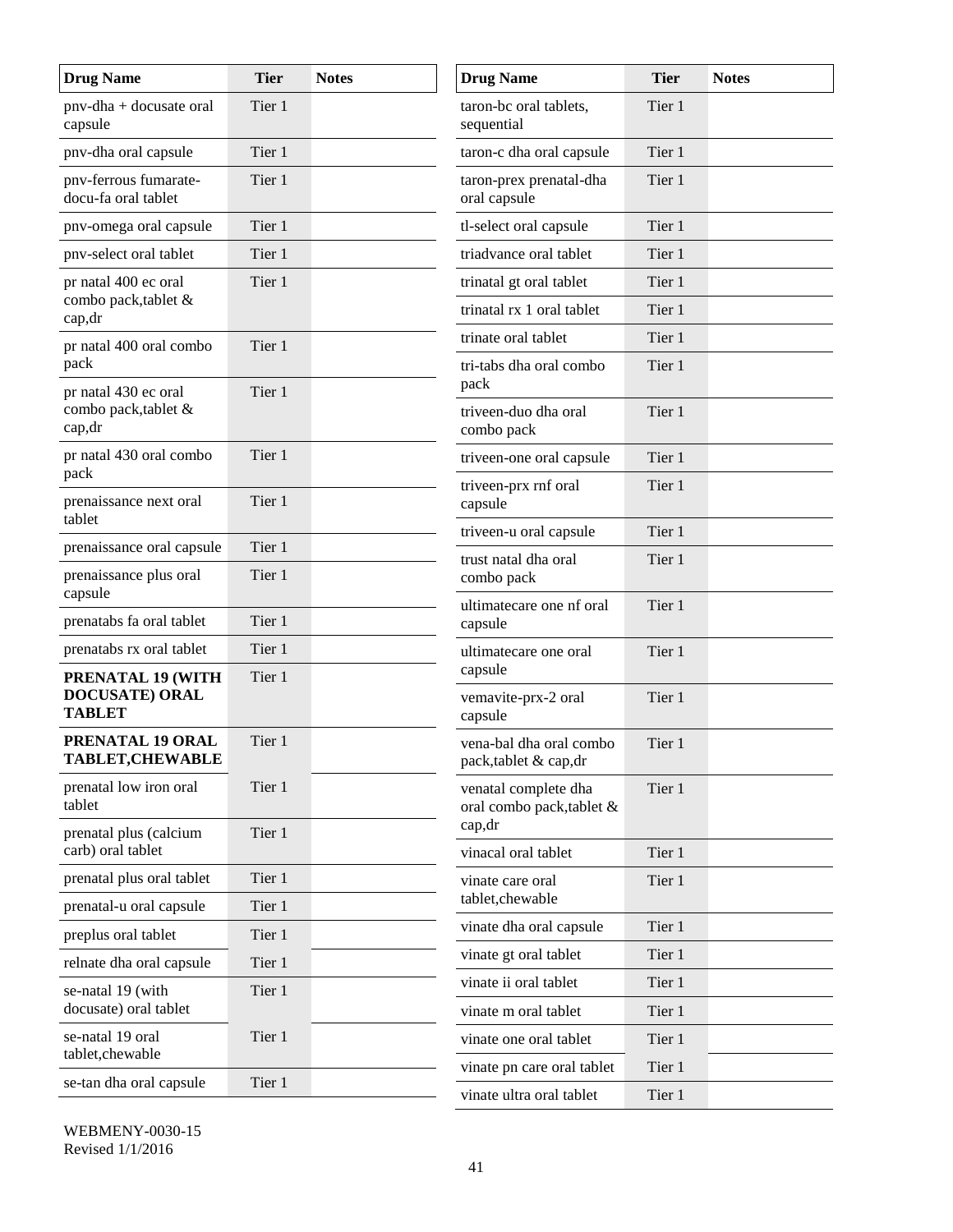| <b>Drug Name</b>                                                  | <b>Tier</b> | <b>Notes</b> | <b>Drug Name</b>                                               | <b>Tier</b> | <b>Notes</b>   |
|-------------------------------------------------------------------|-------------|--------------|----------------------------------------------------------------|-------------|----------------|
| virt-pn dha oral capsule                                          | Tier 1      |              | bupropion hcl oral tablet                                      | Tier 1      | QL             |
| virt-pn oral tablet                                               | Tier 1      |              | extended release 24 hr<br>300 mg                               |             |                |
| virt-pn plus oral capsule                                         | Tier 1      |              | buspirone oral tablet                                          | Tier 1      |                |
| virt-select oral capsule                                          | Tier 1      |              | chlorpromazine oral                                            | Tier 1      | PA             |
| vitafol-ob oral tablet                                            | Tier 1      |              | tablet                                                         |             |                |
| vitaspire oral tablet                                             | Tier 1      |              | citalopram oral solution                                       | Tier 1      | QL             |
| vol-nate oral tablet                                              | Tier 1      |              | citalopram oral tablet 10                                      | Tier 1      | D <sub>O</sub> |
| vol-tab rx oral tablet                                            | Tier 1      |              | mg, 20 mg                                                      |             |                |
| vp-ch plus oral capsule                                           | Tier 1      |              | citalopram oral tablet 40<br>mg                                | Tier 1      | QL             |
| vp-ch-pnv oral capsule                                            | Tier 1      |              | clomipramine oral                                              | Tier 1      |                |
| vp-ggr-b6 oral tablet                                             | Tier 1      |              | capsule                                                        |             |                |
| $vp$ -heme $ob + dh$ a oral<br>combo pack                         | Tier 1      |              | clonidine hcl oral tablet<br>extended release 12 hr            | Tier 1      | PA             |
| vp-heme ob oral tablet                                            | Tier 1      |              | clozapine oral tablet                                          | Tier 2      | PA             |
| vp-heme one oral<br>capsule                                       | Tier 1      |              | clozapine oral<br>tablet, disintegrating                       | Tier 2      | PA             |
| zatean-ch oral capsule                                            | Tier 1      |              | desipramine oral tablet                                        | Tier 2      |                |
| zatean-pn dha oral<br>capsule                                     | Tier 1      |              | dexmethylphenidate oral<br>capsule, er biphasic 50-50          | Tier 1      | PA             |
| zatean-pn plus oral<br>capsule                                    | Tier 1      |              | dexmethylphenidate oral<br>tablet                              | Tier 1      | PA             |
| zingiber oral tablet                                              | Tier 1      |              | diazepam intensol oral<br>concentrate                          | Tier 1      |                |
| PSYCHOTHERAPEUTIC DRUGS                                           |             |              | diazepam oral                                                  | Tier 1      |                |
| alprazolam oral tablet                                            | Tier 1      |              | concentrate                                                    |             |                |
| amitriptyline oral tablet                                         | Tier 1      |              | diazepam oral solution                                         | Tier 1      |                |
| amoxapine oral tablet                                             | Tier 1      |              | diazepam oral tablet                                           | Tier 1      |                |
| aripiprazole oral solution                                        | Tier 2      | PA           | doxepin oral capsule                                           | Tier 1      |                |
| aripiprazole oral tablet                                          | Tier 2      | PA           | doxepin oral concentrate                                       | Tier 1      |                |
| bupropion hcl oral tablet<br>100 mg                               | Tier 1      | QL           | duloxetine oral<br>capsule, delayed                            | Tier 2      | PA; QL         |
| bupropion hcl oral tablet<br>75 mg                                | Tier 1      |              | release( $dr/ec$ ) 20 mg, 60<br>mg                             |             |                |
| bupropion hcl oral tablet<br>extended release 100 mg              | Tier 1      | <b>DO</b>    | duloxetine oral<br>capsule, delayed<br>release $(dr/ec)$ 30 mg | Tier 2      | PA; DO         |
| bupropion hcl oral tablet<br>extended release 150 mg,<br>$200$ mg | Tier 1      | QL           | duloxetine oral<br>capsule, delayed<br>release(dr/ec) 40 mg    | Tier 2      | PA             |
| bupropion hcl oral tablet<br>extended release 24 hr<br>150 mg     | Tier 1      | <b>DO</b>    | <b>EMSAM</b><br><b>TRANSDERMAL</b><br>PATCH 24 HOUR            | Tier 3      | QL             |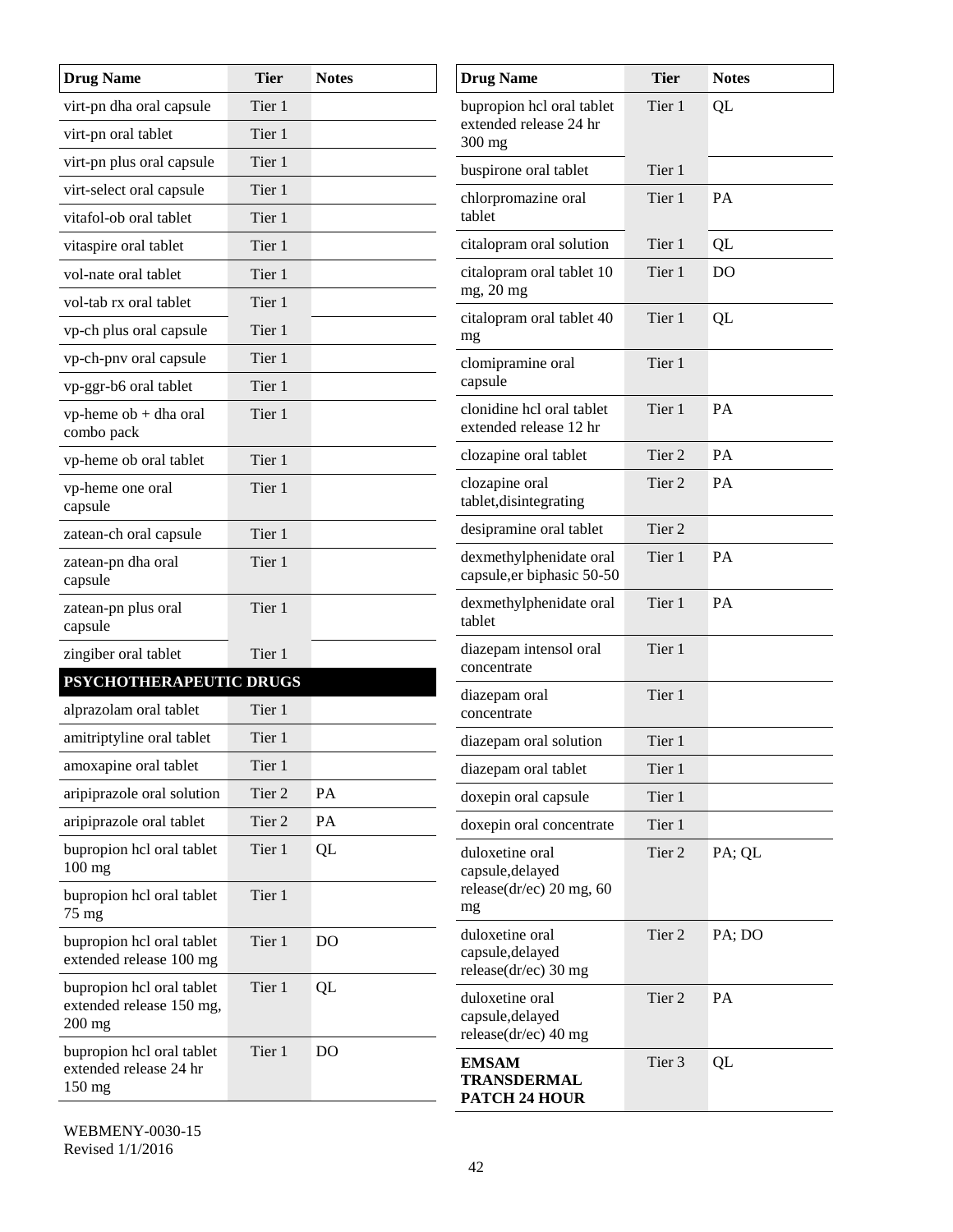| <b>Drug Name</b>                                           | <b>Tier</b> | <b>Notes</b>   | <b>Drug Name</b>                                                     | <b>Tier</b> | <b>Notes</b> |
|------------------------------------------------------------|-------------|----------------|----------------------------------------------------------------------|-------------|--------------|
| escitalopram oxalate oral<br>solution                      | Tier 1      | QL             | lithium carbonate oral<br>tablet                                     | Tier 1      |              |
| escitalopram oxalate oral<br>tablet 10 mg, 5 mg            | Tier 1      | <b>DO</b>      | lithium carbonate oral<br>tablet extended release                    | Tier 1      |              |
| escitalopram oxalate oral<br>tablet 20 mg                  | Tier 1      | QL             | lithium citrate oral<br>solution                                     | Tier 1      |              |
| <b>FANAPT ORAL</b><br><b>TABLET</b>                        | Tier 3      | PA             | loxapine succinate oral<br>capsule                                   | Tier 1      | PA           |
| <b>FANAPT ORAL</b>                                         | Tier 3      | PA             | maprotiline oral tablet                                              | Tier 1      |              |
| <b>TABLETS,DOSE</b><br><b>PACK</b>                         |             |                | <b>MARPLAN ORAL</b><br><b>TABLET</b>                                 | Tier 3      |              |
| fluoxetine oral capsule<br>10 mg, 20 mg                    | Tier 1      | D <sub>O</sub> | meprobamate oral tablet                                              | Tier 1      |              |
| fluoxetine oral capsule<br>$40$ mg                         | Tier 1      | QL             | metadate er oral tablet<br>extended release                          | Tier 1      | PA           |
| fluoxetine oral<br>capsule, delayed<br>release(dr/ec)      | Tier 1      | QL             | methylphenidate oral<br>capsule, er biphasic 30-<br>70               | Tier 1      | PA           |
| fluoxetine oral solution                                   | Tier 1      | QL             | methylphenidate oral<br>capsule, er biphasic 50-50                   | Tier 1      | PA           |
| fluoxetine oral tablet                                     | Tier 1      | D <sub>O</sub> | methylphenidate oral                                                 | Tier 1      | PA           |
| fluphenazine hcl oral<br>concentrate                       | Tier 1      | PA             | solution                                                             |             |              |
| fluphenazine hcl oral<br>elixir                            | Tier 1      | PA             | methylphenidate oral<br>tablet                                       | Tier 1      | PA           |
| fluphenazine hcl oral<br>tablet                            | Tier 1      | PA             | methylphenidate oral<br>tablet extended release                      | Tier 1      | PA           |
| fluvoxamine oral tablet<br>$100$ mg                        | Tier 1      | QL             | methylphenidate oral<br>tablet extended release<br>24hr              | Tier 1      | PA           |
| fluvoxamine oral tablet                                    | Tier 1      | D <sub>O</sub> | mirtazapine oral tablet                                              | Tier 1      |              |
| $25 \text{ mg}, 50 \text{ mg}$<br><b>FOCALIN XR ORAL</b>   | Tier 3      | PA             | mirtazapine oral<br>tablet, disintegrating                           | Tier 1      |              |
| <b>CAPSULE,ER</b><br><b>BIPHASIC 50-50</b>                 |             |                | modafinil oral tablet 100<br>mg                                      | Tier 1      | PA; DO       |
| guanfacine oral tablet<br>extended release 24 hr           | Tier 1      | PA             | modafinil oral tablet 200<br>mg                                      | Tier 1      | PA; QL       |
| haloperidol oral tablet                                    | Tier 1      | PA             | nefazodone oral tablet                                               | Tier 1      |              |
| imipramine hcl oral<br>tablet                              | Tier 1      |                | nortriptyline oral capsule                                           | Tier 1      |              |
| <b>INVEGA ORAL</b><br><b>TABLET EXTENDED</b>               | Tier 3      | PA             | nortriptyline oral<br>solution                                       | Tier 1      |              |
| <b>RELEASE 24HR</b><br><b>LATUDA ORAL</b><br><b>TABLET</b> | Tier 3      | PA             | <b>NUVIGIL ORAL</b><br><b>TABLET 150 MG, 250</b><br><b>MG, 50 MG</b> | Tier 3      | PA; QL       |
| lithium carbonate oral                                     | Tier 1      |                | olanzapine oral tablet                                               | Tier 2      | PA           |
| capsule                                                    |             |                |                                                                      |             |              |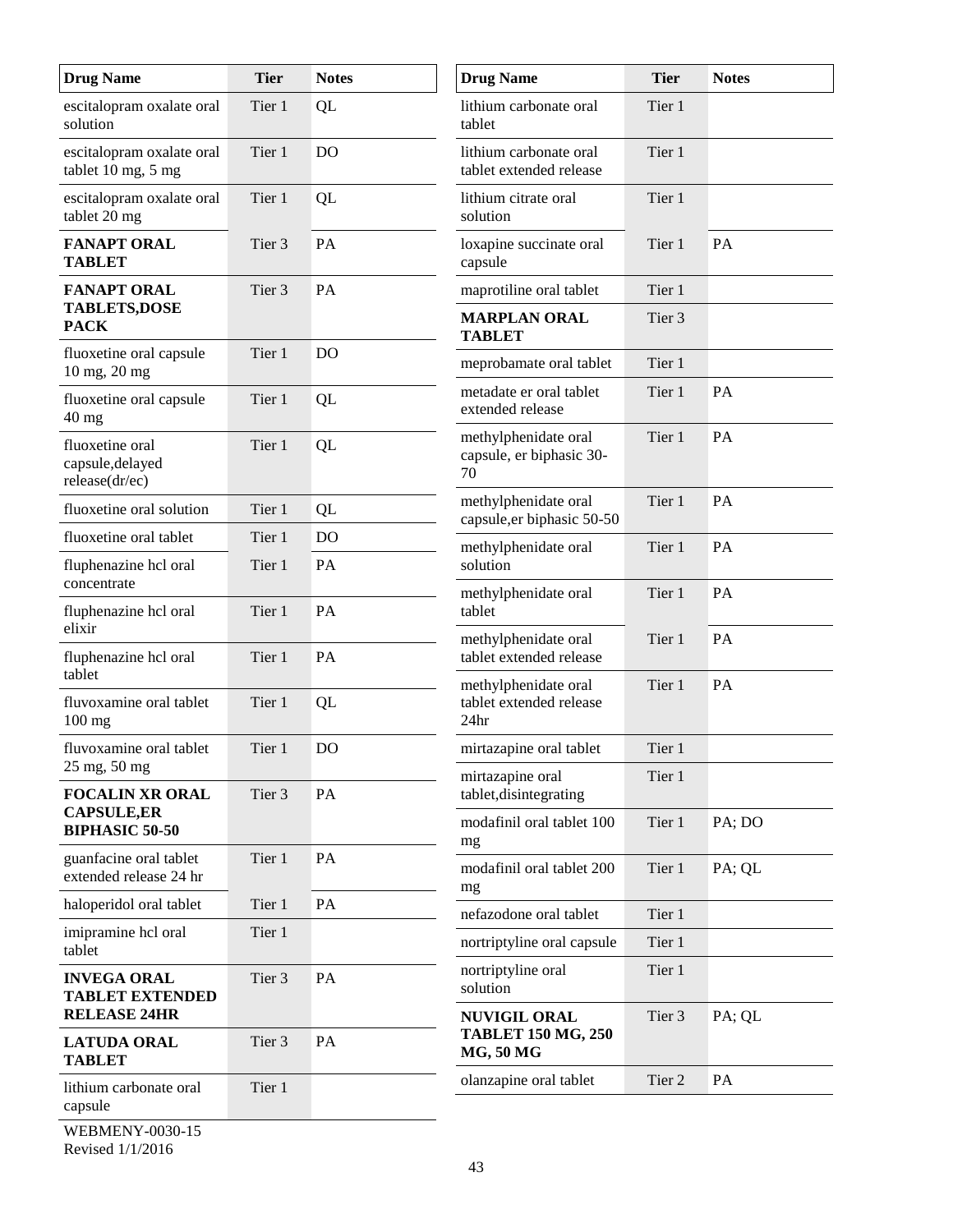| <b>Drug Name</b>                                                          | <b>Tier</b> | <b>Notes</b>   | <b>Drug Name</b>                                                                       | <b>Tier</b> | <b>Notes</b>   |
|---------------------------------------------------------------------------|-------------|----------------|----------------------------------------------------------------------------------------|-------------|----------------|
| olanzapine oral<br>tablet, disintegrating                                 | Tier 2      | PA             | sertraline oral<br>concentrate                                                         | Tier 1      | QL             |
| <b>ORAP ORAL</b><br><b>TABLET</b>                                         | Tier 3      | PA             | sertraline oral tablet 100<br>mg                                                       | Tier 1      | QL             |
| paliperidone oral tablet<br>extended release 24hr                         | Tier 2      | PA             | sertraline oral tablet 25<br>$mg$ , 50 mg                                              | Tier 1      | D <sub>O</sub> |
| paroxetine hcl oral tablet<br>10 mg, 20 mg                                | Tier 1      | D <sub>O</sub> | <b>STRATTERA ORAL</b><br><b>CAPSULE</b>                                                | Tier 3      | PA             |
| paroxetine hcl oral tablet                                                | Tier 1      | QL             | thioridazine oral tablet                                                               | Tier 1      | PA             |
| 30 mg, 40 mg                                                              |             |                | thiothixene oral capsule                                                               | Tier 1      | PA             |
| paroxetine hcl oral tablet<br>extended release 24 hr<br>$12.5 \text{ mg}$ | Tier 1      | D <sub>O</sub> | tranylcypromine oral<br>tablet                                                         | Tier 1      |                |
| paroxetine hcl oral tablet                                                | Tier 1      | QL             | trazodone oral tablet                                                                  | Tier 1      |                |
| extended release 24 hr                                                    |             |                | trifluoperazine oral tablet                                                            | Tier 1      | PA             |
| 25 mg, 37.5 mg<br>perphenazine oral tablet                                | Tier 1      | PA             | trimipramine oral<br>capsule                                                           | Tier 1      |                |
| phenelzine oral tablet                                                    | Tier 1      |                | venlafaxine oral                                                                       | Tier 1      | QL             |
| pimozide oral tablet                                                      | Tier 2      | PA             | capsule, extended release<br>24hr 150 mg                                               |             |                |
| PRISTIQ ORAL<br><b>TABLET EXTENDED</b><br><b>RELEASE 24 HR 100</b><br>MG  | Tier 3      | QL             | venlafaxine oral<br>capsule, extended release<br>24hr 37.5 mg, 75 mg                   | Tier 1      | D <sub>O</sub> |
| PRISTIQ ORAL                                                              | Tier 3      |                | venlafaxine oral tablet                                                                | Tier 1      |                |
| <b>TABLET EXTENDED</b><br><b>RELEASE 24 HR 25</b><br>MG<br>PRISTIQ ORAL   | Tier 3      | D <sub>O</sub> | <b>VENLAFAXINE</b><br><b>ORAL TABLET</b><br><b>EXTENDED</b><br><b>RELEASE 24HR 150</b> | Tier 1      | QL             |
| <b>TABLET EXTENDED</b>                                                    |             |                | MG, 225 MG                                                                             |             |                |
| <b>RELEASE 24 HR 50</b><br>MG                                             |             |                | venlafaxine oral tablet<br>extended release 24hr<br>37.5 mg, 75 mg                     | Tier 1      | <b>DO</b>      |
| protriptyline oral tablet                                                 | Tier 1      |                | <b>VIIBRYD ORAL</b>                                                                    | Tier 3      | <b>ST</b>      |
| quetiapine oral tablet                                                    | Tier 1      | PA             | <b>TABLET</b>                                                                          |             |                |
| risperidone oral solution                                                 | Tier 1      | PA             | <b>VIIBRYD ORAL</b>                                                                    | Tier 3      |                |
| risperidone oral tablet                                                   | Tier 1      | PA             | <b>TABLETS,DOSE</b><br><b>PACK</b>                                                     |             |                |
| risperidone oral<br>tablet, disintegrating                                | Tier 1      | PA             | <b>VYVANSE ORAL</b>                                                                    | Tier 3      | PA             |
| <b>SAPHRIS (BLACK</b>                                                     | Tier 3      | PA             | <b>CAPSULE</b>                                                                         |             |                |
| <b>CHERRY</b> )<br><b>SUBLINGUAL</b><br><b>TABLET</b>                     |             |                | ziprasidone hcl oral<br>capsule                                                        | Tier 1      | PA             |
| <b>SEROQUEL XR</b>                                                        | Tier 3      | PA             | <b>SEDATIVE/HYPNOTICS</b>                                                              |             |                |
| <b>ORAL TABLET</b><br><b>EXTENDED</b>                                     |             |                | eszopiclone oral tablet 1<br>$mg$ , $2 mg$                                             | Tier 1      | QL             |
| <b>RELEASE 24 HR</b>                                                      |             |                | eszopiclone oral tablet 3<br>mg                                                        | Tier 1      | PA; QL         |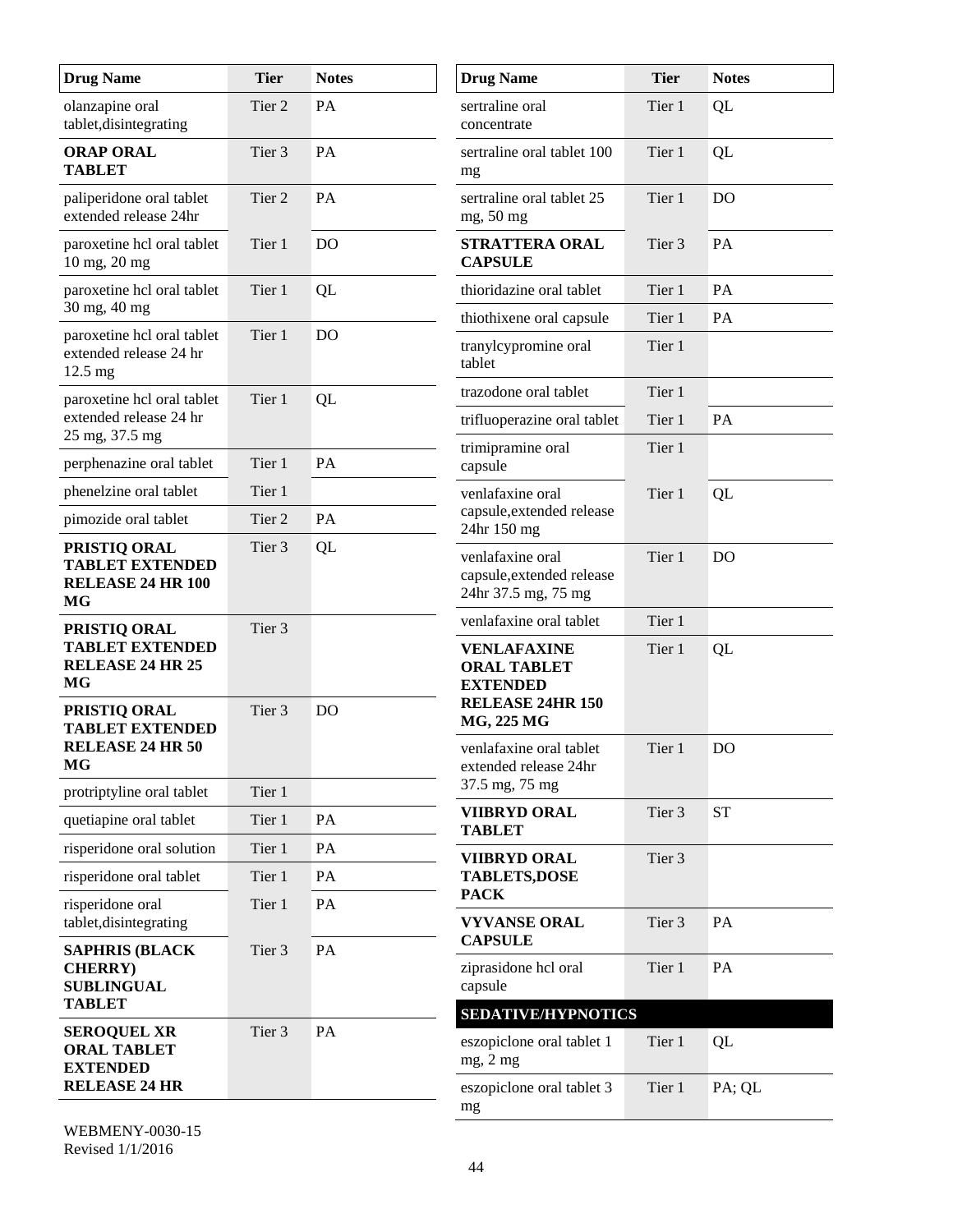| <b>Drug Name</b>                          | <b>Tier</b>       | <b>Notes</b> | <b>Drug Name</b>                            | <b>Tier</b> | <b>Notes</b> |
|-------------------------------------------|-------------------|--------------|---------------------------------------------|-------------|--------------|
| phenobarbital oral elixir                 | Tier 1            |              | betamethasone                               | Tier 1      |              |
| phenobarbital oral tablet                 | Tier 1            |              | dipropionate topical<br>cream               |             |              |
| <b>ROZEREM ORAL</b><br><b>TABLET</b>      | Tier <sub>3</sub> | ST; QL       | betamethasone<br>dipropionate topical       | Tier 1      |              |
| <b>SILENOR ORAL</b><br><b>TABLET</b>      | Tier 3            |              | lotion<br>betamethasone                     | Tier 1      |              |
| <b>XYREM ORAL</b><br><b>SOLUTION</b>      | Tier 3            | PA; QL       | dipropionate topical<br>ointment            |             |              |
| zaleplon oral capsule                     | Tier 1            | QL           | betamethasone valerate                      | Tier 1      |              |
| zolpidem oral tablet                      | Tier 1            | QL           | topical cream                               |             |              |
| <b>SKIN PREPS</b>                         |                   |              | betamethasone valerate<br>topical foam      | Tier 1      |              |
| acitretin oral capsule                    | Tier 2            |              | betamethasone valerate                      | Tier 1      |              |
| <b>ACZONE TOPICAL</b><br><b>GEL</b>       | Tier 3            |              | topical lotion<br>betamethasone valerate    | Tier 1      |              |
| adapalene topical cream                   | Tier 1            |              | topical ointment                            |             |              |
| adapalene topical gel                     | Tier 1            |              | betamethasone,<br>augmented topical cream   | Tier 1      |              |
| adapalene topical gel<br>with pump        | Tier 1            |              | betamethasone,<br>augmented topical gel     | Tier 1      |              |
| alclometasone topical<br>cream            | Tier 1            |              | betamethasone,<br>augmented topical lotion  | Tier 1      |              |
| alclometasone topical<br>ointment         | Tier 1            |              | betamethasone,<br>augmented topical         | Tier 1      |              |
| <b>ALTABAX TOPICAL</b><br><b>OINTMENT</b> | Tier 3            |              | ointment                                    |             |              |
| amcinonide topical                        | Tier 1            |              | bpo topical gel                             | Tier 1      |              |
| cream                                     |                   |              | bpo topical towelette                       | Tier 1      |              |
| amcinonide topical<br>lotion              | Tier 1            |              | calcipotriene topical<br>cream              | Tier 1      |              |
| amcinonide topical<br>ointment            | Tier 1            |              | calcipotriene topical<br>ointment           | Tier 1      |              |
| ammonium lactate<br>topical cream         | Tier 1            |              | calcipotriene topical<br>solution           | Tier 1      |              |
| ammonium lactate<br>topical lotion        | Tier 1            |              | calcitrene topical<br>ointment              | Tier 1      |              |
| amnesteem oral capsule                    | Tier 1            | PA           | calcitriol topical                          | Tier 1      |              |
| avita topical cream                       | Tier 1            | PA           | ointment                                    |             |              |
| <b>AZELEX TOPICAL</b>                     | Tier 3            | PA           | claravis oral capsule                       | Tier 1      | PA           |
| <b>CREAM</b>                              |                   |              | clindamycin-benzoyl<br>peroxide topical gel | Tier 1      |              |
| benzoyl peroxide topical<br>cleanser      | Tier 1            |              | clobetasol topical cream                    | Tier 1      |              |
| benzoyl peroxide topical                  | Tier 1            |              | clobetasol topical foam                     | Tier 1      |              |
| foam                                      |                   |              | clobetasol topical gel                      | Tier 1      |              |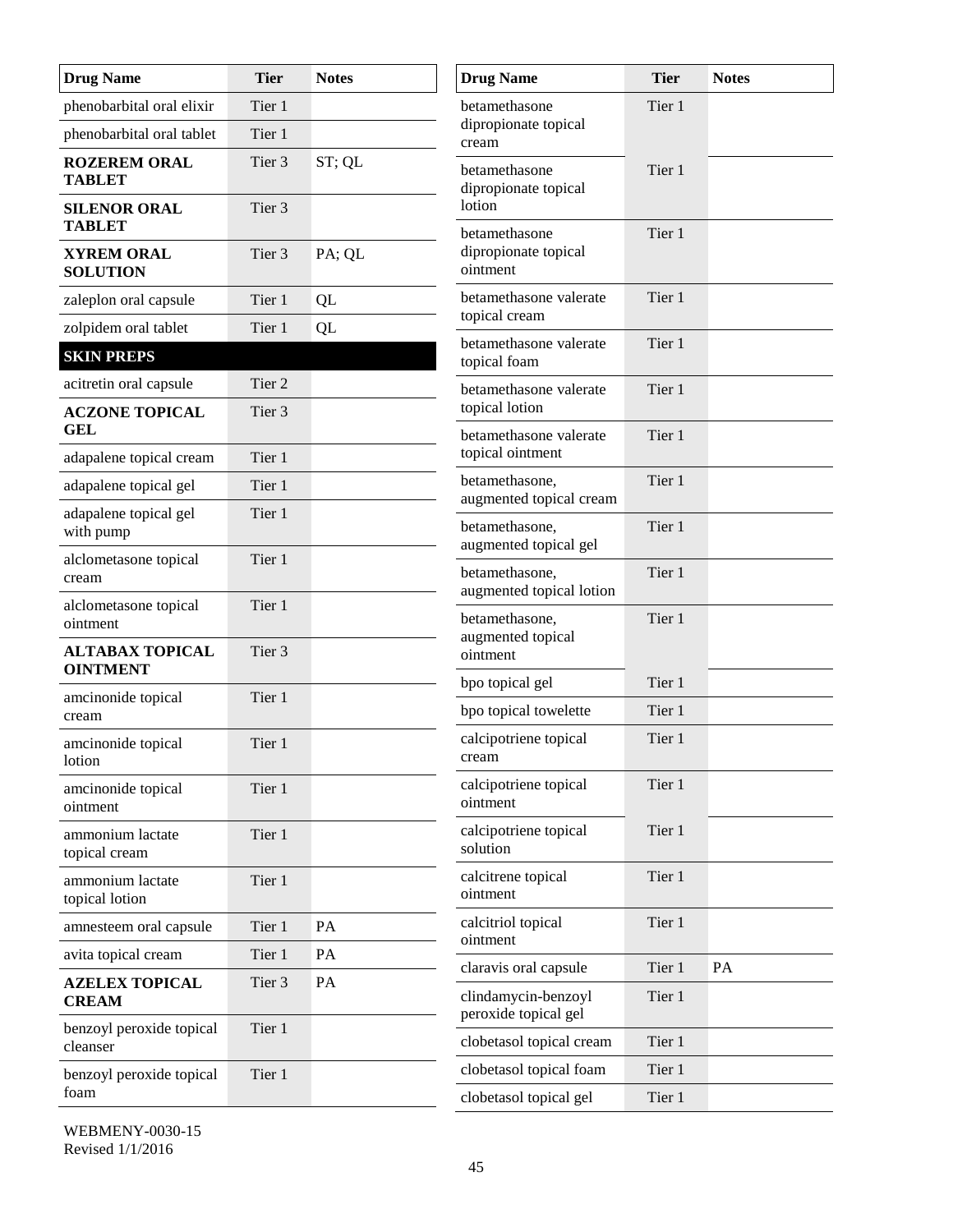| <b>Drug Name</b>                         | <b>Tier</b>       | <b>Notes</b> | <b>Drug Name</b>                           | <b>Tier</b>       | <b>Notes</b> |
|------------------------------------------|-------------------|--------------|--------------------------------------------|-------------------|--------------|
| clobetasol topical lotion                | Tier 1            |              | <b>EURAX TOPICAL</b>                       | Tier <sub>3</sub> |              |
| clobetasol topical                       | Tier 1            |              | <b>CREAM</b>                               |                   |              |
| ointment                                 |                   |              | <b>EURAX TOPICAL</b><br><b>LOTION</b>      | Tier <sub>3</sub> |              |
| clobetasol topical<br>shampoo            | Tier 1            |              | <b>FINACEA TOPICAL</b>                     | Tier 3            |              |
| clobetasol topical                       | Tier 1            |              | <b>GEL</b>                                 |                   |              |
| solution                                 |                   |              | <b>FLECTOR</b>                             | Tier 3            | <b>ST</b>    |
| clobetasol-emollient                     | Tier 1            |              | TRANSDERMAL<br><b>PATCH 12 HOUR</b>        |                   |              |
| topical cream                            |                   |              | fluocinolone topical                       | Tier 1            |              |
| <b>CLODERM TOPICAL</b><br><b>CREAM</b>   | Tier 3            |              | cream                                      |                   |              |
| <b>CORDRAN TAPE</b>                      | Tier 3            |              | fluocinolone topical oil                   | Tier 1            |              |
| <b>LARGE ROLL</b><br><b>TOPICAL TAPE</b> |                   |              | fluocinolone topical<br>ointment           | Tier 1            |              |
| <b>CORDRAN TAPE</b>                      | Tier <sub>3</sub> |              | fluocinolone topical                       | Tier 1            |              |
| <b>SMALL ROLL</b><br><b>TOPICAL TAPE</b> |                   |              | solution                                   |                   |              |
| <b>CORDRAN TOPICAL</b>                   | Tier 3            |              | fluocinolone-shower cap<br>topical oil     | Tier 1            |              |
| <b>CREAM</b>                             |                   |              | fluocinonide topical                       | Tier 1            |              |
| <b>CORDRAN TOPICAL</b>                   | Tier 3            |              | cream                                      |                   |              |
| <b>LOTION</b>                            |                   |              | fluocinonide topical gel                   | Tier 1            |              |
| cormax topical solution                  | Tier 1            |              | fluocinonide topical                       | Tier 1            |              |
| dermazene topical cream                  | Tier 1            |              | ointment                                   |                   |              |
| desonide topical cream                   | Tier 1            |              | fluocinonide topical<br>solution           | Tier 1            |              |
| desonide topical lotion                  | Tier 1            |              | fluocinonide-e topical                     | Tier 1            |              |
| desonide topical<br>ointment             | Tier 1            |              | cream                                      |                   |              |
| desoximetasone topical                   | Tier 1            |              | fluticasone topical cream                  | Tier 1            |              |
| cream                                    |                   |              | fluticasone topical lotion                 | Tier 1            |              |
| desoximetasone topical<br>gel            | Tier 1            |              | fluticasone topical<br>ointment            | Tier 1            |              |
| desoximetasone topical<br>ointment       | Tier 1            |              | halobetasol propionate<br>topical cream    | Tier 1            |              |
| <b>DIFFERIN TOPICAL</b><br><b>LOTION</b> | Tier 3            |              | halobetasol propionate<br>topical ointment | Tier 1            |              |
| diflorasone topical cream                | Tier 1            |              | <b>HALOG TOPICAL</b>                       | Tier 3            |              |
| diflorasone topical                      | Tier 1            |              | <b>CREAM</b>                               |                   |              |
| ointment                                 |                   |              | <b>HALOG TOPICAL</b><br><b>OINTMENT</b>    | Tier 3            |              |
| <b>EPIDUO TOPICAL</b><br><b>GEL</b>      | Tier 3            |              | hydrocortisone butyrate                    | Tier 1            |              |
| <b>EPIDUO TOPICAL</b>                    | Tier 3            |              | topical cream                              |                   |              |
| <b>GEL WITH PUMP</b>                     |                   |              | hydrocortisone butyrate                    | Tier 1            |              |
|                                          |                   |              | topical ointment                           |                   |              |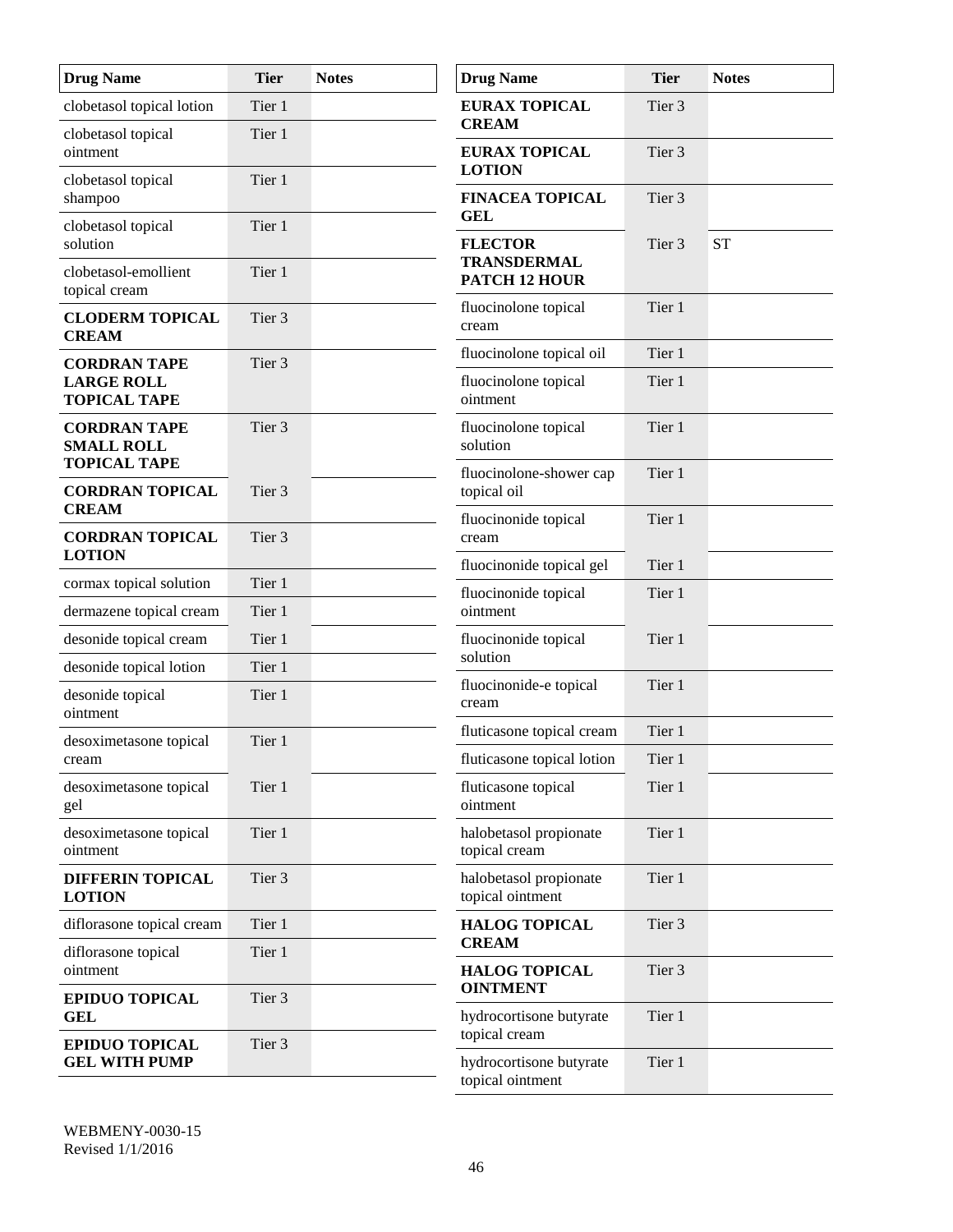| <b>Drug Name</b>                                    | <b>Tier</b> | <b>Notes</b> | <b>Drug Name</b>                                                    | <b>Tier</b>       | <b>Notes</b> |
|-----------------------------------------------------|-------------|--------------|---------------------------------------------------------------------|-------------------|--------------|
| hydrocortisone butyrate<br>topical solution         | Tier 1      |              | <b>OVACE PLUS</b><br><b>TOPICAL</b>                                 | Tier 3            |              |
| hydrocortisone topical<br>cream                     | Tier 1      |              | <b>CLEANSER, EXTEND</b><br><b>ED RELEASE</b>                        |                   |              |
| hydrocortisone topical<br>lotion                    | Tier 1      |              | <b>OVACE PLUS</b><br><b>TOPICAL CREAM</b>                           | Tier 3            |              |
| hydrocortisone topical<br>ointment                  | Tier 1      |              | <b>OVACE PLUS WASH</b><br><b>TOPICAL</b><br><b>CLEANSER, GEL</b>    | Tier 3            |              |
| hydrocortisone valerate<br>topical cream            | Tier 1      |              | <b>EXTENDED</b><br><b>RELEASE</b>                                   |                   |              |
| hydrocortisone valerate<br>topical ointment         | Tier 1      |              | <b>OXSORALEN</b><br><b>TOPICAL LOTION</b>                           | Tier <sub>3</sub> |              |
| hydrocortisone-                                     | Tier 1      |              | permethrin topical cream                                            | Tier 1            |              |
| pramoxine topical cream<br>imiquimod topical cream  | Tier 1      | PA; QL       | podofilox topical<br>solution                                       | Tier 1            |              |
| in packet<br><b>IODOFLEX TOPICAL</b>                | Tier 3      |              | prednicarbate topical<br>cream                                      | Tier 1            |              |
| PADS, MEDICATED<br>iodoquinol-hc topical            | Tier 1      |              | prednicarbate topical<br>ointment                                   | Tier 1            |              |
| cream                                               |             |              | prudoxin topical cream                                              | Tier 2            |              |
| lidocaine hcl-<br>hydrocortison ac topical<br>cream | Tier 1      |              | <b>REGRANEX</b><br><b>TOPICAL GEL</b>                               | Tier 3            |              |
| lindane topical lotion                              | Tier 1      |              | rosadan topical cream                                               | Tier 1            |              |
| lindane topical shampoo                             | Tier 1      |              | rosadan topical gel                                                 | Tier 1            |              |
| malathion topical lotion                            | Tier 1      |              | <b>ROSADAN TOPICAL</b><br><b>KIT, CLEANSER &amp;</b>                | Tier 3            |              |
| methoxsalen rapid oral<br>capsule                   | Tier 2      | PA           | <b>GEL</b><br><b>ROSADAN TOPICAL</b>                                | Tier 3            |              |
| metronidazole topical<br>cream                      | Tier 1      |              | <b>KIT, CLEANSER AND</b><br><b>CREAM</b>                            |                   |              |
| metronidazole topical gel                           | Tier 1      |              | salacyn topical cream                                               | Tier 1            |              |
| metronidazole topical gel<br>with pump              | Tier 1      |              | salacyn topical lotion                                              | Tier 1            |              |
| metronidazole topical<br>lotion                     | Tier 1      |              | salicylic acid sr-<br>ceramides topical combo<br>pack               | Tier 1            |              |
| mometasone topical<br>cream                         | Tier 1      |              | salicylic acid sr-<br>ceramides topical<br>kit, cleanser & cream er | Tier 1            |              |
| mometasone topical<br>ointment                      | Tier 1      |              | salicylic acid topical<br>cream                                     | Tier 1            |              |
| mometasone topical<br>solution                      | Tier 1      |              | salicylic acid topical<br>cream, extended release                   | Tier 1            |              |
| <b>NUOX TOPICAL GEL</b>                             | Tier 3      |              | salicylic acid topical film                                         | Tier 1            |              |
|                                                     |             |              | forming liquid w/appl                                               |                   |              |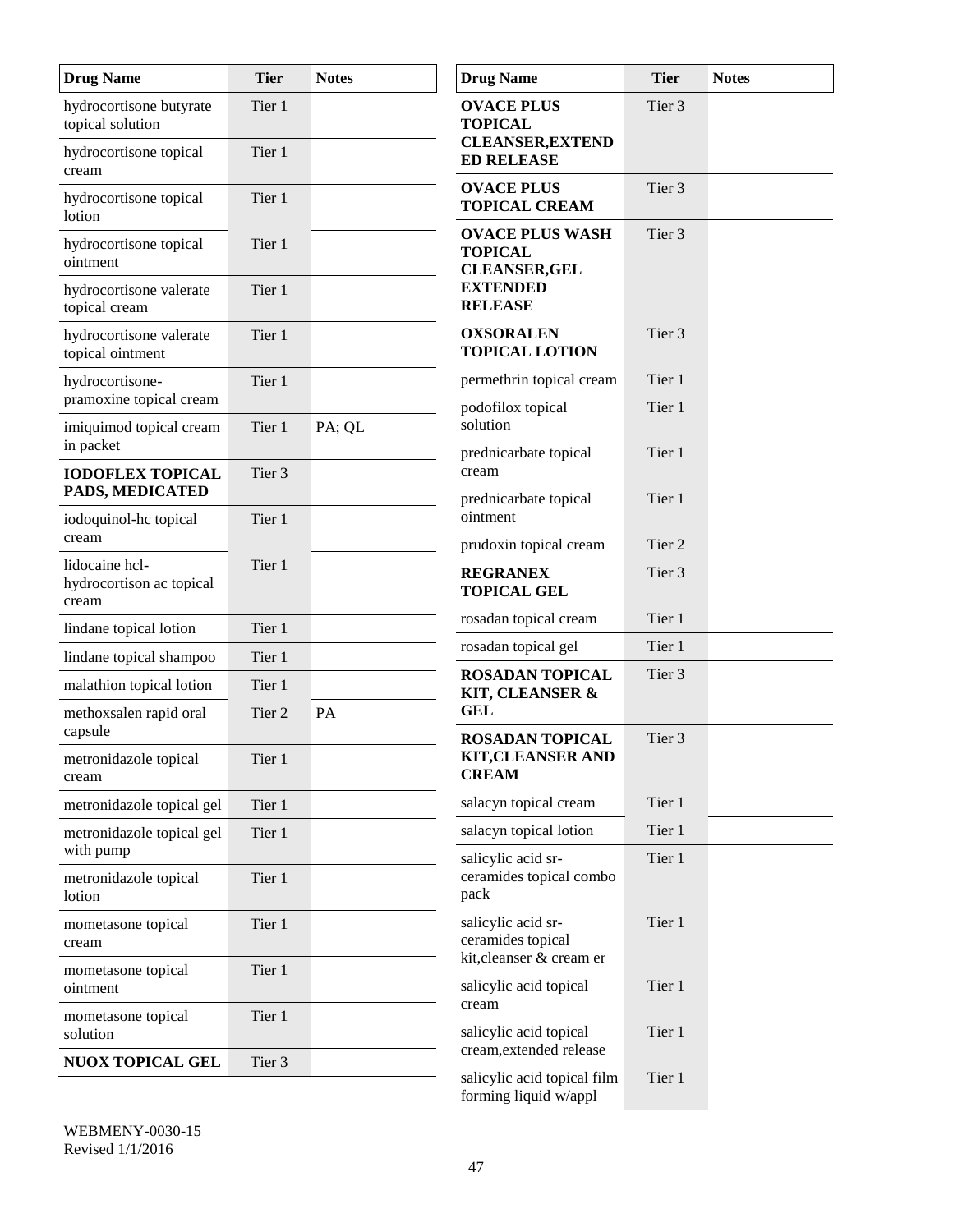| <b>Drug Name</b>                                   | <b>Tier</b> | <b>Notes</b> | <b>Drug Name</b>                                            | <b>Tier</b>       | <b>Notes</b> |
|----------------------------------------------------|-------------|--------------|-------------------------------------------------------------|-------------------|--------------|
| salicylic acid topical                             | Tier 1      |              | trianex topical ointment                                    | Tier 1            |              |
| foam                                               |             |              | triderm topical cream                                       | Tier 1            |              |
| salicylic acid topical gel                         | Tier 1      |              | <b>ULESFIA TOPICAL</b>                                      | Tier <sub>3</sub> |              |
| salicylic acid topical<br>liquid                   | Tier 1      |              | <b>LOTION</b>                                               |                   |              |
| salicylic acid topical<br>lotion                   | Tier 1      |              | <b>VOLTAREN</b><br><b>TOPICAL GEL</b>                       | Tier 3            |              |
|                                                    | Tier 1      |              | zenatane oral capsule                                       | Tier 1            | PA           |
| salicylic acid topical<br>lotion, extended release |             |              | ZIANA TOPICAL<br><b>GEL</b>                                 | Tier <sub>3</sub> | PA           |
| salicylic acid topical<br>shampoo                  | Tier 1      |              | <b>SMOKING DETERRENTS</b>                                   |                   |              |
| salvax topical foam                                | Tier 1      |              | buproban oral tablet<br>extended release                    | Tier 1            | QL           |
| <b>SANTYL TOPICAL</b><br><b>OINTMENT</b>           | Tier 3      |              | <b>CHANTIX</b><br><b>CONTINUING</b>                         | Tier 3            | QL           |
| seb-prev topical cleanser                          | Tier 1      |              | <b>MONTH BOX ORAL</b>                                       |                   |              |
| selenium sulfide topical<br>shampoo                | Tier 1      |              | <b>TABLET</b><br><b>CHANTIX</b>                             | Tier 3            | QL           |
| selenium sulfide topical<br>suspension             | Tier 1      |              | <b>CONTINUING</b><br><b>MONTH PAK ORAL</b><br><b>TABLET</b> |                   |              |
| sodium chloride<br>irrigation solution             | Tier 2      |              | <b>CHANTIX ORAL</b><br><b>TABLET</b>                        | Tier 3            | QL           |
| spinosad topical<br>suspension                     | Tier 1      |              | <b>CHANTIX STARTING</b><br><b>MONTH BOX ORAL</b>            | Tier 3            | QL           |
| sulfacetamide sodium<br>(acne) topical suspension  | Tier 1      |              | <b>TABLETS,DOSE</b><br><b>PACK</b>                          |                   |              |
| sulfacetamide sodium<br>topical cleanser           | Tier 1      |              | <b>CHANTIX STARTING</b><br><b>MONTH PAK ORAL</b>            | Tier 3            | QL           |
| sulfacetamide sodium<br>topical shampoo            | Tier 1      |              | <b>TABLETS,DOSE</b><br><b>PACK</b>                          |                   |              |
| <b>TAZORAC TOPICAL</b>                             | Tier 3      | PA           | <b>THYROID PREPS</b>                                        |                   |              |
| <b>CREAM</b>                                       |             |              | levothyroxine oral tablet                                   | Tier 1            |              |
| <b>TAZORAC TOPICAL</b><br>GEL                      | Tier 3      | PA           | levoxyl oral tablet                                         | Tier 1            |              |
| tretinoin (emollient)                              | Tier 1      |              | liothyronine oral tablet                                    | Tier 1            |              |
| topical cream                                      |             |              | methimazole oral tablet                                     | Tier 1            |              |
| tretinoin topical cream                            | Tier 1      | PA           | nature-throid oral tablet                                   | Tier 1            |              |
| tretinoin topical gel                              | Tier 1      | PA           | np thyroid oral tablet                                      | Tier 1            |              |
| triamcinolone acetonide<br>topical cream           | Tier 1      |              | propylthiouracil oral<br>tablet                             | Tier 1            |              |
| triamcinolone acetonide<br>topical lotion          | Tier 1      |              | THYROLAR-1 ORAL<br><b>TABLET</b>                            | Tier 3            |              |
| triamcinolone acetonide<br>topical ointment        | Tier 1      |              | <b>THYROLAR-1/2</b><br><b>ORAL TABLET</b>                   | Tier 3            |              |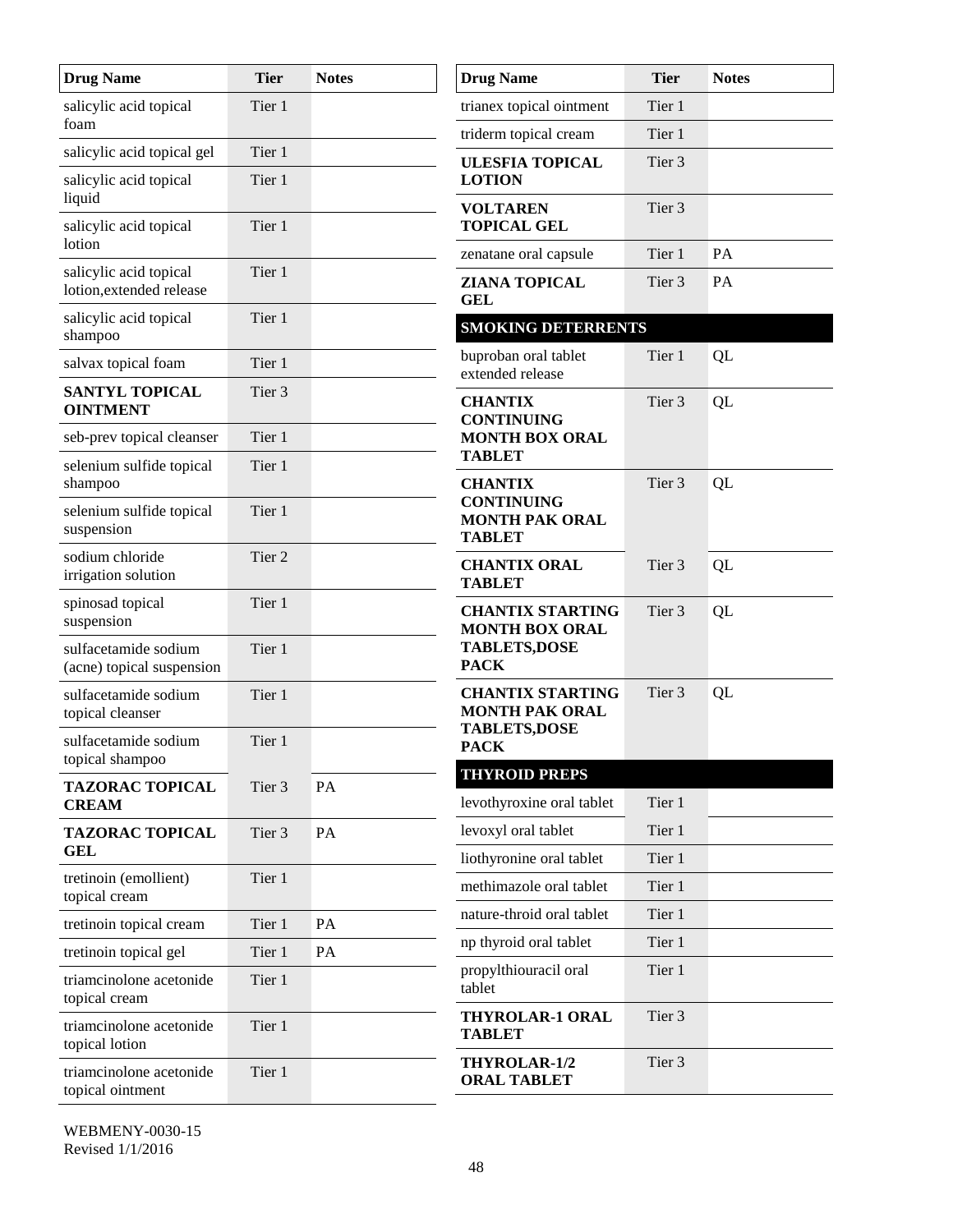| <b>Drug Name</b>                                                | <b>Tier</b> | <b>Notes</b> | <b>Drug Name</b>                                                        | <b>Tier</b>       | <b>Notes</b> |
|-----------------------------------------------------------------|-------------|--------------|-------------------------------------------------------------------------|-------------------|--------------|
| THYROLAR-1/4<br><b>ORAL TABLET</b>                              | Tier 3      |              | <b>ENABLEX ORAL</b><br><b>TABLET EXTENDED</b><br><b>RELEASE 24 HR</b>   | Tier 3            | <b>ST</b>    |
| <b>THYROLAR-2 ORAL</b><br><b>TABLET</b>                         | Tier 3      |              | <b>EXJADE ORAL</b><br>TABLET,                                           | Tier 3            | PA           |
| <b>THYROLAR-3 ORAL</b><br><b>TABLET</b>                         | Tier 3      |              | <b>DISPERSIBLE</b>                                                      |                   |              |
| unithroid oral tablet                                           | Tier 1      |              | <b>FABRAZYME</b><br><b>INTRAVENOUS</b>                                  | Tier <sub>3</sub> | PA           |
| westhroid oral tablet                                           | Tier 1      |              | <b>RECON SOLN</b>                                                       |                   |              |
| UNCLASSIFIED DRUG PRODUCTS                                      |             |              | <b>FERRIPROX ORAL</b><br><b>TABLET</b>                                  | Tier <sub>3</sub> | PA           |
| acamprosate oral<br>tablet, delayed release                     | Tier 2      |              | finasteride oral tablet                                                 | Tier 1            | PA           |
| (dr/ec)                                                         |             |              | flavoxate oral tablet                                                   | Tier 1            |              |
| alendronate oral solution                                       | Tier 1      | QL           | <b>FORTEO</b>                                                           | Tier 3            | PA; QL       |
| alendronate oral tablet 10<br>mg, 35 mg, 40 mg, 5 mg,           | Tier 1      | QL           | <b>SUBCUTANEOUS</b><br>PEN INJECTOR                                     |                   |              |
| $70$ mg                                                         | Tier 1      |              | <b>FOSAMAX PLUS D</b><br><b>ORAL TABLET</b>                             | Tier 3            | ST; QL       |
| alfuzosin oral tablet<br>extended release 24 hr                 |             |              | ibandronate oral tablet                                                 | Tier 1            | QL           |
| <b>AVODART ORAL</b><br><b>CAPSULE</b>                           | Tier 3      | PA           | <b>JALYN ORAL</b><br><b>CAPSULE, ER</b>                                 | Tier 3            |              |
| buprenorphine hcl<br>Tier 1                                     |             | PA; QL       | <b>MULTIPHASE 24 HR</b>                                                 |                   |              |
| sublingual tablet 2 mg, 8<br>mg                                 |             |              | leucovorin calcium oral<br>tablet                                       | Tier <sub>3</sub> |              |
| buprenorphine-naloxone<br>sublingual tablet 2-0.5<br>mg, 8-2 mg | Tier 1      | PA; QL       | levocarnitine (with<br>sugar) oral solution                             | Tier <sub>2</sub> |              |
| calcipotriene-                                                  | Tier 1      |              | levocarnitine oral tablet                                               | Tier 2            |              |
| betamethasone topical<br>ointment                               |             |              | <b>NYSTATIN (BULK)</b><br><b>POWDER</b>                                 | Tier 1            |              |
| <b>CARBAGLU ORAL</b>                                            | Tier 3      |              | oralone dental paste                                                    | Tier 1            |              |
| TABLET,<br><b>DISPERSIBLE</b>                                   |             |              | <b>ORFADIN ORAL</b><br><b>CAPSULE</b>                                   | Tier 3            |              |
| <b>CHEMET ORAL</b><br><b>CAPSULE</b>                            | Tier 3      |              | oxybutynin chloride oral<br>syrup                                       | Tier 1            |              |
| chlorhexidine gluconate<br>mucous membrane<br>mouthwash         | Tier 1      |              | oxybutynin chloride oral<br>tablet                                      | Tier 1            |              |
| <b>CIALIS ORAL</b><br><b>TABLET</b>                             | Tier 3      | PA; QL       | oxybutynin chloride oral<br>tablet extended release<br>24 <sub>hr</sub> | Tier 1            |              |
| <b>CYSTADANE ORAL</b><br><b>POWDER</b>                          | Tier 3      |              | paroex oral rinse mucous<br>membrane mouthwash                          | Tier 1            |              |
| disulfiram oral tablet                                          | Tier 1      |              | periogard mucous                                                        | Tier 1            |              |
| doxycycline hyclate oral<br>tablet                              | Tier 1      |              | membrane mouthwash                                                      |                   |              |
| dutasteride oral capsule                                        | Tier 2      | PA           |                                                                         |                   |              |
| WEDMENW 0020 15                                                 |             |              |                                                                         |                   |              |